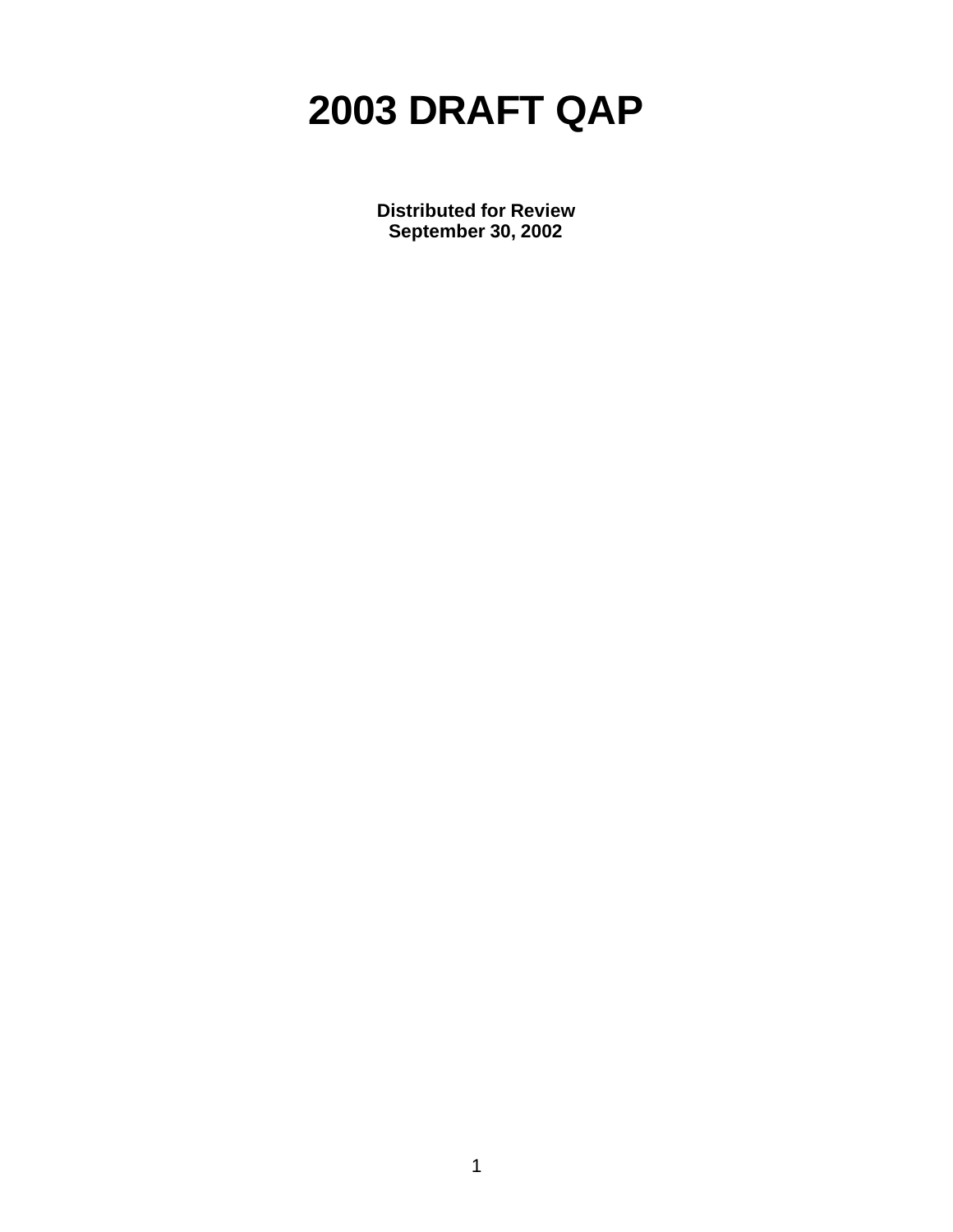## **STATE OF NEW MEXICO LOW INCOME HOUSING TAX CREDIT PROGRAM QUALIFIED ALLOCATION PLAN**

Effective as of January 1, 2003 **Contents**

| 1.   | BACKGROUND AND PURPOSE OF THE QUALIFIED ALLOCATION PLAN4 |  |
|------|----------------------------------------------------------|--|
| 1.1  |                                                          |  |
| 1.2  |                                                          |  |
|      |                                                          |  |
| 2.1  |                                                          |  |
| 2.2  |                                                          |  |
| 2.3  |                                                          |  |
| 2.4  |                                                          |  |
| 2.5  |                                                          |  |
| 2.6  |                                                          |  |
| 2.7  |                                                          |  |
| 2.8  |                                                          |  |
| 2.9  |                                                          |  |
| 2.10 |                                                          |  |
| 2.11 |                                                          |  |
| 2.12 |                                                          |  |
| 2.13 |                                                          |  |
| 2.14 |                                                          |  |
| 3.   |                                                          |  |
| 3.1  |                                                          |  |
| 3.2  |                                                          |  |
| 3.3  |                                                          |  |
| 3.4  |                                                          |  |
| 3.5  |                                                          |  |
| 3.6  |                                                          |  |
| 3.7  |                                                          |  |
| 3.8  |                                                          |  |
| 4.   |                                                          |  |
| 4.1  |                                                          |  |
| 4.2  |                                                          |  |
| 4.3  |                                                          |  |
| 4.4  |                                                          |  |
| 4.5  |                                                          |  |
| 4.6  |                                                          |  |
| 4.7  |                                                          |  |
| 4.8  |                                                          |  |
| 4.9  |                                                          |  |
| 4.10 |                                                          |  |
| 5.   |                                                          |  |
| 5.1  |                                                          |  |
| 5.2  |                                                          |  |
| 5.3  |                                                          |  |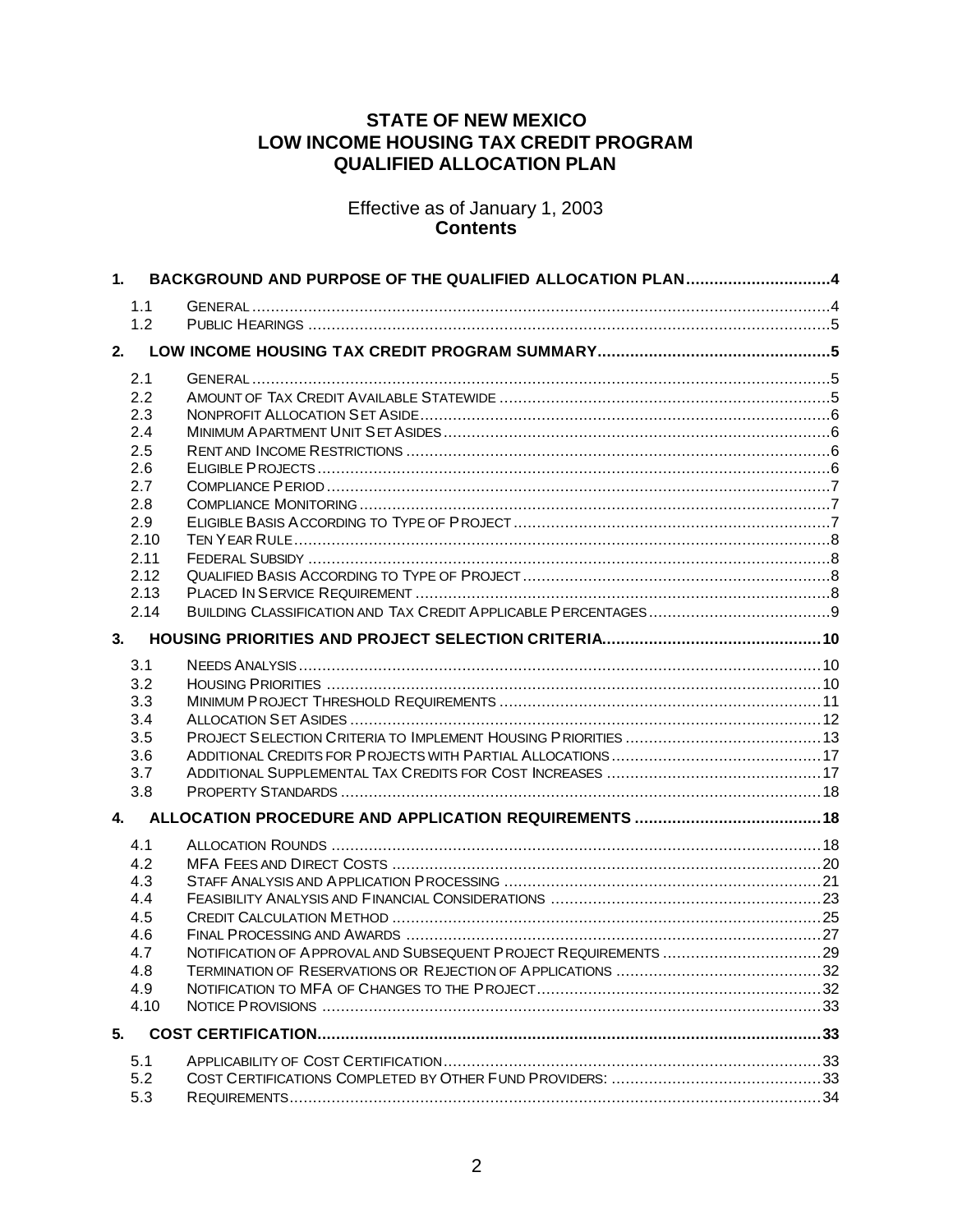|                 | 5.4        |                                                                     |  |  |  |
|-----------------|------------|---------------------------------------------------------------------|--|--|--|
| 6.              |            |                                                                     |  |  |  |
|                 | 6.1<br>6.2 |                                                                     |  |  |  |
| 7 <sup>1</sup>  |            | AMENDMENTS TO THE ALLOCATION PLAN AND WAIVERS OF PLAN PROVISIONS 36 |  |  |  |
| 8.              |            |                                                                     |  |  |  |
| 9.              |            |                                                                     |  |  |  |
| 10 <sub>1</sub> |            | MFA TAX CREDIT MONITORING AND COMPLIANCE PLAN SUMMARY 36            |  |  |  |
|                 | 10.1       |                                                                     |  |  |  |
|                 | 10.2       |                                                                     |  |  |  |
|                 | 10.3       |                                                                     |  |  |  |
|                 | 10.4       |                                                                     |  |  |  |
|                 | 10.5       |                                                                     |  |  |  |
|                 |            |                                                                     |  |  |  |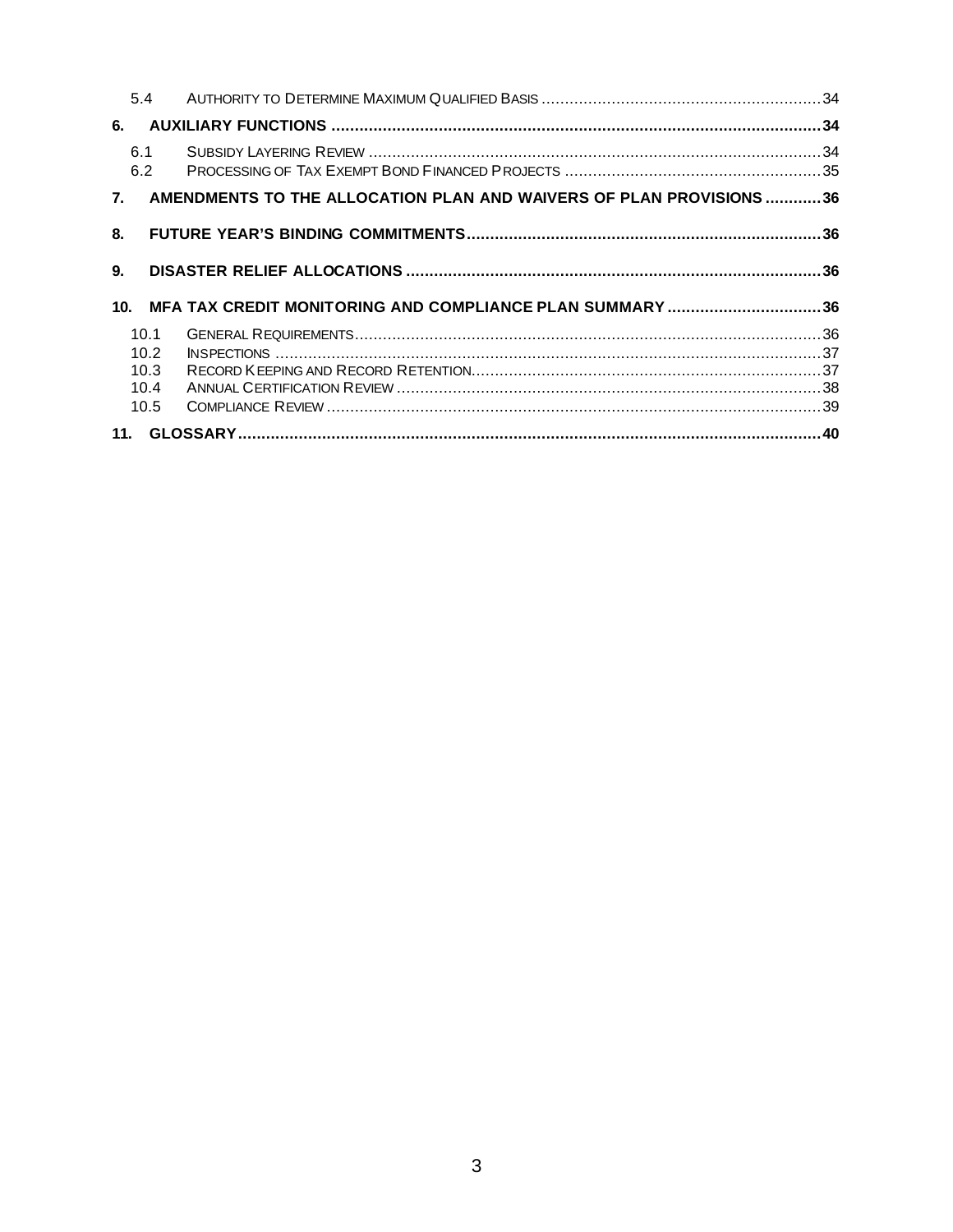## **1. BACKGROUND AND PURPOSE OF THE QUALIFIED ALLOCATION PLAN**

## **1.1 General**

The Low Income Housing Tax Credit ("HTC", "Credits", or "Tax Credit") Program was created in the Tax Reform Act of 1986 as an incentive for individuals and corporations to invest in the construction or rehabilitation of low income housing. The Tax Credit provides the investor a dollar-for-dollar reduction in personal or corporate federal income tax liability for a 10-year period for projects meeting the Program's requirements.

By Executive Order 97-01 on January 14, 1997, New Mexico Mortgage Finance Authority ("MFA") was designated by Governor Johnson as the Housing Credit Agency ("HCA") responsible for administering the Tax Credit Program in the State of New Mexico and allocating tax credits to eligible New Mexico Projects. Consequently MFA now awards tax credits to Projects meeting its Project Selection Criteria, and monitors existing Projects for compliance with the Internal Revenue Service Code, Section 42, as amended. However, MFA does not make any representation to any party concerning compliance with the Internal Revenue Code, Treasury Regulations or other laws or regulations governing Low Income Housing Tax Credits. Neither MFA, its agents or employees will be liable for any matters arising out of, or in relation to, the allocation of Low Income Housing Tax Credits. Individuals, corporations, and nonprofit organizations intending to utilize the HTC Program should consult their own tax advisors concerning the application of Tax Credits to their Projects, and the way in which Tax Credits will affect their federal income taxes.

Administration of the Housing Tax Credit Program, as outlined in this Qualified Allocation Plan, is consistent with the statutes creating MFA in 1975 [Chapter 303, Laws of New Mexico, 1975, known and cited as the New Mexico Mortgage Finance Authority Act, being Sections 58-18-1 through 58-18-27, inclusive], as supplemented in 1995, as follows:

*The legislature hereby finds and declares that there exists in the state of New Mexico a serious shortage of decent, safe and sanitary residential housing available at prices and rentals within the financial means of persons and families of low income. This shortage is severe in certain urban areas of the state, is especially critical in the rural areas and is inimical to the health, safety, welfare and prosperity of all residents of the state…The legislature hereby further finds and determines that to aid in remedying these conditions and to help alleviate the shortage of adequate housing, a public body politic and corporate, separate and apart from the state, constituting a governmental instrumentality, to be known as the New Mexico Mortgage Finance Authority should be created with power to raise funds from private investors in order to make such private funds available to finance the acquisition, construction, rehabilitation and improvement of residential housing for persons and families of low income within the state. The legislature hereby finds and declares further that in accomplishing this purpose, the New Mexico Mortgage Finance Authority is acting in all respects for the benefit of the people of the state in the performance of essential public functions and is serving a valid public purpose in improving and otherwise promoting their health, welfare and prosperity, and that the enactment of the provisions hereinafter set forth is for a valid public purpose and is hereby so declared to be such as a matter of express legislative determination.*

One of the requirements of the Agency designated as the HCA is to prepare a qualified Allocation Plan for allocating Tax Credits. Code Section 42(m) states that the HCA must make allocations of tax credits pursuant to a *qualified allocation plan* which: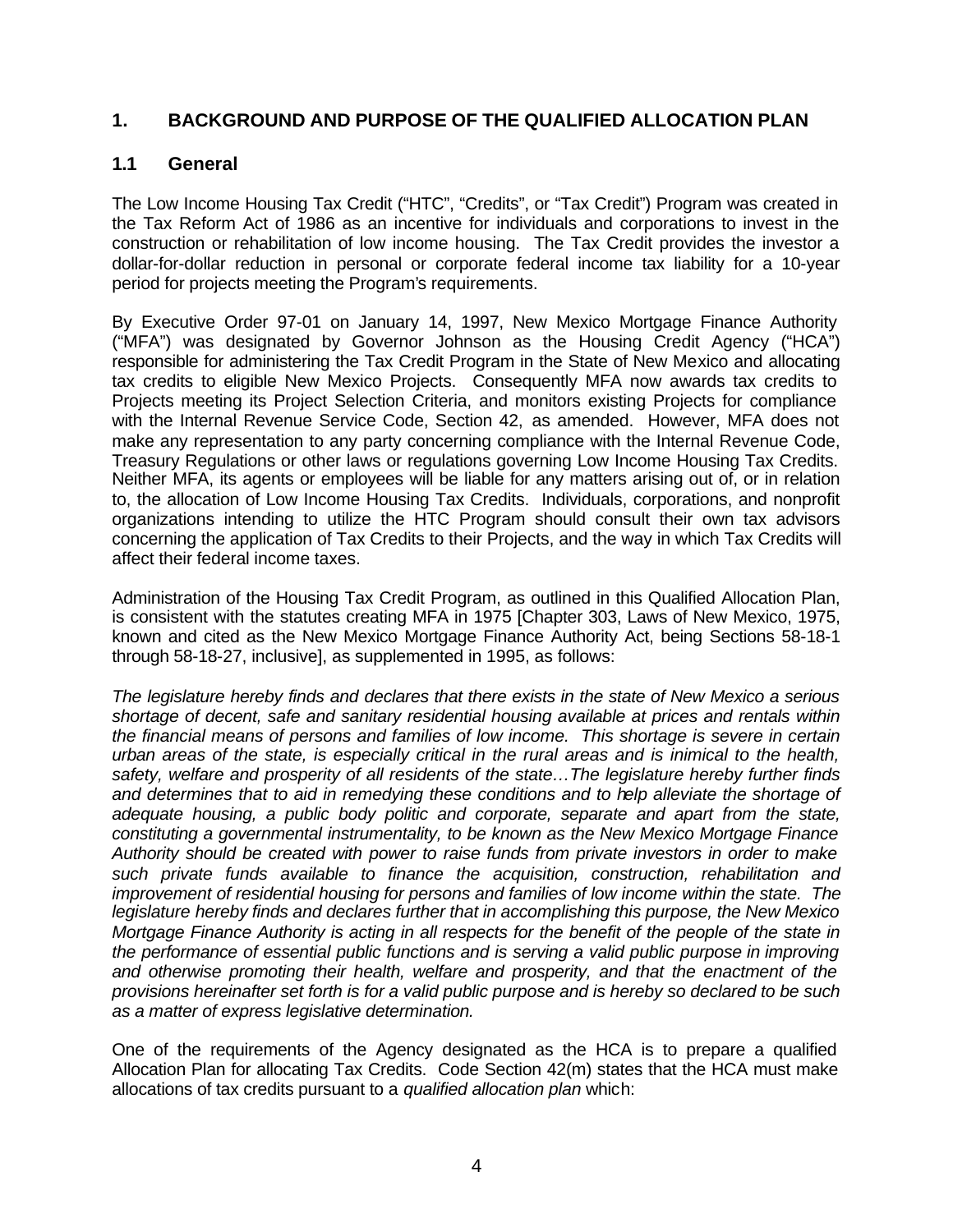- 1.1.1 Sets forth Project Selection Criteria to be used to determine housing priorities of the Housing Credit Agency, which are appropriate to local conditions. These criteria must include Project location, housing needs characteristics, Project characteristics, sponsor characteristics, participation of local tax-exempt organizations, and tenants with special housing needs.
- 1.1.2 Gives preference in allocating housing credit dollar amounts among selected projects to those which:
	- 1.1.2.1 Serve the lowest income tenants;
	- 1.1.2.2 Serve qualified tenants for extended periods of time; and
	- 1.1.2.3 Are located in Qualified Census Tracts and the development of which contributes to a Concerted Community Revitalization Plan.
- 1.1.3 Provides a procedure that the agency will use in monitoring for noncompliance.

This document is intended to fulfill the requirements 1 and 2 above for the MFA's Tax Credit allocation activity in the State of New Mexico, commencing on its effective date. The procedure required in item 3 above is summarized here in Section 10 but published under separate cover.

## **1.2 Public Hearings**

Following public notice, a draft Qualified Allocation Plan will be available to the public for comment for a period of thirty (30) days, during which time public hearing(s) will be held. MFA will accept written comments during this thirty-day period and will consider any comments presented at the public hearing, prior to completion of the plan.

## **2. LOW INCOME HOUSING TAX CREDIT PROGRAM SUMMARY**

## **2.1 General**

The Tax Reform Act of 1986 established the Low Income Housing Tax Credit (HTC) Program to stimulate private sector investment in low income rental housing. In August of 1993, permanency was granted to the HTC Program after numerous temporary annual extensions. As of January 1997, MFA was authorized under law to allocate an annual population allocation, any subsequent carry-forward, returned and national pool Credits.

There are numerous technical rules governing a Project's qualification for Tax Credits. The following is a summary of certain key provisions of Section 42 of the IRS Code and regulation, and the HTC Program. Applicants are advised to review the IRS Code directly for further detail, since this overview does not address all of the provisions.

## **2.2 Amount of Tax Credit Available Statewide**

The State of New Mexico for the calendar year 2003 will receive a population based Tax Credit allocation equal to \$1.75 per resident. In 2003 and subsequent years this amount is to be indexed for inflation. The current year's population estimates, as provided by the Internal Revenue Service, and the estimated Annual Credit Ceiling, including any carry-forward, returned or national pool Credits received by the State may be found on the MFA web site.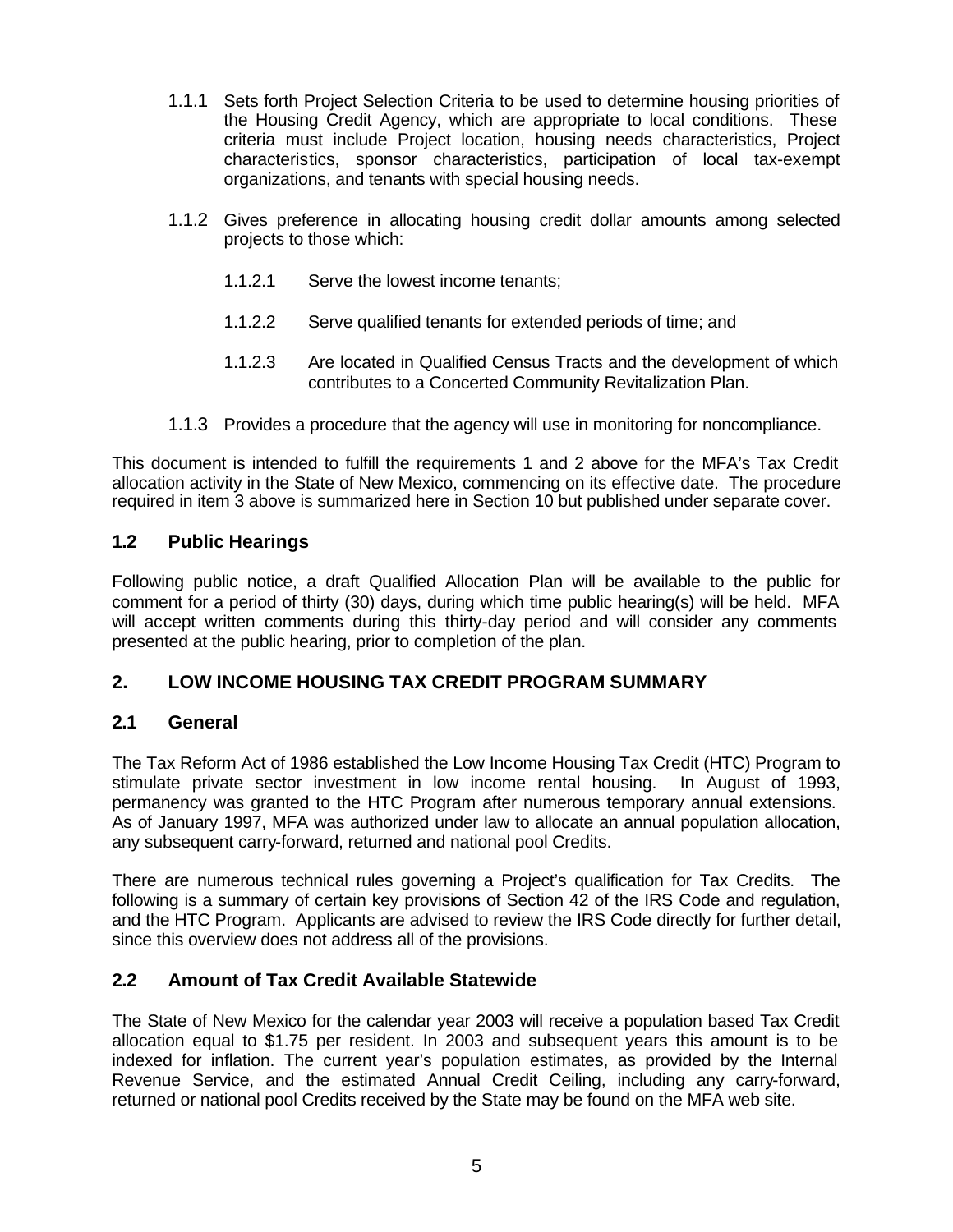# **2.3 Nonprofit Allocation Set Aside**

A minimum of 10% of the Annual Credit Ceiling must be allocated each year to Projects involving qualified Nonprofit organizations. MFA's Allocation Set Asides (see Section 3.4) are intended to implement this requirement. However, qualified Nonprofit Organizations may also apply for Credits in excess of this Set Aside.

For the purposes of identifying applicants eligible for this Set Aside, several requirements must be met, as described in Code Section 42(h)(5). A Qualified Nonprofit Organization is an organization described in Sections  $501(c)(3)$  or  $501(c)(4)$  of the IRS Code and exempt from tax under Section 501(a). The production of decent, safe and affordable housing must be one of the defined goals, objectives, or purposes of the nonprofit organization. The nonprofit organization must materially participate in the Project. This means the organization "must be involved on a regular, continuous and substantial basis" in the development and operation of the Project during the term of the Compliance Period. The nonprofit must own an interest in the Project throughout the Compliance Period and may not be affiliated with or controlled by a forprofit organization.

# **2.4 Minimum Apartment Unit Set Asides**

In order for a project to qualify for Credits, the owner must rent at least 20% of the units in the Project to households with incomes at or below 50% of the Area Gross Median Income; or at least 40% of the units to households with incomes at or below 60% of the Area Gross Median Income (the "Set Aside Units"). Projects eligible for the Tax Credit may exceed these limitations, but cannot fall below them, and the Set Aside Election must be made at the time the Application is submitted to MFA. Once an Application has been submitted to MFA, the Set Aside Election cannot change. Generally HTC units must be made available to the general public under an initial lease term of at least 6 months. However, exceptions are made for single room occupancy and transitional homeless facilities.

# **2.5 Rent and Income Restrictions**

The Project owner and/or Project manager must rent Set-Aside Units only to households meeting certain income restrictions. Furthermore, rents charged for Set Aside Units may not exceed 30% of the applicable income limit(s) designated by the Applicant (generally 50% or 60% of the Area Gross Median Income). Gross rent limits provided annually by HUD (found on MFA's web site) include tenant-paid utility allowances, and must be reduced by a utility allowance that accurately reflects the cost of tenant-paid utilities by unit size. MFA's Land Use Restriction Agreement prohibits collection of Section 8 rent payments (tenant and federal contributions combined) in excess of the Tax Credit Ceiling Rents, except in cases in which MFA determines that higher Section 8 rents are essential to feasibility and would not reduce funds available to other New Mexico recipients. More detail in reference to rental assistance payments and qualifying HTC tenants can be found in the MFA Tax Credit Monitoring and Compliance Plan, which is issued under separate cover and summarized in Section 10.

# **2.6 Eligible Projects**

The tax credit program is intended for rental projects. These may include transitional housing for the homeless, Single Room Occupancy (SRO) projects, elderly and other special needs projects. Dormitories, "trailer parks" and transient housing are not eligible.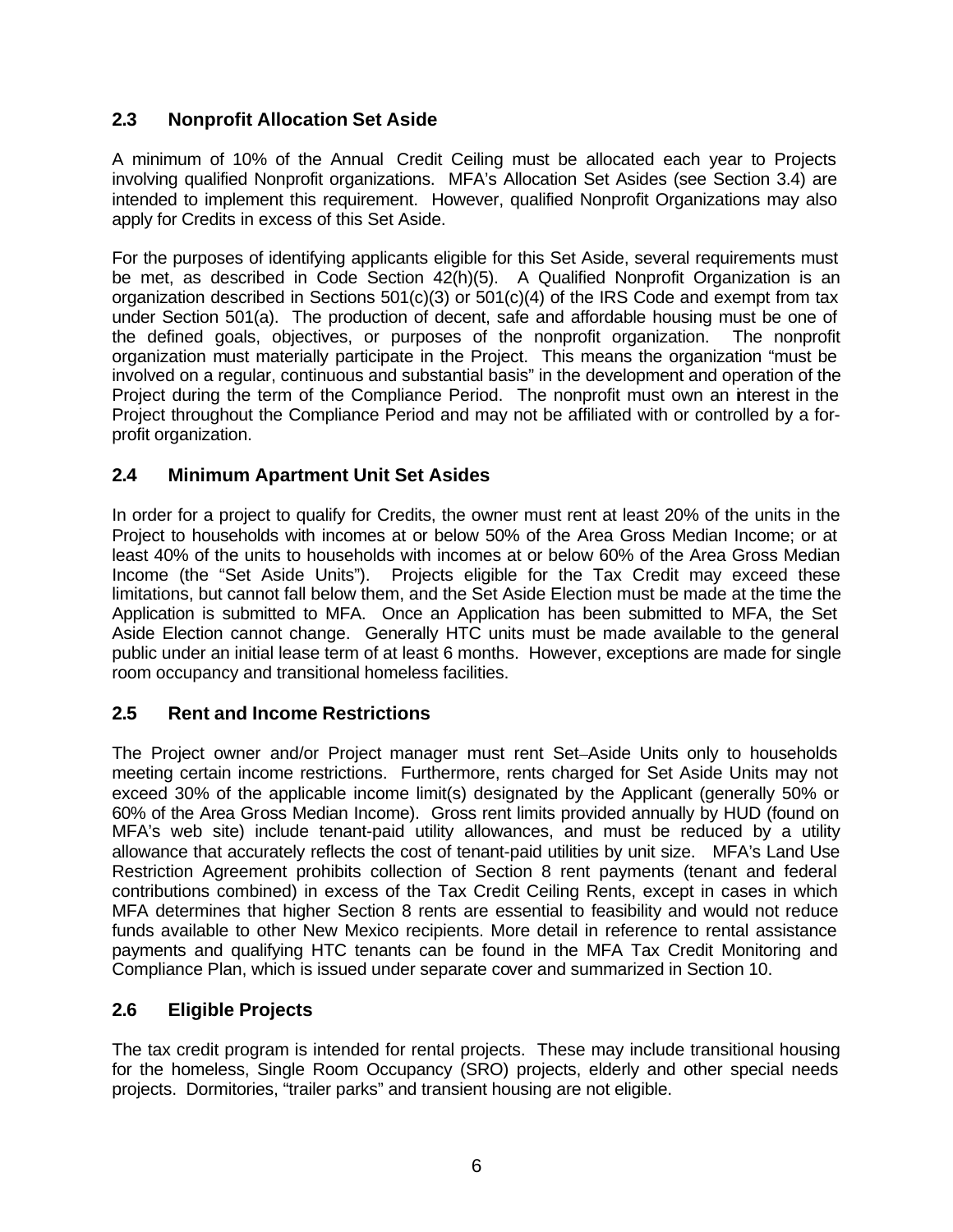# **2.7 Compliance Period**

The initial Compliance Period is 15 years. An Extended Use Period also applies to the Project for a minimum 15 years subsequent to the initial Compliance Period, during which time transfers and tenant dislocation are limited. If the owner chooses to transfer or sell the property during the Extended Use Period, the owner must notify MFA in writing thirty (30) days prior to the transfer or closing date. If the owner elects to convert the Project to market use at the end of the extended use period, then the owner must submit written notice to MFA. MFA is allowed one year to find a qualified buyer who will retain the project as low income. The sale price of the Project is determined by formula in the IRS Code, Section 42. If no qualified buyer is identified, the property may be converted to market use with the provision that existing Low Income Tenants will not be evicted for a period of three years after the Extended Use Period. Failure to comply with set asides, or any reduction in the number or floor space of the Set Aside Units during the Compliance Period will result in recapture, with non-deductible interest, of at least a portion of the Tax Credits taken previously. MFA will notify the IRS if it learns of any noncompliance. An owner may not begin to claim the Tax Credit until IRS Form 8609 is filed, and this form is considered to be a certification of initial compliance with the IRS requirements. The Project owner must also make an annual tenant income determination and file an annual compliance statement with MFA.

## **2.8 Compliance Monitoring**

As of January 1, 1992 the IRS required each Housing Credit Agency to write and implement a Compliance and Monitoring Plan (summarized in Section 10). MFA's monitoring procedure includes a combination of annual certifications and regular site visits (audits and inspections) for all completed Tax Credit Projects. The IRS has provided substantial penalties, including recapture of the Tax Credits plus interest, for non-compliance with the policies and procedures set forth in Section 42 and MFA's Tax Credit Monitoring and Compliance Plan. Annual fees described in Section 4.2 will be assessed for each year of the Compliance Period. Fees for monitoring and compliance will be billed annually before December 31 for the subsequent year. Failure to pay these fees within the time frame specified in the invoice will result in MFA's filing of a "Notice of Noncompliance" (IRS Form 8823) with the IRS.

# **2.9 Eligible Basis According to Type of Project**

The "Eligible Basis" is generally the same as a Project's adjusted depreciable basis for tax purposes. Fees or points charged to obtain long-term financing, syndication costs and fees, and marketing expenses are not included in Eligible Basis. (These include credit enhancement, credit origination fees, bond issuance costs, reserves for replacement, start-up costs and future operating expenses.) Costs related to the acquisition of land, costs attributable to any commercial portion of the property and costs attributable to non-Set Aside Units which are above the average quality of the Set Aside Units in the Project are not eligible. However, Eligible Basis is reduced when determining the Tax Credit amounts by the amount of certain federal grants or below-market-rate federal loans made with respect to the building or its operation; otherwise only 4% Tax Credits can be allowed. For new construction Projects, Eligible Basis includes the cost of construction items, which are part of the Project's depreciable basis.

Rehabilitation expenditures qualify for the 9% Tax Credit when rehabilitation costs incurred during a 24-month period equal or exceed the greater of \$3,000 per Low Income Unit, or 10% of the unadjusted basis, and may be combined with 4% Credits for acquisition costs on the same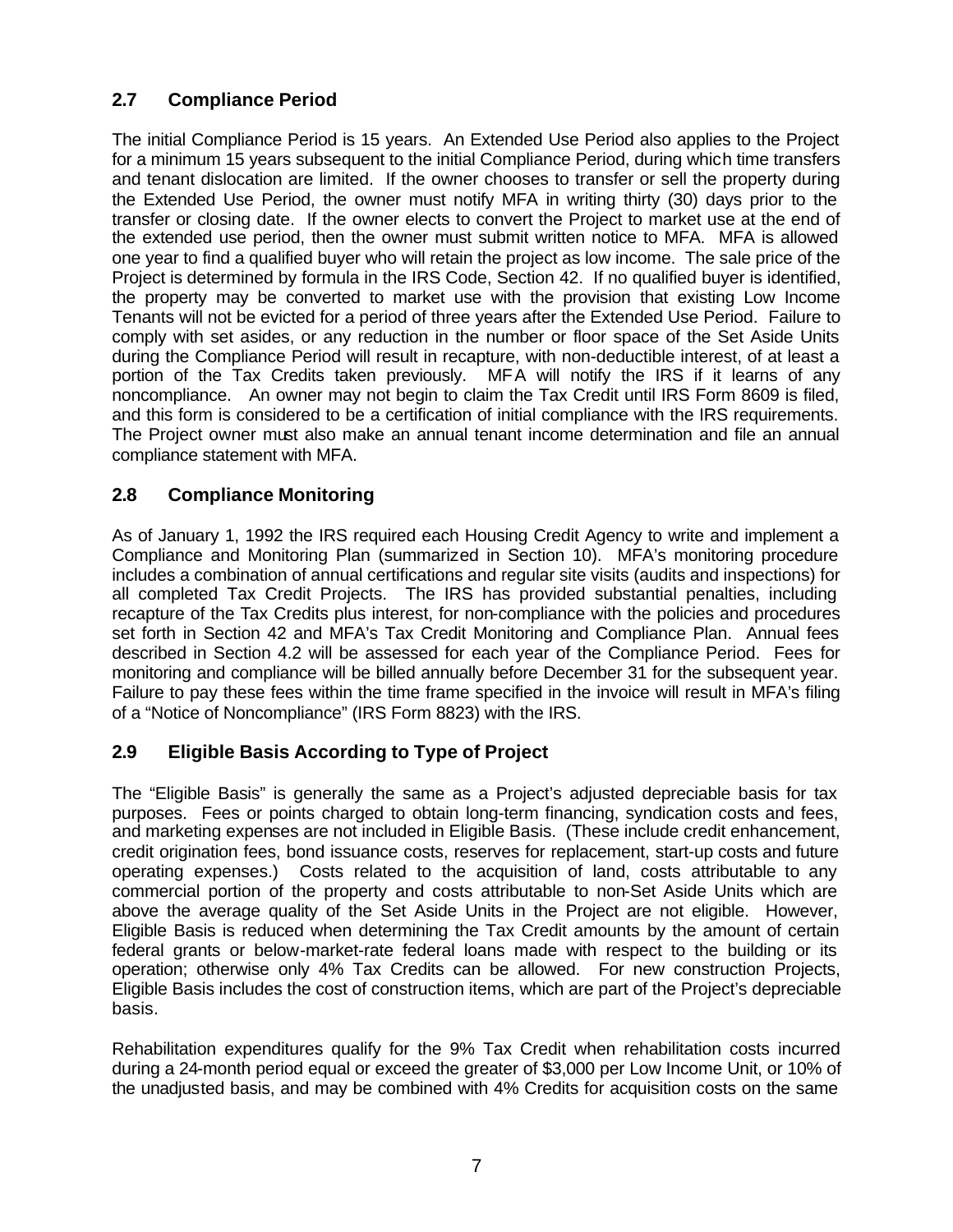project. The Eligible Basis used to calculate Tax Credits for Projects in Difficult Development Areas or Qualified Census Tracts may be increased by up to 30% at MFA's discretion.

# **2.10 Ten Year Rule**

In order for the acquisition of an existing building to qualify, the taxpayer must acquire the building from an unrelated person who a) has held the building for at least ten years and b) did not make substantial improvements during that period which were subject to 60-month amortization under Code Section 197(k) or ACRS (as in effect prior to the Tax Reform Act of 1986). The 10-year requirement may be waived in the case of distress sales of certain federally-assisted projects, pre-payment of mortgages that could result in building(s) being converted to market use, buildings acquired from failed depository institutions, and single family residences used for no other purpose than as a principal residence by the previous owner. The Secretary of the Treasury can waive the 10-year "Placed In Service" limitation for a) any distressed property which is federally assisted as defined in Code Section 42, b) federally assisted housing that could lose Set Aside Units as a result of mortgage prepayment, (this applies to properties under the HUD Sections 221(d)(3) and 236 and RD 515 Programs), and c) buildings acquired from a federally insured depository institution that is in default, as defined by Section 3 of the Federal Deposit Insurance Act, or from a receiver or conservator of such an institution.

# **2.11 Federal Subsidy**

For the purpose of the HTC, Federal Subsidies include federal grants and below-market-rate federal loans through programs such as those administered by HUD (excluding CDBG and, in certain cases, HOME) and Rural Development, Tax Exempt financing (such as that provided through the MFA's bond programs) and any other locally administered low-interest loans or grants from federal sources. Use of these financing sources may require reductions in Eligible Basis or reductions in a Project's maximum Applicable Credit Percentage from 9% to 4%. (See Code Sections 42(d)(5)(A) and 42(i)).

# **2.12 Qualified Basis According to Type of Project**

The "Qualified Basis" is that portion of the Eligible Basis attributable to Low Income Units. It is calculated as the smaller of the percentage of Low Income units in the building, or the percentage of floor space devoted to Low Income units in a building.

# **2.13 Placed In Service Requirement**

The 10-year Credit Period and 15 year Compliance Period begin with the taxable year in which the building is "Placed In Service" (the time at which a building is "suitable for occupancy," which generally refers to the date of the issuance of the first certificate of occupancy for each building in the Project), or, at the owner's election, the following taxable year. Section  $42(h)(1)(E)$  of the IRS Code allows for the allocation or "Carryover Allocation" of Tax Credits to a building that is part of a new construction or rehabilitation Project if an applicant's qualified expenditures, or actual basis in the Project as of the later of the end of the calendar year in which the allocation is made or 6 months subsequent to the date of allocation is more than 10% of the taxpayer's reasonably expected total basis in the Project. MFA requires evidence of ownership and submission of a complete Carryover Allocation Application by November  $15<sup>th</sup>$  of the year in which the Tax Credit award was made,, and evidence of the expenditure of more than 10% of the expected basis in the Project by March 15, of the following year. A Cost Certification detailing the qualified expenditures, or actual basis, that make up 10% of the reasonably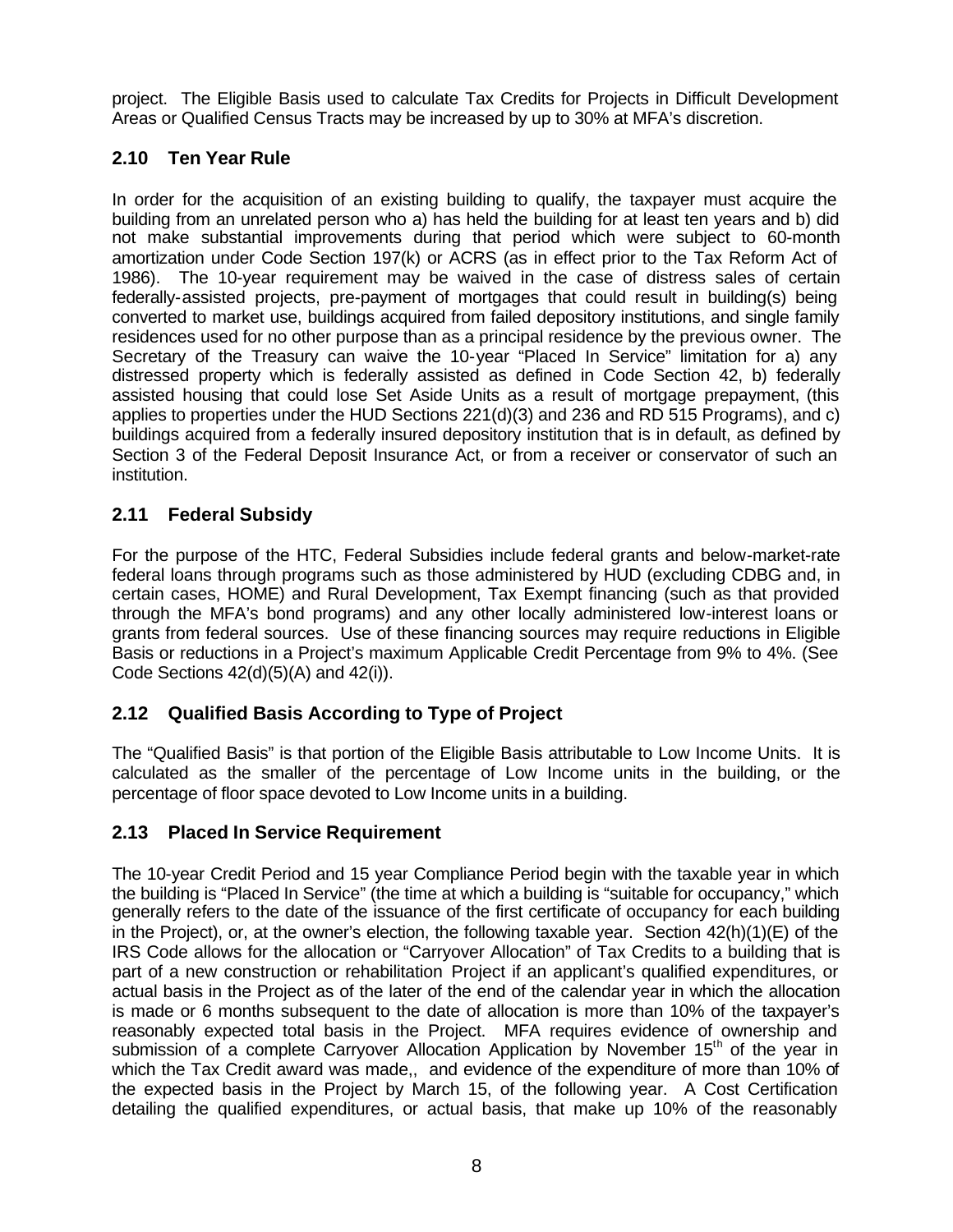expected basis and a description of the Applicant's method of accounting must be prepared by a Certified Public Accountant and submitted to MFA at that time. If the Carryover Allocation Application, the Certified Public Accountant's Cost Certification, the Attorney's Opinion regarding the qualification of the project for Housing Tax Credits, and any other required materials are not received on the appropriate dates noted above by 5:00 P.M., the Project's Credit Reservation will be canceled. Section  $42(h)(1)(E)$  further allows for a qualified building to be Placed in Service in either of the two calendar years following the calendar year in which the allocation is made.

## **2.14 Building Classification and Tax Credit Applicable Percentages**

The Tax Credit's Applicable Credit Percentage (i.e., the "4%" or "9%" Credits for which a Project is eligible) is determined by the type of Project proposed, its use and treatment of "Federal Subsidy," and the amount of Credit necessary to reach feasibility and long-term viability. The rates of 4% and 9% are upper limits of available Credits, which fluctuate based on market conditions. The actual Tax Credit rates (Applicable Credit Percentages) are based on monthly prevailing interest rates that are calculated and published by the U.S. Treasury Department as the "Applicable Federal Rate" or "AFR". The amount of the annual Credit is calculated to yield a present value of either 30% (4% Credit) or 70% (9% Credit) of eligible costs. The Applicable Credit Percentage may be locked in at the Developer's option, at 1) the month in which the building is Placed In Service or 2) the month in which a Binding Commitment (Carryover Allocation) is made for an allocation or, in the case of Tax Exempt Bond Financed Projects, the month the tax-exempt obligations are issued. Listed below are types of Projects, which could be considered eligible for the HTC and the applicable percentage for each type.

2.14.1 New Construction (without Federal subsidy):

The maximum applicable Credit percentage is 9% (70% present value) for a new construction Project.

2.14.2 Rehabilitation (without Federal subsidy):

The maximum applicable Credit percentage for rehabilitation is 9%. Total rehabilitation and related expenditures must equal or exceed the greater of \$3,000 per Low Income Unit or 10% of the unadjusted Project basis during a 24 month period.

2.14.3 Acquisition/Rehabilitation of an Existing Building:

The maximum applicable Credit Percentage for acquisition of an existing building is 4%. Total rehabilitation and related expenditures must equal or exceed the greater of \$3,000 per Low Income Unit or 10% of the unadjusted Project basis during a 24-month period. Rehabilitation expenditures can qualify for the 9% rehabilitation Tax Credit as long as the rehabilitation expenditures do not receive federal subsidies.

2.14.4 Federal Subsidy without Reduction in Eligible Basis:

The maximum applicable Credit percentage is generally 4% for a federally subsidized, newly constructed or rehabilitated building. However, under certain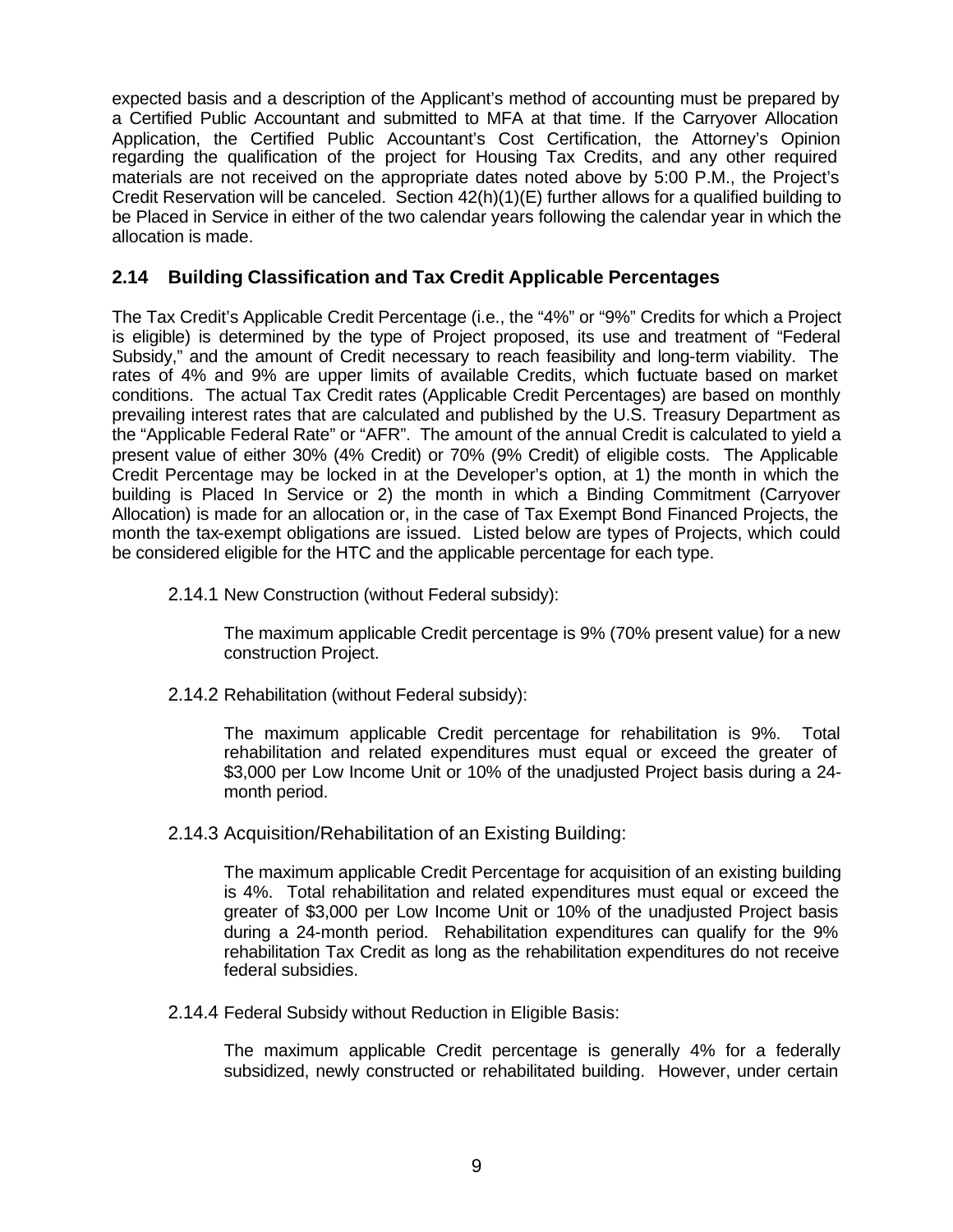circumstances, HOME program funding may allow for an Applicable Credit Percentage of 9%.

2.14.5 Federal Subsidy with Reduction in Eligible Basis:

In the case of a federally subsidized, newly constructed or rehabilitated building, the taxpayer may elect to exclude the amount of Federal Subsidy from the Eligible Basis. If the taxpayer makes such an election, the maximum Applicable Credit Percentage is 9% for a qualified building.

# **3. HOUSING PRIORITIES AND PROJECT SELECTION CRITERIA**

## **3.1 Needs Analysis**

This plan is consistent with the Needs Analysis of the *State of New Mexico Consolidated Plan for Housing and Community Development and 2003 Action Plan.* Housing priorities stated in the Consolidated Plan include increasing the supply of affordable housing, identifying programs and resources for individuals with special needs and rehabilitating or constructing rental housing units, including transitional units for homeless.

## **3.2 Housing Priorities**

The following priorities are to be used by MFA in the distribution of Tax Credits, and are reflected in the Allocation Set Asides and Project Selection Criteria used to rank competitive Projects. These priorities include the following:

- 3.2.1 Levels of affordability in excess of the minimum requirements, through one or more of the following:
	- 3.2.1.1 Higher numbers of Set Aside Units; and /or
	- 3.2.1.2 Rents set to serve lower income tenants, for example, tenants earning no more than 40% or 30% of median income; and/or
	- 3.2.1.3 Extended Use Periods longer than the 30-year minimum.
- 3.2.2 Provision of affordable housing to households on public housing waiting lists;
- 3.2.3 Maximizing leverage by obtaining other public or private, non-equity program resources;
- 3.2.4 An equitable distribution of Tax Credits throughout all parts of the state where affordable housing is needed and where concerted revitalization plans exist;
- 3.2.5 Provision of housing to serve documented Elderly and Special Needs Households, tenant populations of individuals with children, projects intended for eventual tenant ownership, and under served urban and rural areas;
- 3.2.6 Nonprofit development;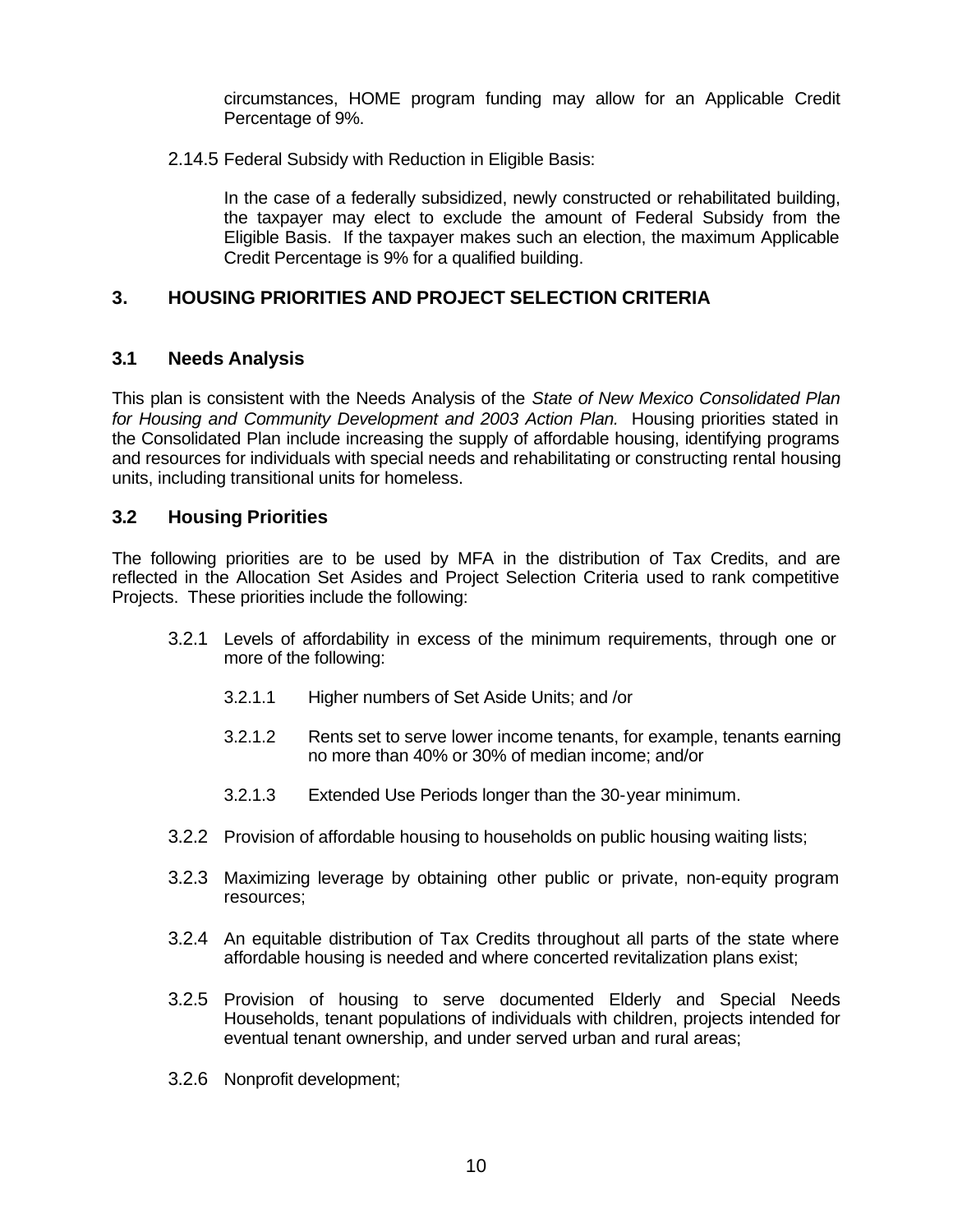- 3.2.7 Production of housing with high quality design and construction;
- 3.2.8 Production of projects that are located in qualified census tracts, the development of which contributes to a Concerted Community Revitalization Plan.
- 3.2.9 Production of projects using existing housing as part of a Concerted Community Revitalization Plan; and
- 3.2.10 Efficient use of scarce resources including Tax Credits, measured through lower Development Costs or other means.

## **3.3 Minimum Project Threshold Requirements**

All Tax Credit Applications must meet each of the following requirements. If they are not met, the Application will be rejected without further review, and no exceptions will be granted unless MFA decides to reduce the minimum score as described in Section 3.5. Furthermore, these requirements are binding through Carryover. For example MFA will not approve budget changes that cause the proposed Project to exceed the cost limits described below. Similarly, other proposed changes will be analyzed to ensure that the Project's scoring would not deteriorate to a level at which it would not have received an award in the original round.

#### 3.3.1 Site Control

Site control for all of the land needed for the Project must be evidenced by a written governmental commitment to transfer the land to the Applicant, recorded deed or long term leasehold interest, or by a fully executed purchase contract or purchase option. If a contract or option is submitted, the agreement must provide for an initial term lasting at least until July  $31<sup>st</sup>$  of the year in which the allocation is made. This initial term may not be conditioned upon any extensions, additional payments or other such requirements. Site control evidence and the Application materials must show exactly the same names, legal description/area and acquisition costs.

#### 3.3.2 Zoning

Evidence of approved zoning of the proposed site must be submitted. This requires that multifamily Projects are not prohibited by the existing zoning of the proposed site. Projects sited on land which is not zoned or which is zoned agricultural are exempt from this threshold test, but must obtain zoning approval within one hundred twenty (120) days of the Reservation Letter.

#### 3.3.3 Other Project Compliance

Applicants must be in compliance with respect to all other federally subsidized housing or HTC projects throughout the country which they own or operate.

#### 3.3.4 Minimum Project Score

The project must achieve at least the Minimum Score established in the Project Selection Criteria as discussed below.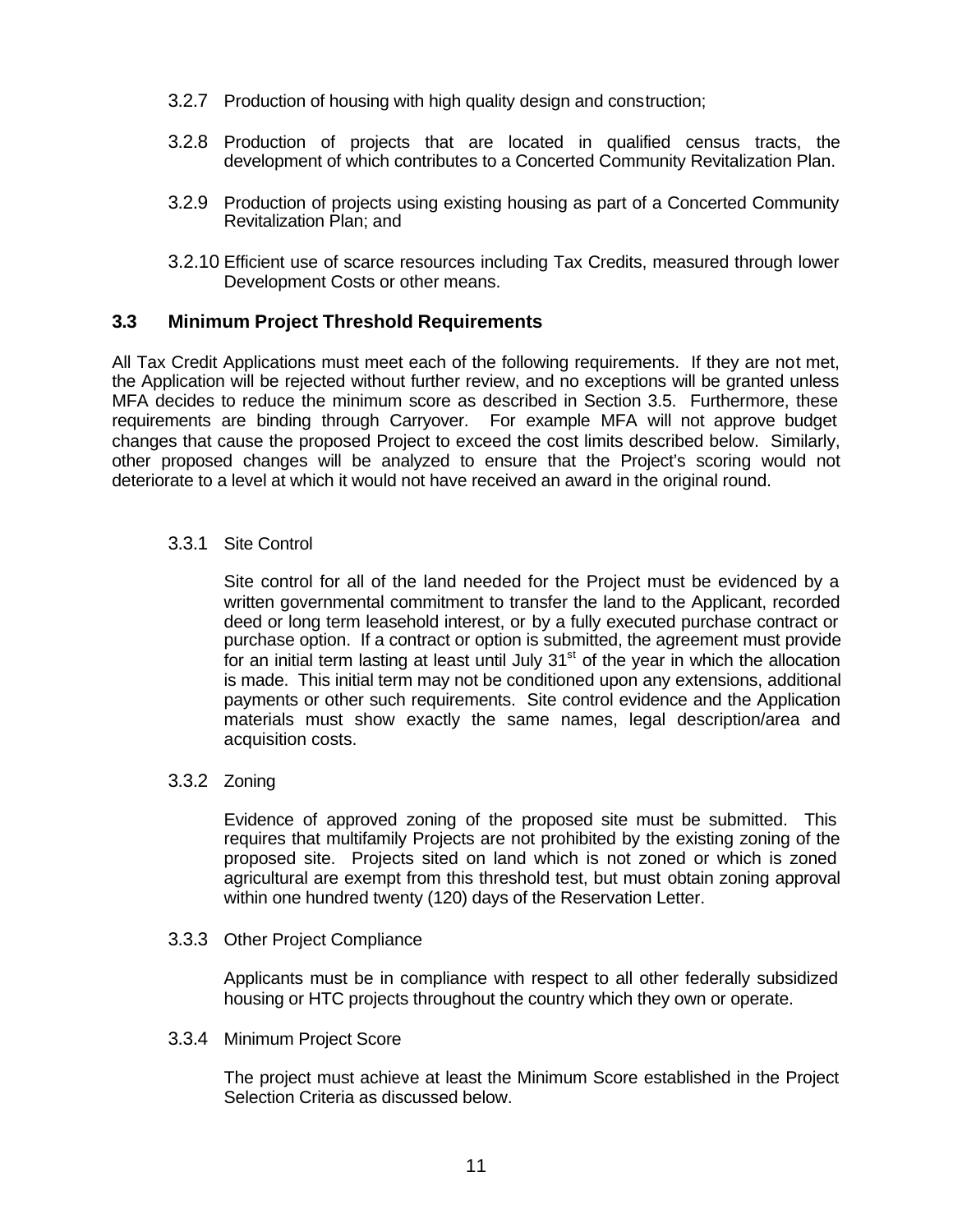#### 3.3.5 Cost Limits

Total Development Costs for various types of Projects may not exceed the following:

- 3.3.5.1 New Construction Projects. The Total Development Cost per unit must not exceed 130% of the weighted average Total Development Cost per unit for all new construction Projects submitted in the same round.
- 3.3.5.2 Acquisition/Rehabilitation Projects. The Total Development Costs must not exceed 100% of the weighted average Total Development Cost per unit for all new construction Projects submitted in the same round.
- 3.3.5.3 Tax Exempt Bond Financed Projects. Total Development Costs must not exceed the limits established for new construction or acquisition/rehabilitation projects, as appropriate, submitted in the most recent allocation round.
- 3.3.5.4 Special Needs and Elderly Projects (see definition in glossary). Developments having at least 10% of their gross square footage devoted to common areas for social and recreational use may not exceed 150% of the weighted average Total Development Cost for new construction or 115% of the limit established for acquisition/rehabilitation projects (as defined above.) Otherwise, limits are the same as for non-special needs projects.

See the Glossary for the definition and example of the term "Unit" as it applies to the cost limit calculations in this section. Additional minimum Project Threshold Requirements apply to Tax Exempt Bond Financed Projects, as described in 6.2.

## **3.4 Allocation Set Asides**

## 3.4.1 Nonprofit Set Asides

Ten percent (10%) of the annual Tax Credit ceiling for each calendar year will be reserved for nonprofit Projects. For purposes of this set aside, only federal requirements identified in IRS Code Section 42(h)(5) will apply. The aggregate amount of tax credit allocated by MFA to nonprofit organizations may exceed this amount.

## 3.4.2 USDA Rural Development Set Aside

Ten percent (10%) of the Tax Credit ceiling will be set aside for projects with committed USDA Rural Development funding.

#### 3.4.3 Ranking to Meet Set Asides

If the scoring and ranking process without regard to the set asides does not result in awards of at least 10% of the total to Qualified Nonprofit Organization sponsored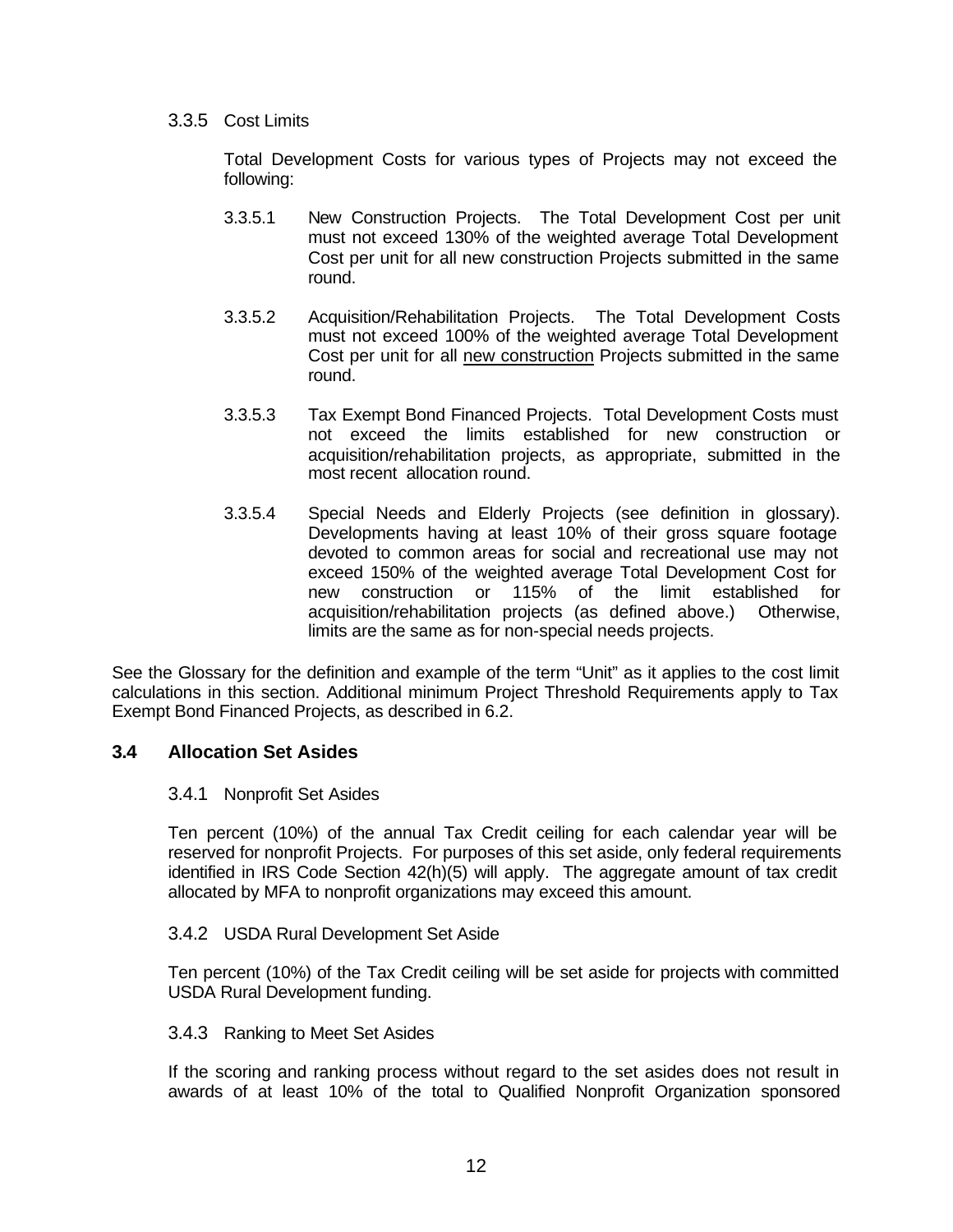Projects, the next highest scoring, eligible Qualified Nonprofit Organization Project will be used to replace the lowest scoring Project that would otherwise receive an award, until the 10% nonprofit set aside is reached. A similar procedure will be used to meet the USDA Rural Development set aside. If there are insufficient eligible nonprofit or Rural Development projects to meet the Set Asides, any remaining Tax Credits may be used for other Eligible Projects.

## **3.5 Project Selection Criteria to Implement Housing Priorities**

The criteria shown below are the basis for the awarding of points to a particular proposed project during the Application round(s) conducted by MFA. Tax Credit reservations will not be awarded to projects achieving less than 120 points (the "Minimum Score") unless too few Projects score above this level and MFA, in its reasonable judgment, decides to reduce the Minimum Score. Projects scoring 120 or more points will be ranked according to their scores, and reservations will be made to these Projects, unless they are eliminated under subsequent processing, starting with the highest scoring projects, until all available Credits are used. Tax exempt bond financed projects will also be scored and must obtain a score of at least 65 points in order to obtain a determination that they are consistent with the QAP.

Although some criteria include scaled point structures, partial points will not be otherwise awarded. If two projects with equal scores would require more than the available Credits, the project with the lower Total Development Cost per unit will be selected. If too few Credits are available to make a full award to the next lower scoring project, MFA will determine whether or not to award a partial allocation and/or a commitment of future year's Credits to the project, following requirements in Section 8 below. Regardless of strict numerical ranking, the scoring does not operate to vest in an Applicant or Project any right to a reservation or Tax Credit allocation in any amount. MFA will in all instances reserve and allocate Tax Credits consistent with its sound and reasonable judgment, prudent business practices, and the exercise of its inherent discretion.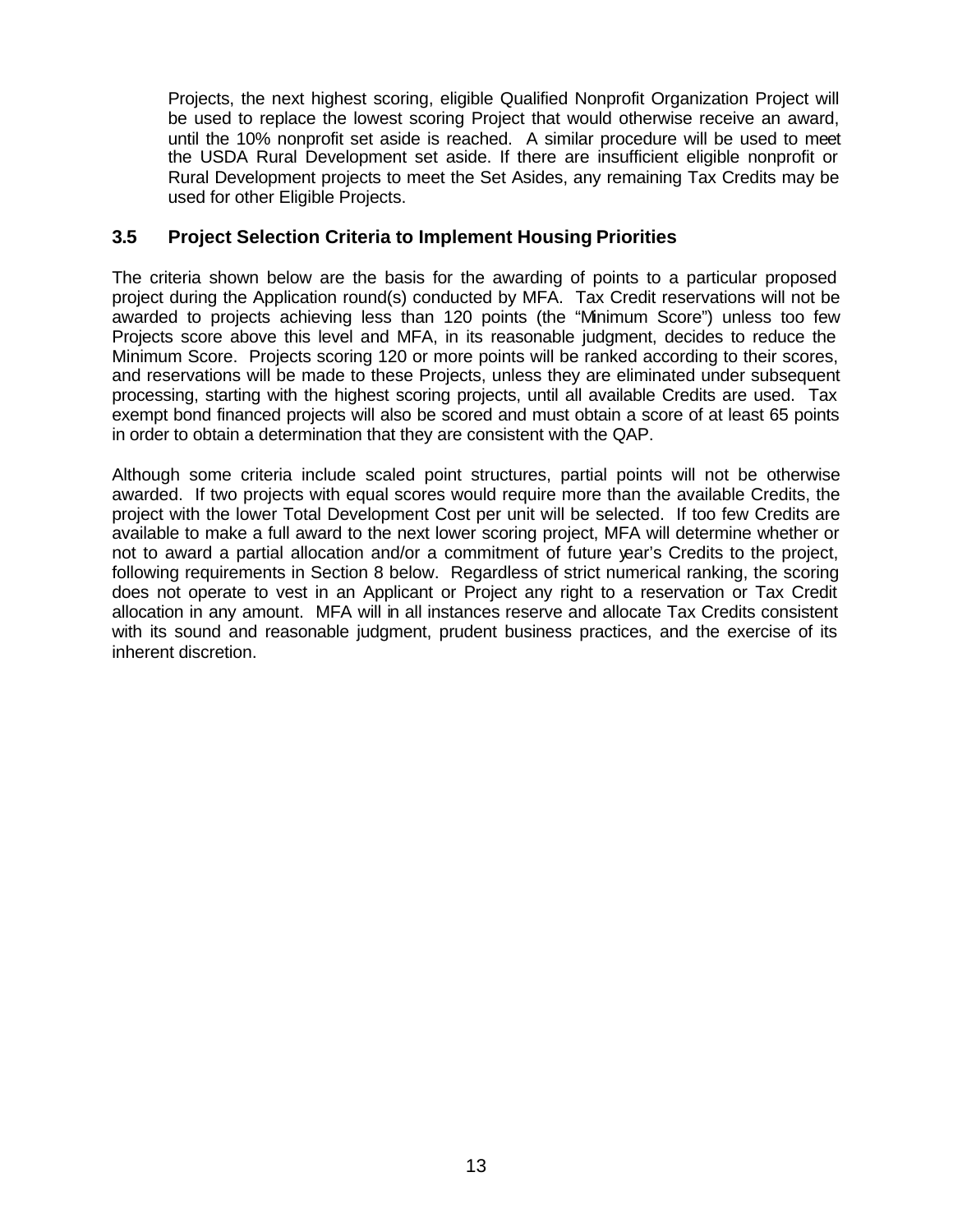# **Project Selection Criteria**

| 3.5.1 | Local Nonprofit or Local, State or Tribal Government Instrumentality<br>Participation                                                                                                                                                                                                                                                                                                                                                                                                                                                                                                        | 10 Points |
|-------|----------------------------------------------------------------------------------------------------------------------------------------------------------------------------------------------------------------------------------------------------------------------------------------------------------------------------------------------------------------------------------------------------------------------------------------------------------------------------------------------------------------------------------------------------------------------------------------------|-----------|
|       | For Private nonprofits this requires that the nonprofit have a board<br>comprised of a majority of New Mexico residents, was incorporated in New<br>Mexico before January 1 of the year in which the Application is submitted,<br>owns at least 51% of the general partner interest, meets the criteria of<br>Code Section 42(h)(5), and has submitted an IRS determination letter. For<br>government or tribal instrumentalities this requires evidence that they own<br>at least 51% of the general partner interest, and organizational documents<br>verifying their governmental status. |           |
| 3.5.2 | <b>Tax Credit Design Competition Winners</b>                                                                                                                                                                                                                                                                                                                                                                                                                                                                                                                                                 | 15 Points |
|       | MFA will hold a juried competition emphasizing high quality design and<br>construction, for projects passing the Threshold Tests. The competition is<br>optional, and up to three winning projects may receive points under this<br>criterion. See attachments Checklist in Application Package for additional<br>materials needed to participate in the Design competition.                                                                                                                                                                                                                 |           |
| 3.5.3 | <b>Rehabilitation Projects</b>                                                                                                                                                                                                                                                                                                                                                                                                                                                                                                                                                               | 15 Points |
|       | These points will be awarded to all Projects incurring average rehabilitation<br>hard costs of \$10,000 per unit or more. In combined new construction and<br>rehabilitation Projects, rehabilitated units must account for at least 20% of<br>the total units.                                                                                                                                                                                                                                                                                                                              |           |
| 3.5.4 | Conversion plus Rehabilitation                                                                                                                                                                                                                                                                                                                                                                                                                                                                                                                                                               | 15 Points |
|       | These points will be awarded to projects that meet the Rehabilitation<br>criteria of 3.5.3 and convert unsubsidized housing projects to affordable<br>housing units.                                                                                                                                                                                                                                                                                                                                                                                                                         |           |
| 3.5.5 | Preservation of Affordable Housing                                                                                                                                                                                                                                                                                                                                                                                                                                                                                                                                                           | 15 Points |
|       | These points are awarded to previously subsidized projects in which rents<br>will be reduced to the lesser of HTC ceiling rents or rents that are at least<br>10% below current rents.                                                                                                                                                                                                                                                                                                                                                                                                       |           |
|       |                                                                                                                                                                                                                                                                                                                                                                                                                                                                                                                                                                                              |           |
|       |                                                                                                                                                                                                                                                                                                                                                                                                                                                                                                                                                                                              |           |
|       |                                                                                                                                                                                                                                                                                                                                                                                                                                                                                                                                                                                              |           |
|       |                                                                                                                                                                                                                                                                                                                                                                                                                                                                                                                                                                                              |           |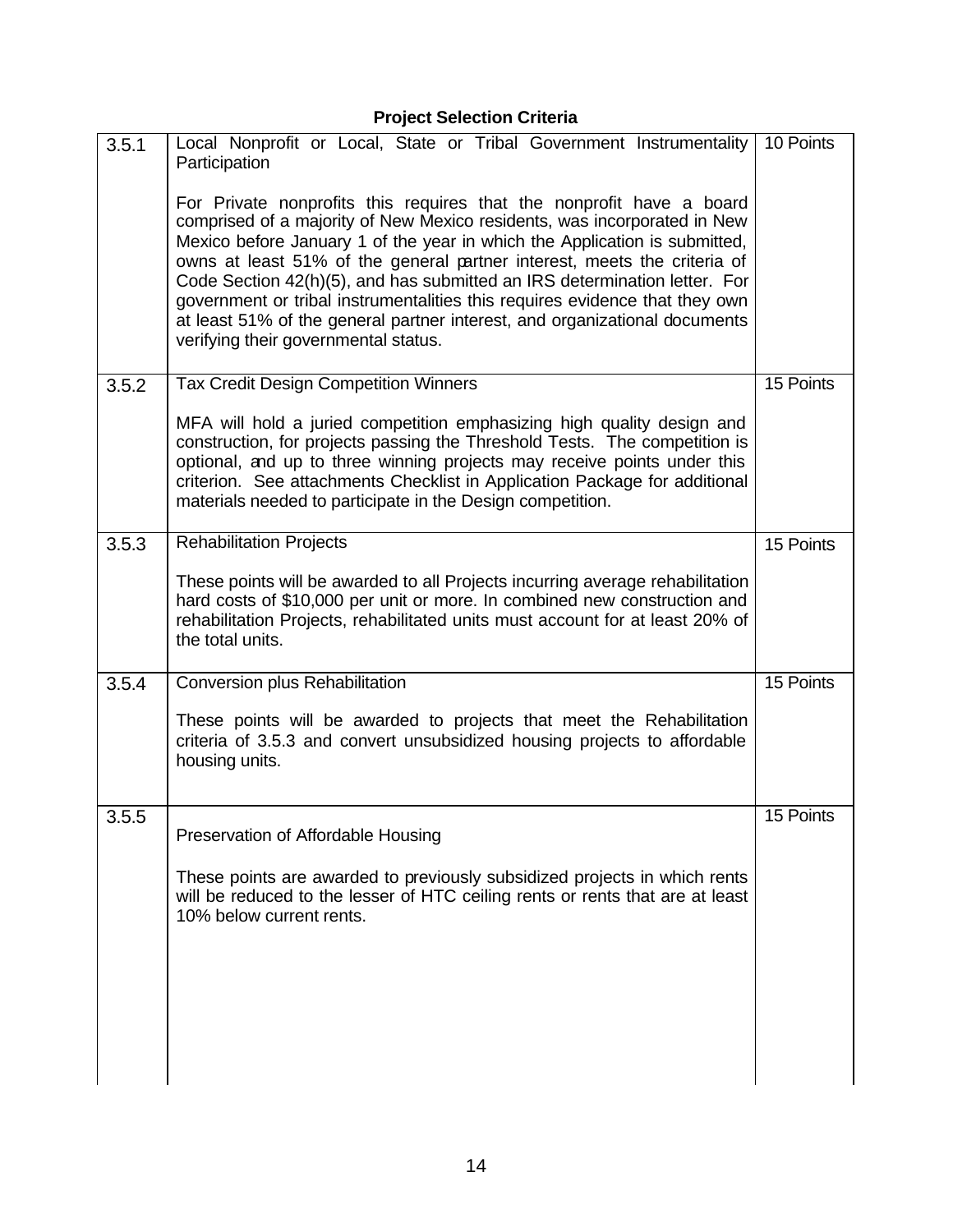| 3.5.6  | Projects with the following Average Gross Median Income (AGMI) Levels:<br>$51 - 65%$<br>45 Points                                                                                                                                                                                                                                                                                                                                                                                                                                                                                                  |                       |  |  |  |  |
|--------|----------------------------------------------------------------------------------------------------------------------------------------------------------------------------------------------------------------------------------------------------------------------------------------------------------------------------------------------------------------------------------------------------------------------------------------------------------------------------------------------------------------------------------------------------------------------------------------------------|-----------------------|--|--|--|--|
|        | To calculate the AGMI, calculate a weighted average based on the number                                                                                                                                                                                                                                                                                                                                                                                                                                                                                                                            |                       |  |  |  |  |
|        | of units set aside at each income level. Market rate units will be treated as                                                                                                                                                                                                                                                                                                                                                                                                                                                                                                                      |                       |  |  |  |  |
|        | if they were set aside at 100% of median income. Round to zero (0)<br>Points<br>decimal points while calculating.<br>20 Points                                                                                                                                                                                                                                                                                                                                                                                                                                                                     |                       |  |  |  |  |
| 3.5.7  | Projects that incorporate market rate units equal to at least 15% of the total<br>units.                                                                                                                                                                                                                                                                                                                                                                                                                                                                                                           |                       |  |  |  |  |
| 3.5.8  | Projects located within general local government jurisdictions that are<br>designated as "Participating Jurisdictions" by HUD under the HOME<br>Investment Partnerships Program, and that have received<br>local<br>government HOME dollar commitments equal to at least 5% of the project's<br><b>Total Development Costs.</b>                                                                                                                                                                                                                                                                    |                       |  |  |  |  |
| 3.5.9  | Projects committed to an Extended Use Period of the following:                                                                                                                                                                                                                                                                                                                                                                                                                                                                                                                                     | 35 Yrs 5<br>40 Yrs 10 |  |  |  |  |
|        | 35 Years5 Points 40 Years10 Points 45 Years15 Points                                                                                                                                                                                                                                                                                                                                                                                                                                                                                                                                               | 45 Yrs 15             |  |  |  |  |
|        | This Period begins at the beginning of the 15 Year IRS Compliance Period.                                                                                                                                                                                                                                                                                                                                                                                                                                                                                                                          |                       |  |  |  |  |
| 3.5.10 | Projects in which at least 25% of all rental units are Reserved for Special<br><b>Needs Households</b>                                                                                                                                                                                                                                                                                                                                                                                                                                                                                             | 15 Points             |  |  |  |  |
|        | "Reserved" for Special Needs Households (see definitions of Special<br>Needs Household and Reserved in glossary) will mean that the units may<br>not be rented to other households unless the owner demonstrates a<br>subsequent change in the level of demand for such units and after<br>demonstrating a good faith effort to obtain the originally targeted Special<br>Needs tenants. Social Services tailored to the needs of the Special Needs<br>Households to be served must be provided, and a Social Services Plan<br>(see definition) is required to obtain points under this criterion. |                       |  |  |  |  |
| 3.5.11 | Projects Reserved for Senior Households                                                                                                                                                                                                                                                                                                                                                                                                                                                                                                                                                            | 10 Points             |  |  |  |  |
|        | These points benefit Projects specifically designated for exclusive use by<br>senior residents. The projects should feature independent living, central<br>common areas that can be used for resident activities and serving meals<br>with an adjoining kitchen area, and an appropriate management<br>arrangement. "Senior Household" is defined as a household including at<br>least one person 62 years of age or older. A Social Services Plan is<br>required (see definition in glossary). These points are not available if<br>points are awarded for Special Needs Households.              |                       |  |  |  |  |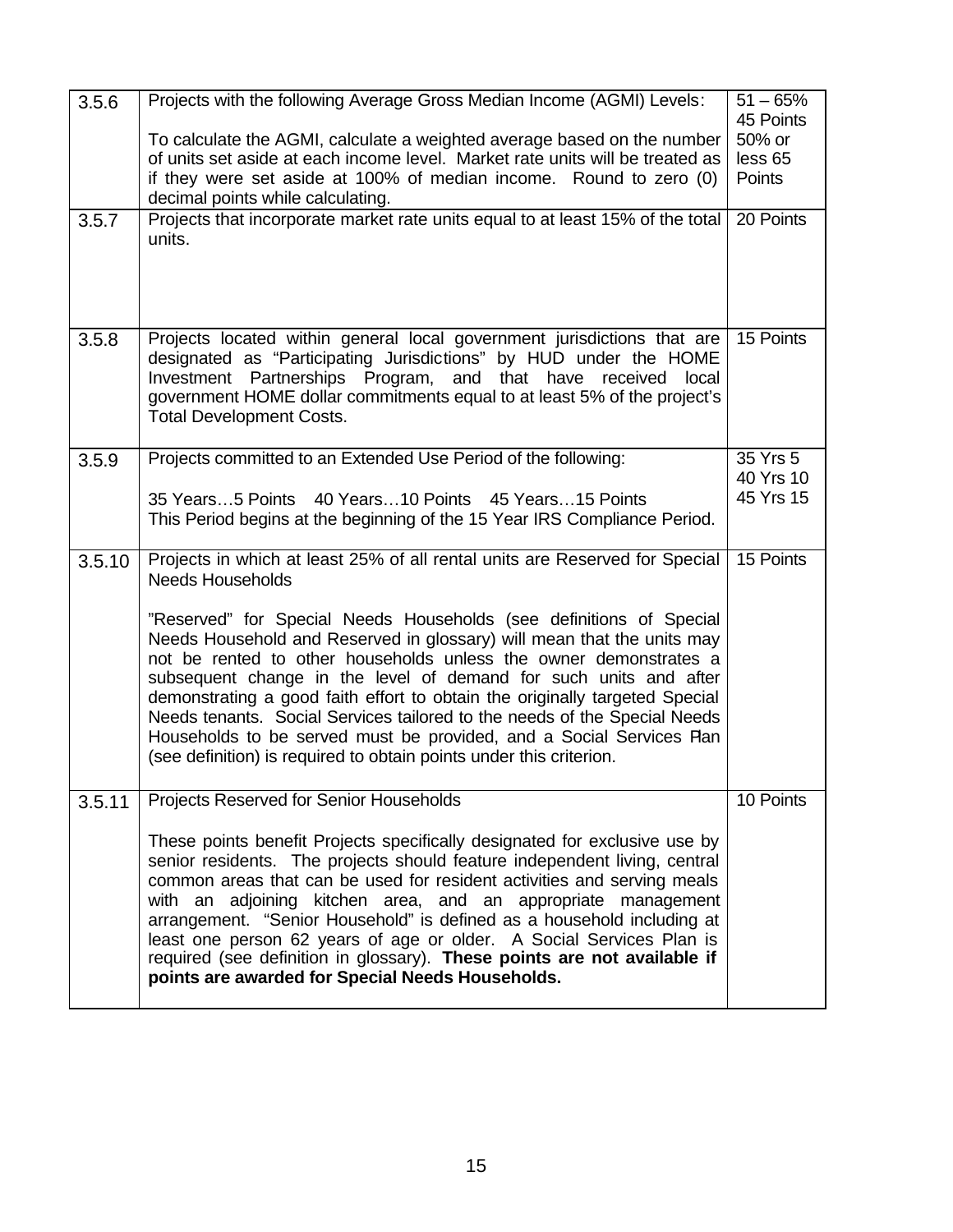| 3.5.12 | Projects in which at least 25% of the units are Reserved for Households<br>Comprised of Individuals with Children                                                                                                                                                                                                                                                                                                                                                                                                                                                                                                                                                                                             |           |  |  |  |  |
|--------|---------------------------------------------------------------------------------------------------------------------------------------------------------------------------------------------------------------------------------------------------------------------------------------------------------------------------------------------------------------------------------------------------------------------------------------------------------------------------------------------------------------------------------------------------------------------------------------------------------------------------------------------------------------------------------------------------------------|-----------|--|--|--|--|
|        | "Reserved" for Households Comprised of Individuals With Children will<br>have the same meaning as "Reserved" for Special Needs Households as<br>described in criterion 3.5.8 above. A Social Services Plan, which meets the<br>needs of individuals with children, is required. In addition the applicant<br>must provide a description of the Project's specific design elements that<br>serve the needs of families with children. At least 50% of the units must<br>have 3 or more bedrooms. Projects receiving points for Special Needs or<br>Senior Households may not receive additional points for this criterion.                                                                                     |           |  |  |  |  |
| 3.5.13 | Native American Projects                                                                                                                                                                                                                                                                                                                                                                                                                                                                                                                                                                                                                                                                                      |           |  |  |  |  |
|        | These points are for Projects on Native American Trust Lands, and/or<br>Projects owned by tribal entities or nonprofit organizations whose primary<br>offices are located on trust lands and whose proposed site is on or<br>immediately adjacent to Native American Trust Lands.                                                                                                                                                                                                                                                                                                                                                                                                                             |           |  |  |  |  |
| 3.5.14 | Projects which include 60 or fewer Tax Credit Set Aside units                                                                                                                                                                                                                                                                                                                                                                                                                                                                                                                                                                                                                                                 |           |  |  |  |  |
|        | For purposes of scoring, Projects to be located on adjacent sites proposed<br>by the same Applicant will be treated as a single Project.                                                                                                                                                                                                                                                                                                                                                                                                                                                                                                                                                                      |           |  |  |  |  |
| 3.5.15 | Projects in which at least 10% of the total Development Costs are to be<br>made permanently available to the Project or endowed by formal resolution<br>of a state, local, or tribal government entity.                                                                                                                                                                                                                                                                                                                                                                                                                                                                                                       | 10 Points |  |  |  |  |
|        | This commitment may be made in the form of cash, financing guaranties,<br>or land and buildings. Tax exempt bond financing, HOME funds awarded<br>by MFA, and non verifiable sources or sources available to the Project for<br>fewer than ten years will not be counted in meeting this criterion.<br>Appraisals dated no earlier than six months prior to the application date<br>and completed by MAIs licensed in New Mexico must be submitted for all<br>Applications in which land or building values are counted toward this 10%<br>figure, unless the land is Native American Trust Land. For Native American<br>Trust Land donations, a certified copy of the tribal resolution will be<br>required. |           |  |  |  |  |
| 3.5.16 | Projects for which Complete Applications have been Submitted                                                                                                                                                                                                                                                                                                                                                                                                                                                                                                                                                                                                                                                  | 15 Points |  |  |  |  |
|        | Points are awarded to Complete Applications according to the standards<br>described in section 4.1.4. under "Content and Format".                                                                                                                                                                                                                                                                                                                                                                                                                                                                                                                                                                             |           |  |  |  |  |
| 3.5.17 | Projects providing a commitment to market the units to households listed<br>on public housing waiting lists.                                                                                                                                                                                                                                                                                                                                                                                                                                                                                                                                                                                                  | 5 Points  |  |  |  |  |
|        | A letter from the PHA, which serves the jurisdiction of the proposed site<br>verifying this commitment, will be required to obtain points for this criterion.                                                                                                                                                                                                                                                                                                                                                                                                                                                                                                                                                 |           |  |  |  |  |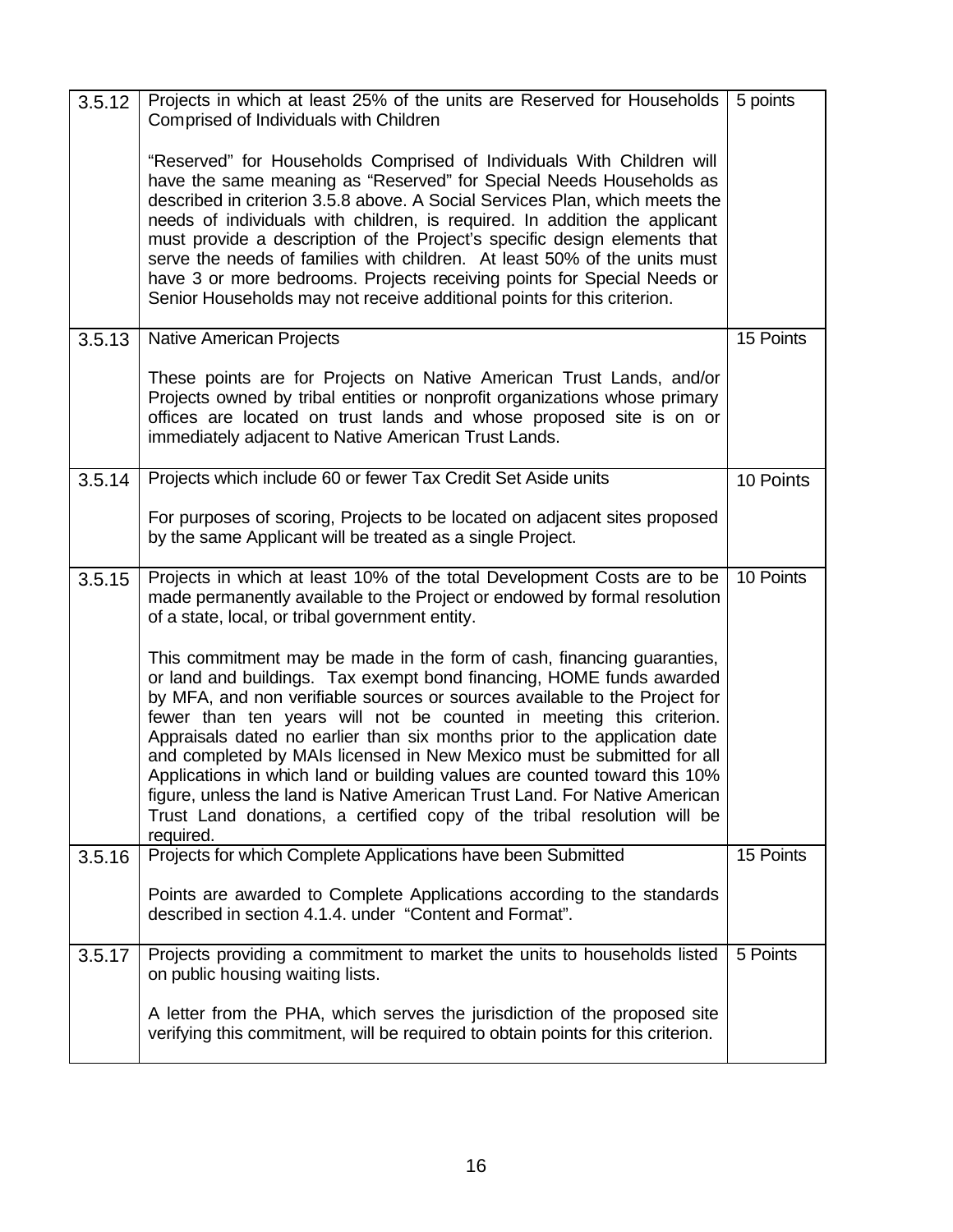| 3.5.18 | Projects located in Difficult Development Areas ("DDAs") or Qualified<br>Census Tracts ("QCTs"). A chart of DDA's and QCT's may be found on the<br>MFA web site.                      | 5 Points  |
|--------|---------------------------------------------------------------------------------------------------------------------------------------------------------------------------------------|-----------|
| 3.5.19 | Projects located in QCTs, the development of which contributes to a<br>Concerted Community Revitalization Plan.                                                                       | 5 Points  |
| 3.5.20 | Projects built for eventual tenant ownership. This commitment will be<br>evidenced by submission of a long-range Tenant Conversion Plan, and it<br>will be documented in the LURA.    | 5 Points  |
| 3.5.21 | Projects located in Priority Geographic Areas or Specifically Designated<br>Target Areas identified by the MFA Board                                                                  | 15 Points |
|        | <b>Priority Geographic Areas</b><br>Eligible Projects are located in the counties of Catron, Doña Ana, Lincoln,<br>Luna, Mora, San Miguel, Santa Fe, Torrance, McKinley, or Valencia. |           |
|        | Specifically Designated Board Target Areas<br>(Any additional Board priority areas may be determined at the November,<br>2002 Board meeting.)                                         |           |
|        |                                                                                                                                                                                       |           |

# **3.6 Additional Credits for Projects with Partial Allocations**

If an Applicant receives a partial allocation in a given round, and requests additional Credits in a subsequent round, the Minimum Project Threshold Requirements and the Scoring Criteria used in the initial allocation year will be applied to the evaluation of the Project in the subsequent allocation year. The Project's ranking relative to initial Application year Projects will be determined by calculating the Project Score as a percentage of the highest score in its initial allocation round, and multiplying that percentage by the highest score in the subsequent Application round to derive its subsequent Application year score and ranking among the subsequent round Applications.

# **3.7 Additional Supplemental Tax Credits for Cost Increases**

Projects with increased Eligible Basis as a result of increases in hard construction costs may apply for additional Tax Credits in subsequent allocation rounds prior to issuance of an IRS Form 8609. Full applications will be required for competition within an allocation round, and the Project will compete on the same basis as that of subsequent round Projects. However, Projects for which increased credits have been requested cannot exceed MFA's Minimum Project Threshold Requirement cost limits for the year of the initial award. Applications that are submitted for additional Tax Credits will be subject to MFA's evaluation process and the availability of Credits, as well as limitations on the time period for allocation of additional Credits under Section 42. Only one additional Tax Credit allocation will be permitted by MFA for any given Project. The process is intended for hardship cases, and hardship will have to be documented accordingly in any such request.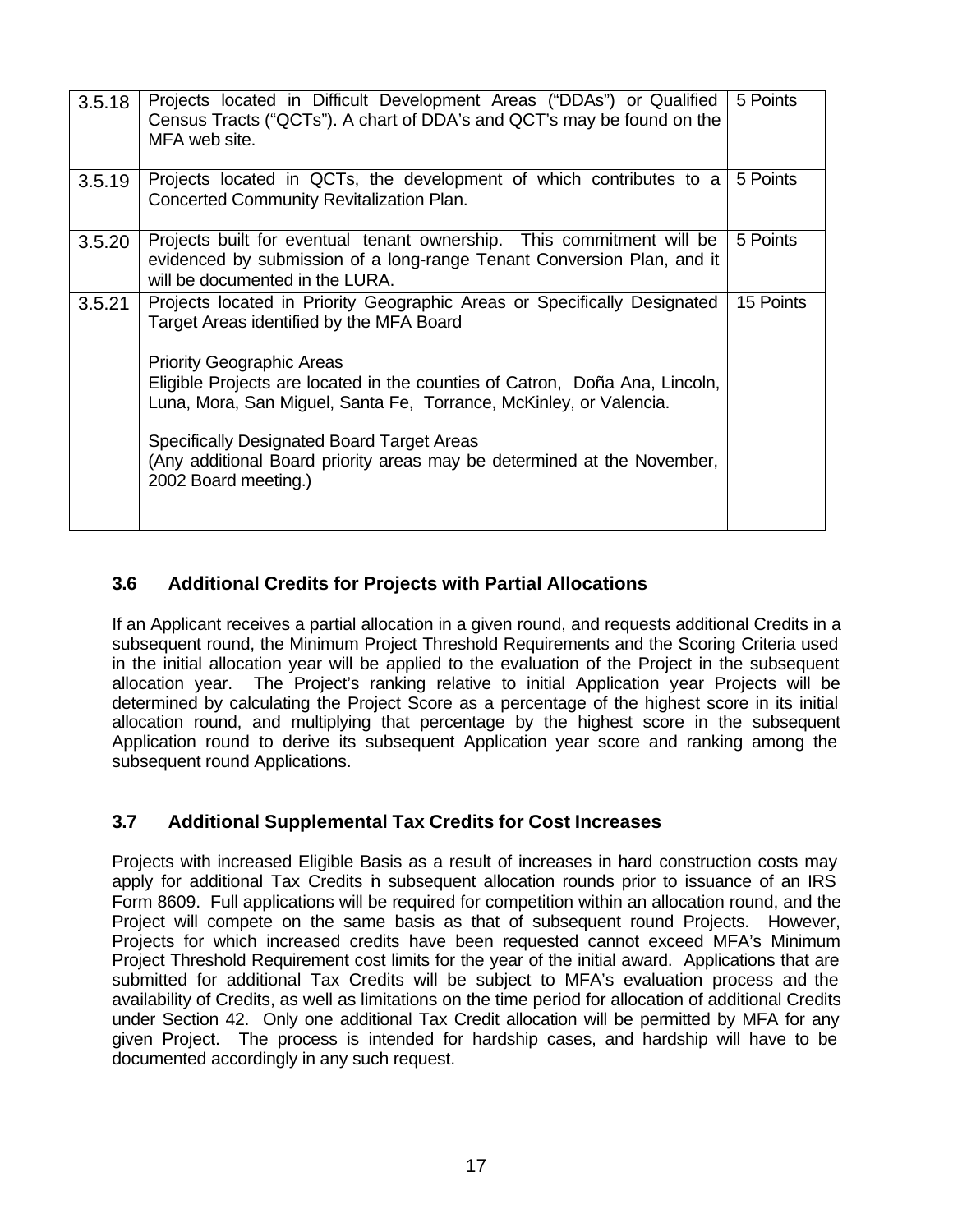## **3.8 Property Standards**

All newly constructed properties must meet the Uniform Building Code, the National Standard Plumbing Code and the National Electrical Code Handbook. Rehabilitation Projects should meet these codes when reasonable. Projects containing facilities that are available to the general public must meet the Americans with Disabilities Act (ADA) requirements, and projects combining housing Tax Credits with another federal source of funding must comply with HUD Section 504 requirements. Federal fair housing accessibility requirements promulgated through the Fair Housing Accessibility Guidelines {56 FR 9472, 3/6/91} must also be adhered to. Finally, conformance to *MFA Design Guidelines for Multifamily Rental Housing,* in the Application Package, is mandatory.

## **4. ALLOCATION PROCEDURE AND APPLICATION REQUIREMENTS**

## **4.1 Allocation Rounds**

## 4.1.1 Submission Date(s)

MFA intends to conduct one Application round each calendar year. However, MFA reserves the right to conduct additional rounds or to award Credits outside of the rounds. **Applications will be accepted between the hours of 8:00 AM and 5:00 PM Mountain Standard Time on business days from January 17th through February 3rd, 2003.** If the projects submitted do not use all of the available Credits, or if additional Credits become available later in the year, MFA will consider a second round or make allocations to lower scored, Eligible Projects at MFA's sole discretion.

## 4.1.2 Place of Submission:

Applications may be delivered by U.S. mail, by courier service, or by hand to the following address:

> New Mexico Mortgage Finance Authority 344 Fourth Street SW Albuquerque NM 87102 (505) 843-6880 ATTN: Senior Development Program Manager

## 4.1.3 Form of Submission

Applications may not be delivered by facsimile transmission. Only one complete, original hard copy is needed, and applicants are encouraged to submit diskette copies of MFA-provided forms in addition to hard copies. The required forms will be provided electronically and may be downloaded from MFA's web site at www.housingnm.org. All Applications should be marked "HTC APPLICATION" in readily visible print. On receipt, MFA will date and time stamp the cover.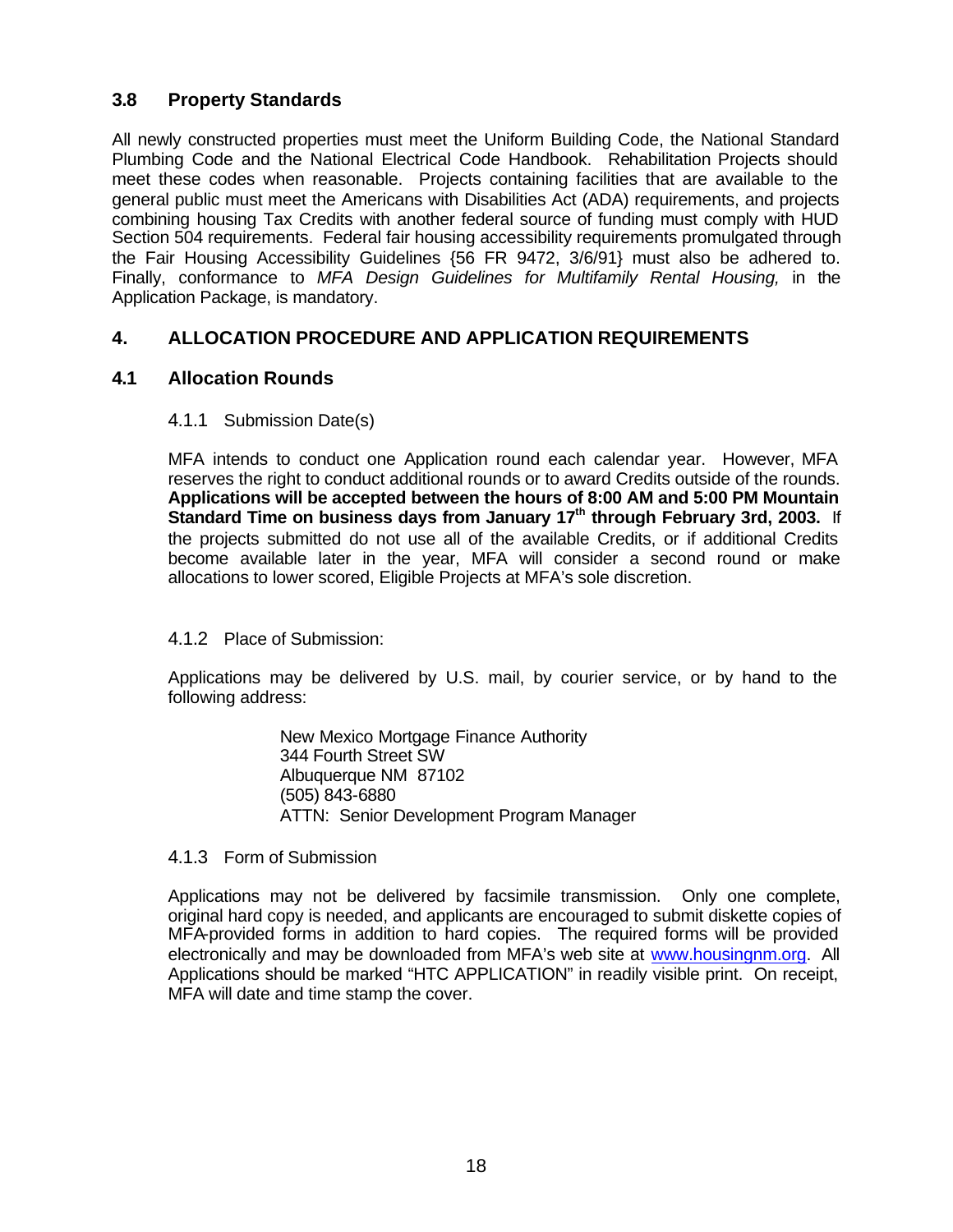## 4.1.4 Content and Format: Complete Applications

Complete Applications will meet the following standards when they are initially submitted and without benefit of any subsequent submissions, including the deficiency correction period:

- 4.1.4.1 All Application documents that require signatures must be included and bear the original signature of one of the Principals in the Project.
- 4.1.4.2 They will include the Application Form, the HTC Application Attachments checklist found in the Initial Package, and all mandatory items listed on the HTC Application Attachments Checklist. In addition they must include complete responses for all additional checklist items for scoring under particular criteria for which the sponsor wishes to claim points.
- 4.1.4.3 They include Application Fees as outlined in Section 4.2.
- 4.1.4.4 Applications must be bound and submitted in a three ring binder, with all attachments provided in the order listed. Attachments must be separated by Cover Sheets provided in the Initial Application Package and by tabs numbered as in the Attachments Checklist.
- 4.1.4.5 No additional materials may be submitted after the Application is date and time stamped by MFA.
- 4.1.4.6 Current year MFA forms must be used when provided, and no substitutions will be accepted.
- 4.1.4.7 All information must be clearly legible and consistent with all other information provided in the Application.
- 4.1.4.8 Forms must be completely filled out and executed as needed. All signatures are to be made in blue ink.
- 4.1.4.9 All applications must be self-contained: MFA will not rely on any previously submitted information, written or verbal, to evaluate the Applications in a given round.

In determining whether the Application is complete, MFA will examine the package for both the availability of all required materials and for the content of those materials. Failure to provide or complete any element of the Initial Application package, including all items on the Initial Application Checklist, may result in immediate rejection of the Application without complete review. When special materials required to obtain points under particular Scoring Criteria are not provided, the related points will not be awarded.

MFA may request additional information as deemed necessary for a fair and accurate evaluation. MFA may also choose to accept inconsistent information, and if so, may select any of the inconsistent pieces of information over any other piece, in its reasonable judgment.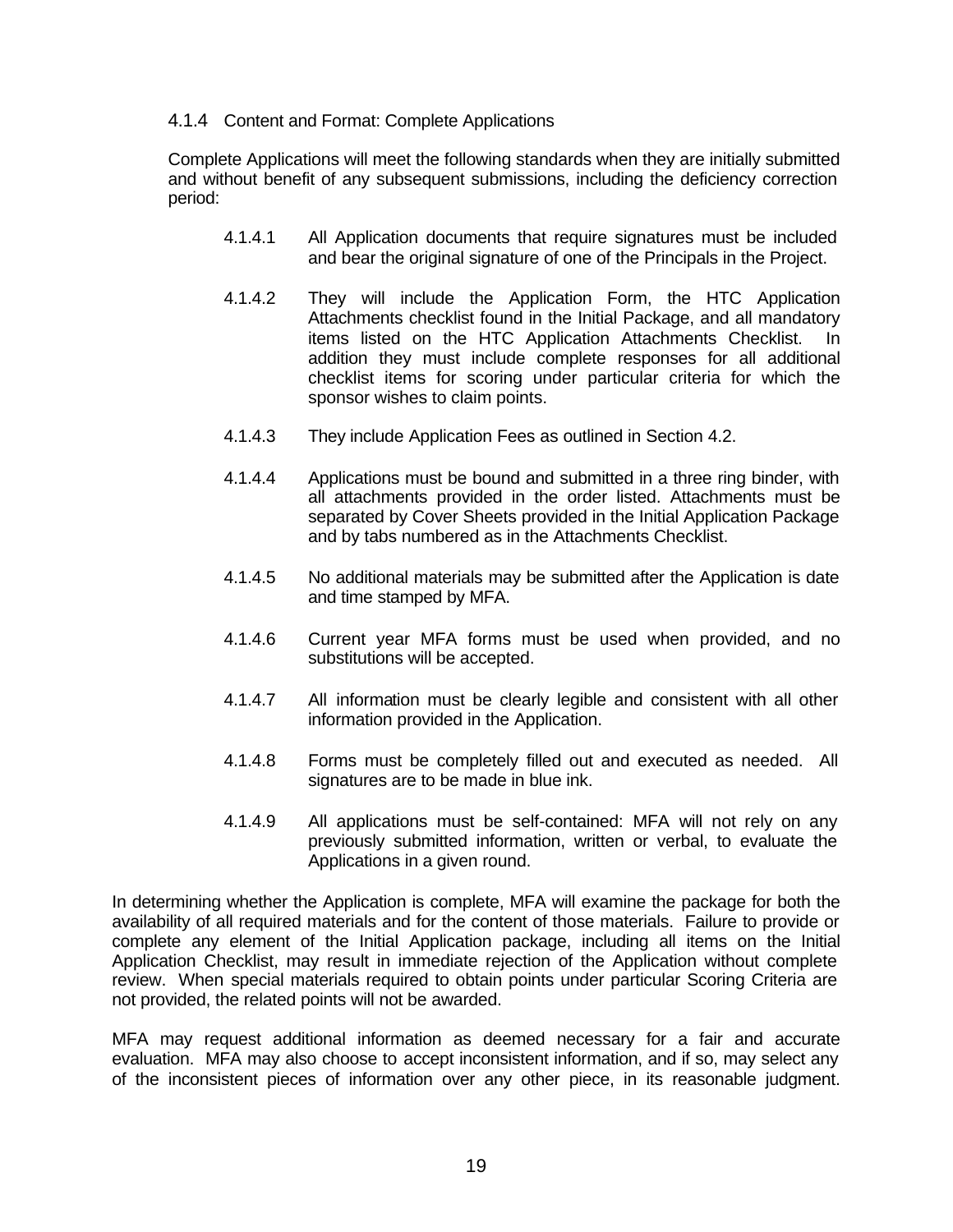However, MFA is under no obligation to seek further information or clarification, or to accept inconsistent responses.

The Applicant will bear full responsibility for submitting its Application in accordance with the requirements of the Code and the Qualified Allocation Plan and will be deemed to have full knowledge of such requirements regardless of whether or not a member of MFA's staff responds to a request for assistance from the Applicant or otherwise provides the Applicant assistance with respect to all or a portion of the Application.

#### 4.1.5 Contact for Assistance

Please submit questions concerning the Application requirements by e-mail through MFA's web site at www.housingnm.org , or call:

Linda Bridge Senior Development Program Manager (505) 767-2262

## **4.2 MFA Fees and Direct Costs**

All fees are non-refundable. They are due at the times and in the amounts shown below and they apply to both allocated and non-allocated Credits:

For Projects receiving HTC Allocations

*Application Fee* (For Initial and Supplemental Requests) Due at submission of HTC Application \$500 for Nonprofit or Government Entity Developer; \$1,000 for For-Profit Developer

#### *Market Study Deposit*

Due at submission of HTC Application \$4,500 deposit to cover cost of commissioned market study. If the market study costs more than the deposit, the difference will be billed. If the cost is less, the difference will be refunded.

*Processing Fee* Due at Execution of Reservation Contract 7.5% of the MFA-determined HTC Allocation Amount

#### For Projects financed with Tax Exempt Bonds

*Application Fee* Due at request for Determination of Consistency with QAP \$500 for Nonprofit or Government Entity Developer; \$1,000 for For-Profit Developer

#### *Market Study Deposit*

Due at submission of Tax Exempt Bond Request for Consistency Review \$4,500 deposit to cover cost of commissioned market study. If the market study costs more than the deposit, the difference will be billed. If the cost is less, the difference will be refunded.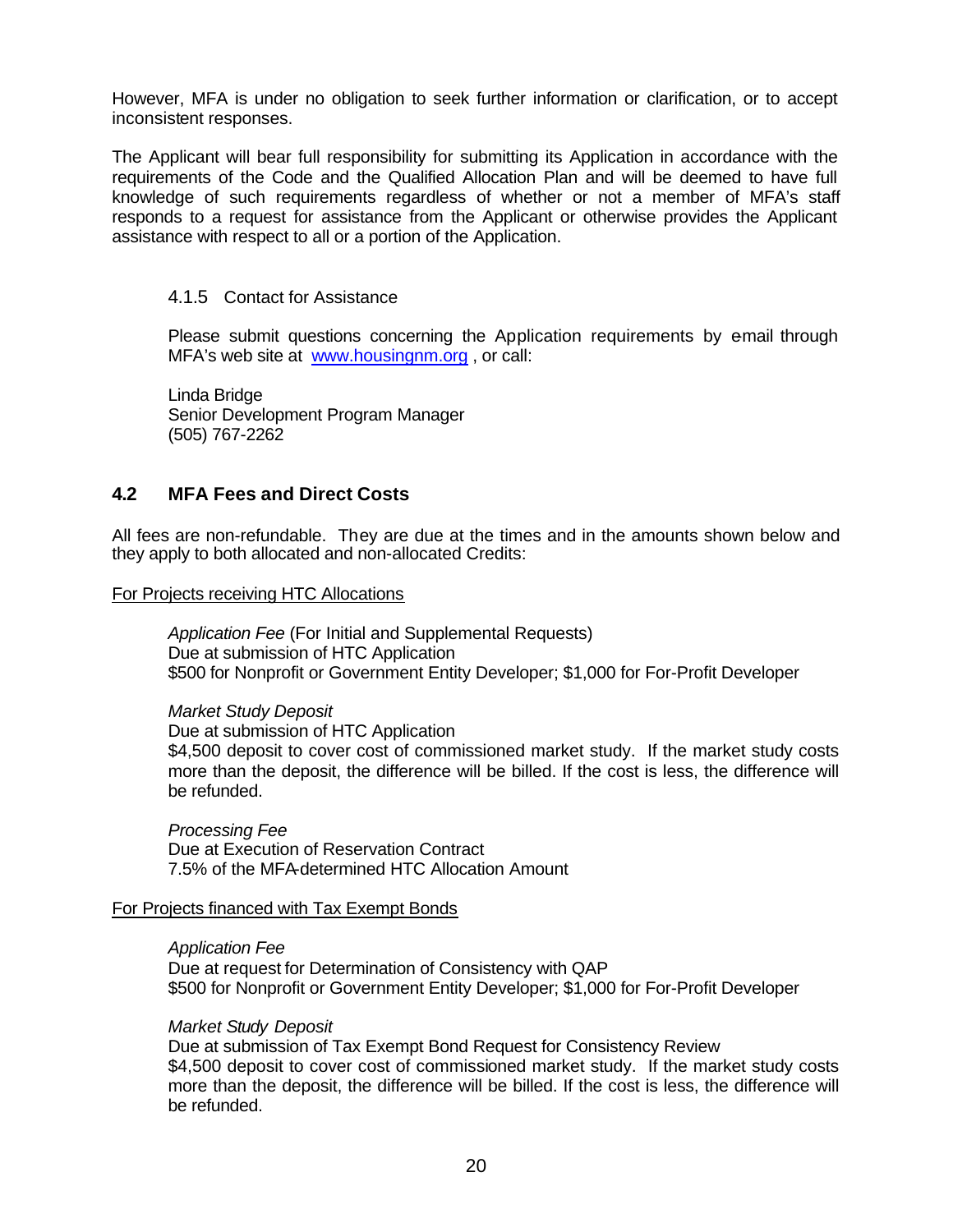*Processing Fee* Due Prior to Delivery of Determination Letter 3.5% of the MFA-determined Annual Tax Credit Amount

#### All Projects

*Monitoring and Compliance Fees* Due Annually of January 31<sup>st</sup> for each year of the Extended Use Period \$30.00/Set-Aside Unit/Per Year

*Appeal Fee* Due at submission of appeal \$5,000.00

*Subsidy Layering Review, Request for Increase in Credits, and/or Request for Changes to a Project* Due at submission of review request \$500.00

#### *Direct Cost of Market Study*

Any amount in excess of the \$4,500 deposit is due within ten days of billing by MFA, during the annual allocation round. The cost of the study will be determined by a competitive bid process.

Fees may be adjusted annually, as determined by MFA. Fees may be delivered in the form of personal or business checks, money orders or cashier's checks. Any check returned for insufficient funds will result in rejection of the Application, cancellation of the reservation, or other actions available to MFA.

## **4.3 Staff Analysis and Application Processing**

## 4.3.1 Threshold Review

Following the Application Deadline MFA staff will undertake a threshold Review to determine whether or not the Application meets the Minimum Project Threshold Requirements shown in Section 3.3. above. If the application fails the Threshold Review because it does not achieve the minimum Score, it may be retained until MFA determines whether or not all Credits can be allocated to higher scoring Projects. If it fails to meet any of the other requirements however, the Application will be immediately rejected without further processing.

#### 4.3.2 Local Notice

The Chief Executive Officer of the local jurisdiction where the Project is located will receive a Local Notice from MFA stating that an Application has been received. The Local Jurisdiction and the Chief Executive Officer are to be identified by the Applicant in the Application form. The jurisdiction may be a municipality, town, county or tribal government. Such notification will be issued for all Applications no more than ten (10) business days after MFA's Application Deadline and the recipient will have thirty (30)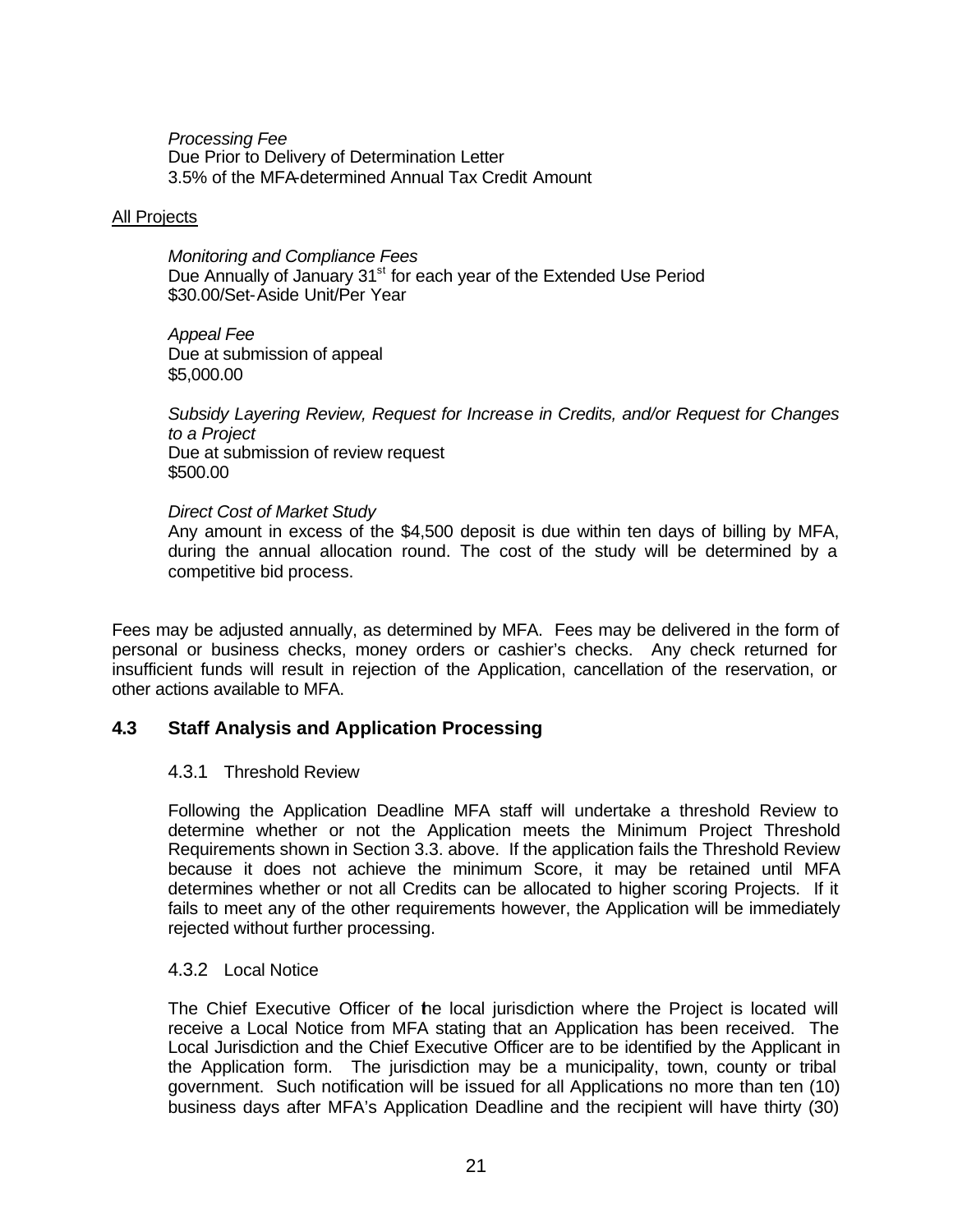days to respond. If MFA receives a negative response to this notice, the Application may be rejected with no further review and regardless of its scoring or threshold test outcome. No response will be interpreted as approval of the project by the local jurisdiction.

#### 4.3.3 Site Visits

On completion of the Threshold Review, MFA will visit the proposed sites for all Applications passing Threshold Review. Sites considered inappropriate due to current or foreseeable adverse health, safety, welfare or marketability risks, in MFA's reasonable judgment, may be cause for rejection of any Application, regardless of Threshold or Scoring results.

## 4.3.4 Deficiency Correction Period

MFA may provide a Deficiency Correction Period immediately after the Threshold Review. This process will apply only to Projects that have met all of the Threshold Tests during the initial Threshold Review. It is intended only to clarify ambiguous information or complete forms or make similar minor corrections to the Application. If the Deficiency Correction Period is used, MFA will provide notice to Applicants having shortcomings in their Applications via facsimile and U.S. mail and Applicants will have five (5) business days from after the date of the transmission of the facsimile to submit additional materials. All materials must be submitted no later than 5:00 PM MST on the fifth business day, following "Form of Submission" requirements shown in section 4.1.3 above. Because it delays decisions a deficiency correction period is unlikely when MFA has received adequate numbers of Applications which meet all of the Threshold and Complete Application Requirements. Certain types of deficiencies, including failure to meet one or more of the Minimum Project Threshold Requirements at the Application Deadline, as well as others determined in MFA's reasonable judgment, cannot be corrected during the Deficiency Correction Period. Materials submitted during the Deficiency Correction Period will not alter the original scoring of the Application: They are only intended to complete the Application for further review. Furthermore, the Deficiency Correction Period may not be used by the Applicant to alter the original structure of the project. This prohibition includes, but is not limited to, all changes listed in the Section 4.9 below.

## 4.3.5 Local Jurisdiction Support

Allocations will be limited to Applications which include a local support letter, and which do not produce negative responses to MFA's Local Notice described in Section 4.3.1 above. The local support letter to be delivered under this requirement must 1) refer to the specific Project location proposed in the Application, 2) identify the nature of the development as affordable housing, 3) have a date no more than ninety (90) days prior to the Application Deadline, and 4) be signed by the Chief Executive Officer or the Chief Administrative officer of the jurisdiction in which the site is located. Signatures by designees of these officials will not be accepted.

#### 4.3.6 Supplemental Information Submission

If at any point during the processing, staff determines that supplementary information is needed to complete its review, the Applicant will be notified in writing and will have five (5) calendar days after the date of MFA's notice to deliver a written response. This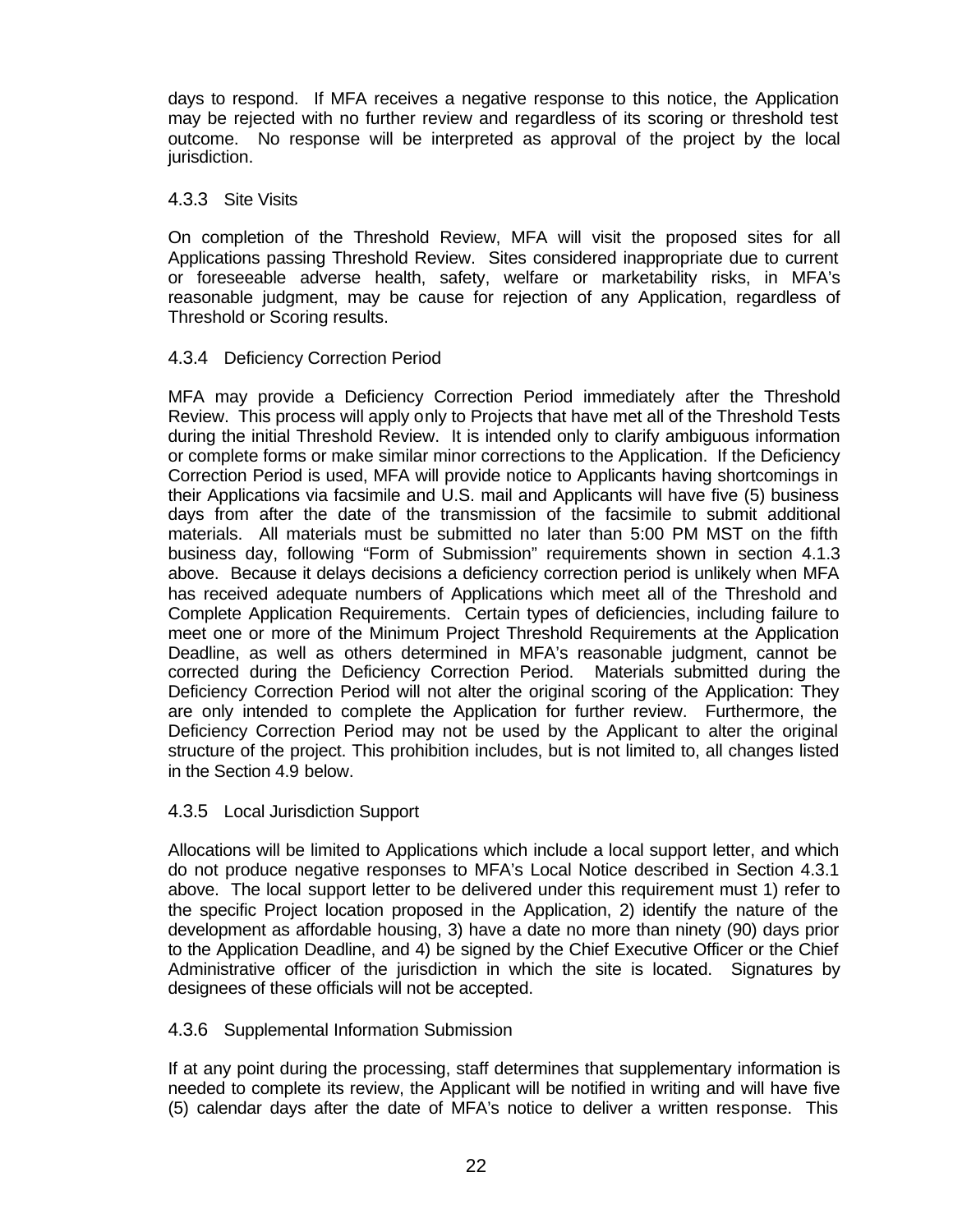provision does not apply to incomplete Applications, which may be rejected during the Threshold Review or subject to the Deficiency Correction Period Process.

## 4.3.7 Design Review

All projects will be subject to a design review by an architect hired by MFA to determine compliance with MFA Design Guidelines.

4.3.8 Design Competition

To improve the quality of the projects funded, MFA may hold a design competition for each allocation round. Participation in the competition is optional, but up to three projects selected by a panel chosen by MFA will receive additional points in the scoring process. The additional materials required are shown in the Exhibits Checklist, and the choice to participate should be noted in the Application.

## 4.3.9 Market Study

For all projects passing the Threshold Review in an allocation round and all Private Activity Bond Volume Cap financed projects, MFA will commission a standardized market study by outside professionals chosen pursuant to the requirements of MFA's procurement policy and having no financial interest in any of the projects. A deposit of \$4,500 is required with each application. Any additional cost of these studies will be charged to the Applicant, and failure to pay within 10 days of the billing will result in rejection of the Application. A refund of the difference between the deposit and the cost of the study will be made to applicants if the cost is less than the deposit.

## **4.4 Feasibility Analysis and Financial Considerations**

All Projects successfully completing the Threshold Review and ranking among the highest scoring Projects for which Credit ceiling is available in a given year will undergo financial analysis by MFA staff to determine whether or not the Projects are financially feasible. Such determinations will rely on both the financial data submitted by the Applicant and on staff judgments with respect to feasibility matters. Projects that do not appear financially feasible in MFA's judgment will be rejected without further processing. Although Financing Commitments will not be required at Initial Application, all sources must be clearly identified and their terms specified. Financing Commitments will be required as a "Subsequent Requirement" after the initial allocations are made.

## 4.4.1 Development Costs

Development Costs will be evaluated against industry cost standards and the average costs of competing Projects. Applicants submitting costs exceeding these cost standards or submitting costs substantially below costs typical in the marketplace must provide information acceptable to MFA, which justifies such costs. Projects with excessive costs will be subject to adjustments to the amount of Credits requested. MFA's goal is to utilize the Tax Credit to promote the development of quality multifamily rental housing.

## 4.4.2 Developer and Other Fees

Fees are limited to the following standards: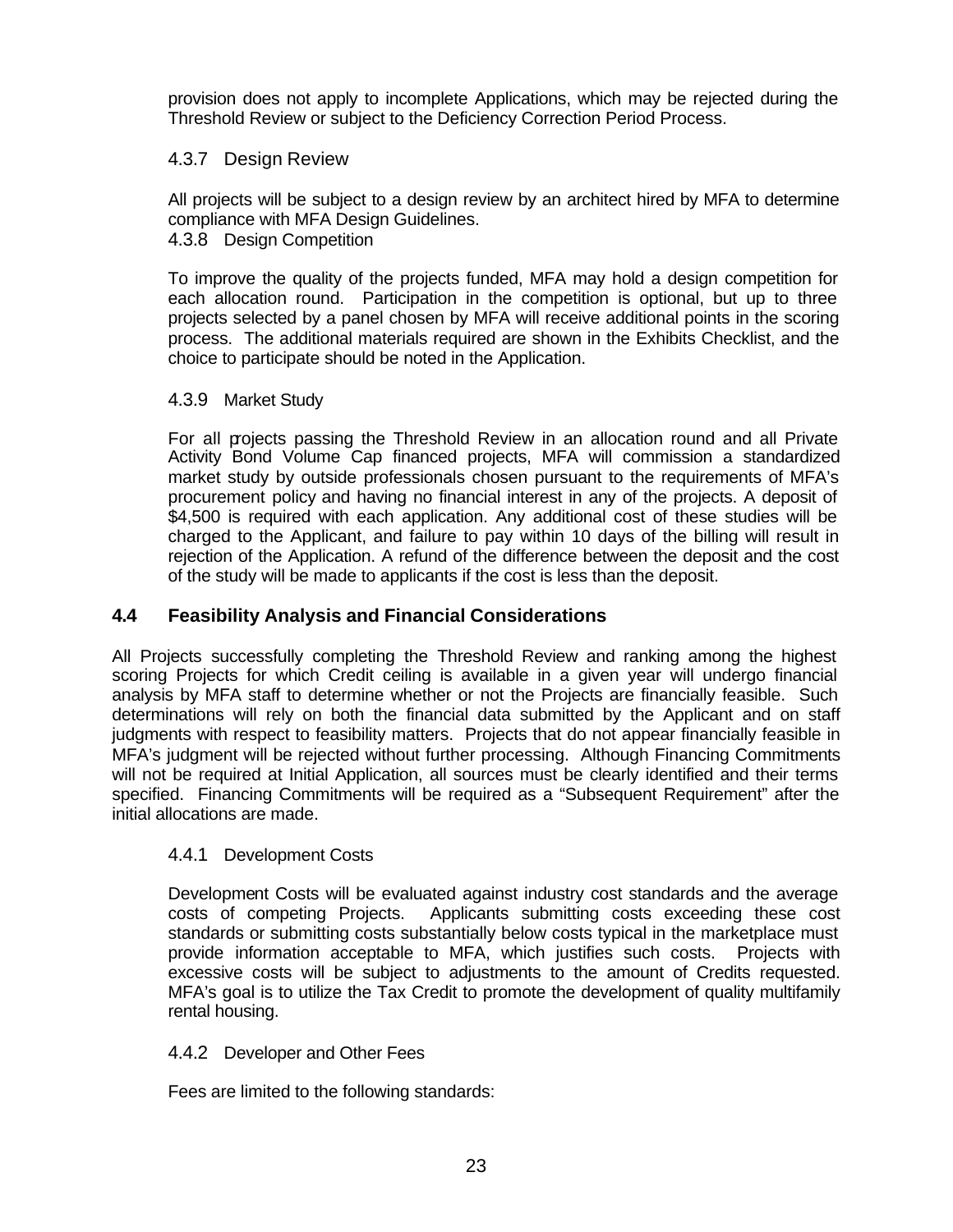## 4.4.2.1 Builder's Profit, Overhead and General Requirements

Builder's profit may not exceed 6% of construction costs; builder's overhead may not exceed 2% of construction costs; and general requirements may not exceed 6% of construction costs.

## 4.4.2.2 Sponsor's Profit/Developer's Fee

These fees may not exceed 15% of Adjusted Development Cost for Projects of 20 or fewer units; 14% for Projects of 21 to 60 units; 13% for Projects of 61 to 74 units; and 10% for Projects of 75 or more units. This fee includes all consulting costs. Any reserve, excluding the MFA required Project Reserve (see below), may be considered as part of the Developer Fee, if in MFA's reasonable judgment, it is likely to benefit the owner rather than the project. Where an identity of interest exists between the Developer and the builder, the combined builder's profit allowance and developer's fee may not exceed 19%, 18%, 17%, and 14% dependent on project size as above. For purposes of these calculations, Adjusted Development Cost is Total Development Cost less developer's fees, consultant fees, and all reserves. If an identity of interest exists between a seller and a Principal, the above mentioned fees may be further reduced at MFA's discretion.

Exceptions to these rules may be granted in MFA's sole discretion. Although the same standards will apply for Projects subject to Subsidy Layering Review, they will require Board approval for Subsidy Layering purposes whenever they exceed the federally defined "Ceiling Standard" limits, and only five such excess fee amounts can be approved in any given year.

Increases in Project costs subsequent to the Application Deadline will not result in an increase in any of the fees calculated above for Tax Credit Allocation purposes. These fees will be held to the same dollar amount as approved by MFA during the initial underwriting of the Project.

## 4.4.3 Reserves (Escrows) Included In Development Costs

The development budget must include an operating reserve of 1.5% of Adjusted Development Cost (see 4.4.2.2). Replacement reserve levels must be shown in the operating budget at the minimum of \$250 per unit per year for new construction projects and \$300 per unit per year for rehabilitation projects. Project reserves of any kind in the development budget will not be included in MFA's calculation of Eligible Basis for Tax Credit calculation purposes.

## 4.4.4 Operating Expenses, Replacement Reserves and Debt Service Coverage

MFA will review the projected operating expenses, replacement reserves and loan terms and may, in its determination of economic feasibility, make adjustments based upon industry standards, its own underwriting parameters, or facts obtained from other appropriate sources. Applicants are urged to carefully review operating cost pro formas and include only achievable loan terms in their Applications. Applicants must include real estate taxes in their operating expenses, unless evidence of a perpetual real estate tax waiver (throughout the term of permanent financing) is submitted with the Application.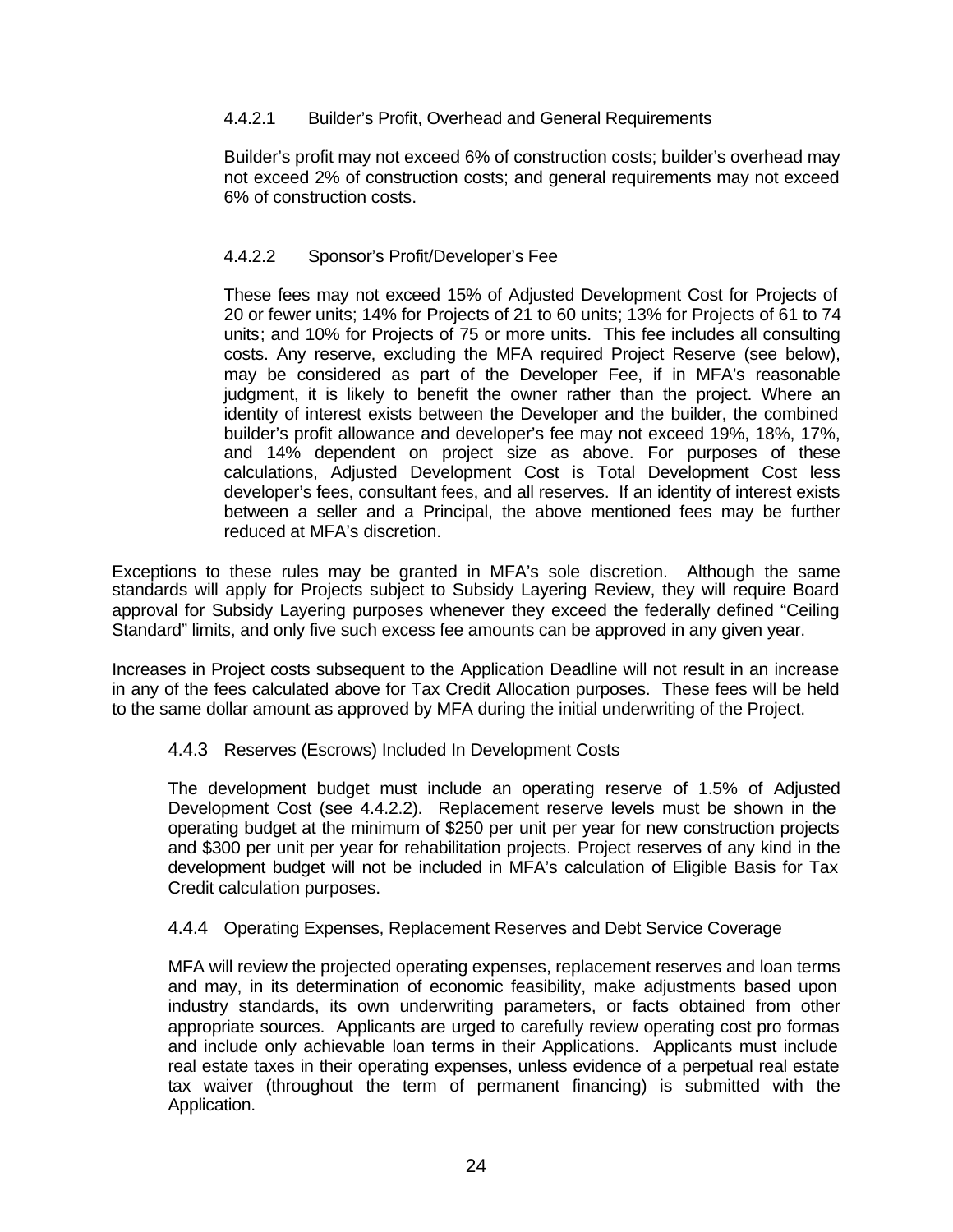#### 4.4.5 Subordinate Debt

Applicants who are proposing subordinate debt must include the terms of the loan, and pro formas must reflect the ability to repay the senior and subordinate debt with an aggregate minimum debt service ratio of 1.10. Projects that have debt service ratios higher than 1.25 may receive smaller tax credit awards, smaller amounts of subsidized loans, or higher subsidized loan rates than requested in the application. MFA will consider total annual cash flow as well as debt service ratio when making this determination. MFA will generally not consider deferred developer fee when underwriting for feasibility but may consider a project infeasible if in MFA's reasonable judgment the deferred fee represents a financial burden to the project.

## 4.4.6 Rent Considerations and Unit Distributions

For Projects with more than one income and rent Set Aside, all unit types must be distributed proportionately among each of the multiple Set Asides. That is, if 30% of the units are to be set aside for tenants earning no more than 50% of median income, then the units used for this income group must include 30% of all one-bedroom units, 30% of all two-bedroom units, etc. This is intended to prevent allocation of all of the high rent units to the higher income groups, thereby maximizing income while potentially violating the intent of fair housing law.

Although the Federal Tax Credit regulation allows tenant rents plus federal rent subsidies in excess of the Tax Credit ceiling rents as long as the tenant pays no more than 30% of household income toward rent, the practice is prohibited by MFA except in projects with project based subsidies.

## **4.5 Credit Calculation Method**

## 4.5.1 Tax Credit Calculations

During each evaluation, MFA will determine the amount of Tax Credits to be reserved, committed, or allocated by considering the following components of each Project:

- 1. Development costs;
- 2. Funding sources available to the Project for construction and permanent financing:
	- a) First Mortgage Loans;
	- b) Grants;
	- c) Tax Credit Proceeds;
	- d) Owner Equity; and
	- e) Subordinate debt.
- 3. Projected operating income and expenses, cash flow and tax benefits;
- 4. Maximum Tax Credit eligibility;
- 5. Debt service coverage ratio compared to lender requirements or commercial lending practices, as applicable;
- 6. Project reserves; and
- 7. Contractor overhead and profit.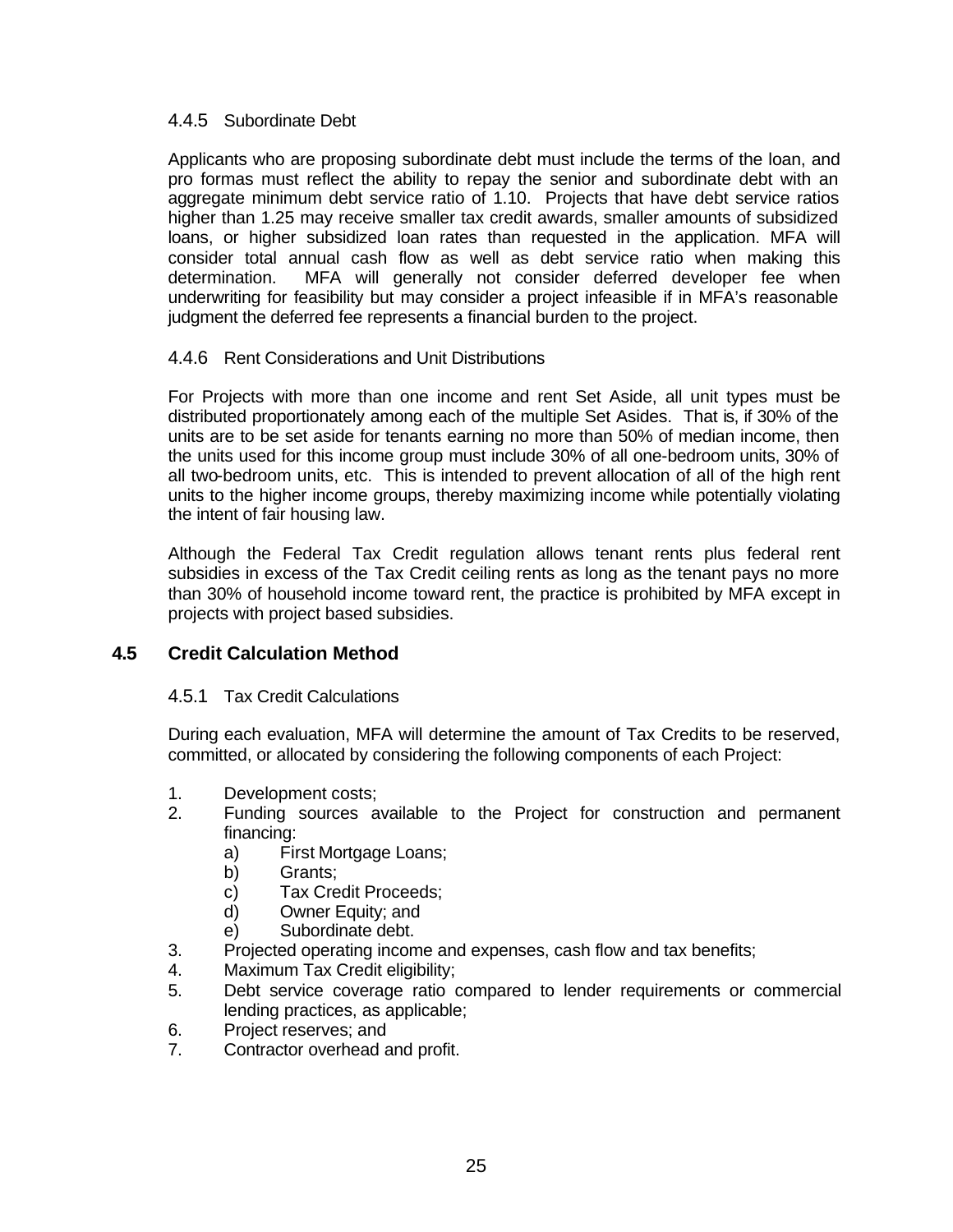## 4.5.2 Amount of Tax Credits for Reservation or Carryover Allocation

To estimate the amount of Tax Credits at Application or at Carryover MFA will use the lesser of 9% (4% if appropriate) of the Qualified Basis or the amount needed to fill the financing gap.

## 4.5.3 Tax Credit Proceeds

At the time of Application MFA will use current market conditions in selecting a single equity-pricing factor for all projects. The prior twelve months average of the Low Income Housing Credit Rate will be used, along with the equity-pricing factor to estimate the Tax Credit Proceeds. At the time of the Carryover Allocation, the development is required to have a written letter of intent from a syndicator or equity provider that clearly states the equity factor. That equity factor along with the prior twelve months average Low Income Housing Credit Rate will be used to estimate the Tax Credit proceeds for the Carryover Allocation. The equity factor to be used at final allocation will be the actual equity factor contained in the Project's syndication agreement.

## 4.5.4 Limitation on Tax Credit Awards to a single Project or Principal

No Project will receive an award in excess of 25% of the annual population-based Credit Ceiling amount for the year in which the allocation is made, and no single Principal or related entities will receive allocations in excess of 25% of the annual population-based Credit Ceiling amount (see Annual Credit Ceiling). For purposes of this calculation the 30% increase in Eligible Basis for Projects in Difficult Development Areas or Qualified Census Tracts will not be taken into account. Additionally, no single Principal or related entities will receive allocations for more than two projects in a given round. At MFA's discretion, exceptions to this limit may be made for projects eligible for the USDA Rural Development Set Aside, and/or when inadequate numbers of lower scoring Eligible Projects are available to use all of the Tax Credits available in a given round.

## 4.5.5 Other Factors Limiting the Credit Reservation

The amount of Credit reserved, committed and finally allocated to a Project will be the lesser of:

4.5.5.1 The maximum Tax Credit eligibility of the Project;

Maximum Tax Credit eligibility is the maximum amount of Credit justified by a Project's qualified basis taking into consideration any increase in eligible Basis approved by MFA and the credit rate as described in 4.5.2 or the Low Income Housing Credit Rate that was locked-in at Carryover or was in effect when the building was placed in service or;

- 4.5.5.2 The amount requested in the Application; or
- 4.5.5.3 The amount necessary to fill the funding gap.

The funding gap is the difference between total Development Costs (exclusive of syndication related costs) and all available funding sources, including HOME funds awarded in conjunction with the HTC allocations. The terms of all proposed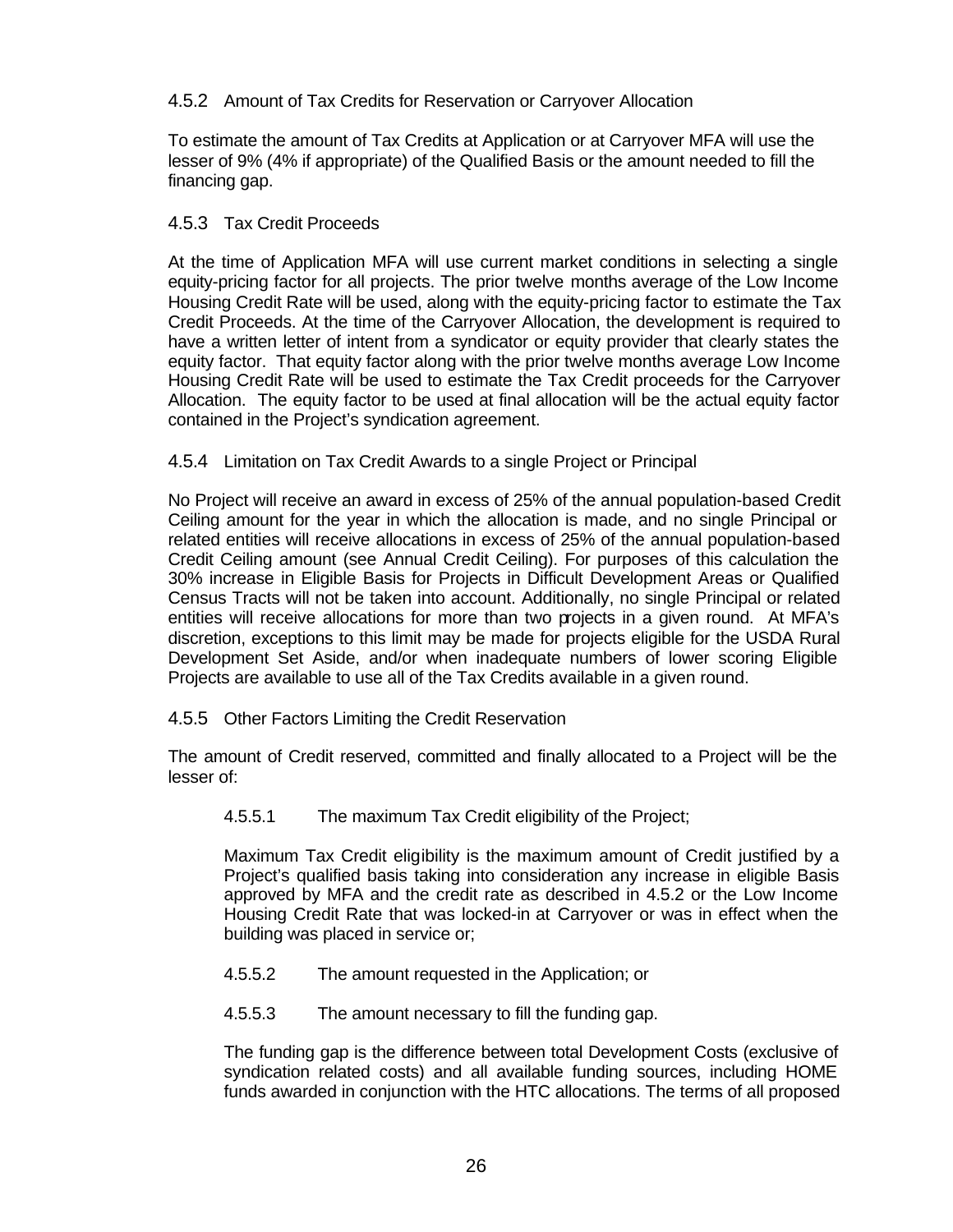sources must be within reasonable industry norms and financing for the Project has to be maximized when evaluating rate, term, debt service coverage, loan-tovalue, etc. The maximum Tax Credit Amount allowed based on the funding gap, will be determined by the MFA limits stated in Section 4.5.3 above; or

- 4.5.5.4 The maximum Tax Credit amount determined by applying the appropriate Credit Rate to the Qualified HUD Mortgage Allowance as determined by the HUD 221(d)(3) limits.
- 4.5.6 Increased Basis for High Cost Areas:

Additional Eligible Basis (up to 30% of the initial calculation) will be considered for Projects located in HUD-designated "Difficult Development Areas" (DDA) and "Qualified Census Tracts" (QCT) if deemed necessary for viability of the Project by MFA. Applicants requesting such increases must deliver evidence in the Initial Application Package that the Project is located in a DDA or QCT.

#### 4.5.7 Adjustments to Credit Allocations

When actual Tax Credit proceeds are confirmed and final financial feasibility analysis is performed during review of Final Allocation Packages, there may be adjustments to the Credit reserved or committed. Adjustments may also be made at Carryover when the 12 month average Low Income Housing Credit Rate has changed. (Aside from this exception made at Carryover, the Credit will not be increased for other reasons above the amount originally reserved unless a new Application is submitted and additional Credit is awarded). If actual Project costs or funding sources differ substantially from the projections submitted in the Application, MFA may reduce the final Credit allocation or the owner may establish project reserves to offset the deficit if the project has sufficient Credit eligibility in MFA's reasonable judgment. The conditions for such reserve accounts will be determined on a case-by-case basis.

#### 4.5.8 Federally Required Subsequent Financial Analyses

Regulations require that allocating agencies conduct evaluations at three specific times to determine the amount of applicable Credits:

- 1. Upon receipt of an Application for Low Income Housing Tax Credit Reservation; and
- 2. Prior to granting a Tax Credit Commitment; and
- 3. No Earlier than thirty (30) days prior to awarding the Tax Credit Certification, IRS Form 8609.

## **4.6 Final Processing and Awards**

#### 4.6.1 Additional Considerations

All remaining processing will then be completed for submissions meeting the Threshold and Feasibility requirements shown above. In this step all remaining determinations will be made with respect to development team capability, design, readiness to proceed, and other factors in MFA's reasonable judgment. New construction Projects must meet MFA Design Guidelines for Multifamily Housing available from MFA on the website.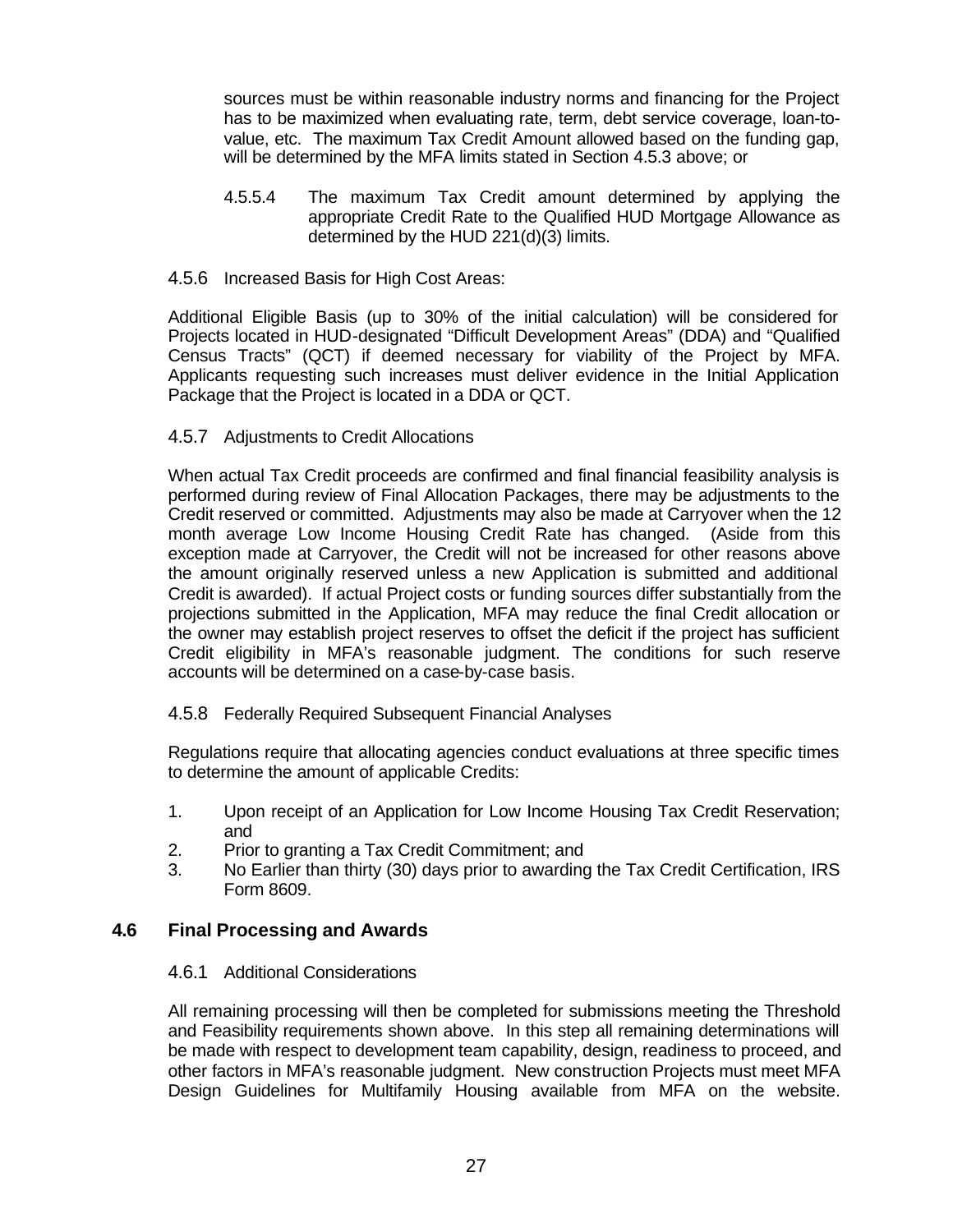Debarment from HUD or other Federal programs, bankruptcy, criminal indictments or convictions, poor performance on prior MFA or HUD financed Projects (for example, late payments within the 18 month period prior to the Application deadline, misuse of reserves, default, non-compliance, or failure to meet development deadlines or documentation requirements) on the part of any proposed development team member or owner or other Principal may result in rejection of an Application by MFA. When scoring and ranking generates multiple projects that would draw tenants from a single market area (as determined by the MFA market studies for the Projects in question), MFA may choose to eliminate the lower scoring or higher cost project to avoid overbuilding and distribute Credits more evenly throughout the state. In addition MFA reserves the right to reject any Project, which the MFA in its reasonable judgment determines, is inconsistent with prudent business practices or with the intent and purpose of the Plan. MFA may also make awards conditional on specific modifications to the Project that MFA in its sound judgment considers necessary to enhance the feasibility or safety of the project.

## 4.6.2 Selection of Projects for Awards

After final processing, Projects will be ranked according to scores established in the Threshold Review. Awards will be made in the highest-ranking Projects following procedures described and Set-Aside adjustments described in section 3.4 and 3.5., as well as adjustments made consistent with limits established in section 4.5.4. Staff will then prepare a summary of the Projects to be recommended for allocations. Eligible and non-eligible Projects will be distinguished for purposes of subsequent awards if additional Credits become available.

#### 4.6.3 Allocation Review Committee

The Chairman of the Board of MFA will appoint an Allocation Review Committee. The functions of this committee will be to 1) review the Project rating and ranking results in the staff's proposed award summary, 2) determine whether or not the proposed awards have been made consistent with the criteria and other aspects of this Allocation Plan, 3) conduct the appeals process, and 4) make final award recommendations to the Board. MFA will notify successful Applicants of the preliminary status of their Projects with the use of a Preliminary Reservation or Rejection Letter, after the committee's approval of the staff's proposed awards and before the appeal process begins. Such letters will be scheduled to be issued approximately ninety (90) days after the Application Deadline. These letters will also be used to initiate the appeals process. When appeals or other matters cannot be decided by the ARC, they will be referred to the Board of Directors.

#### 4.6.4 Appeal Process

Applicants wishing to appeal a rejection of their Application or the amount of MFA's allocation may do so in writing delivered to MFA no later than 5:00 PM local time on the tenth day after the date of the Preliminary Rejection or Approval Letter. Appeal requests must be specific as to the decision being appealed, and they must be accompanied by a fee payment in the amount shown in Section 4.2. The Project's outcome can only be appealed by the Project's Applicant. The rejection or allocation amount will stand unless the Applicant can prove or justify why the decision should be changed. The Allocation Review Committee will review the appeal and take whatever action it deems appropriate. The decision by the Committee or the Board, if the matter is referred to the Board, will be final; no further appeals will be entertained. Appeals may result in reranking of the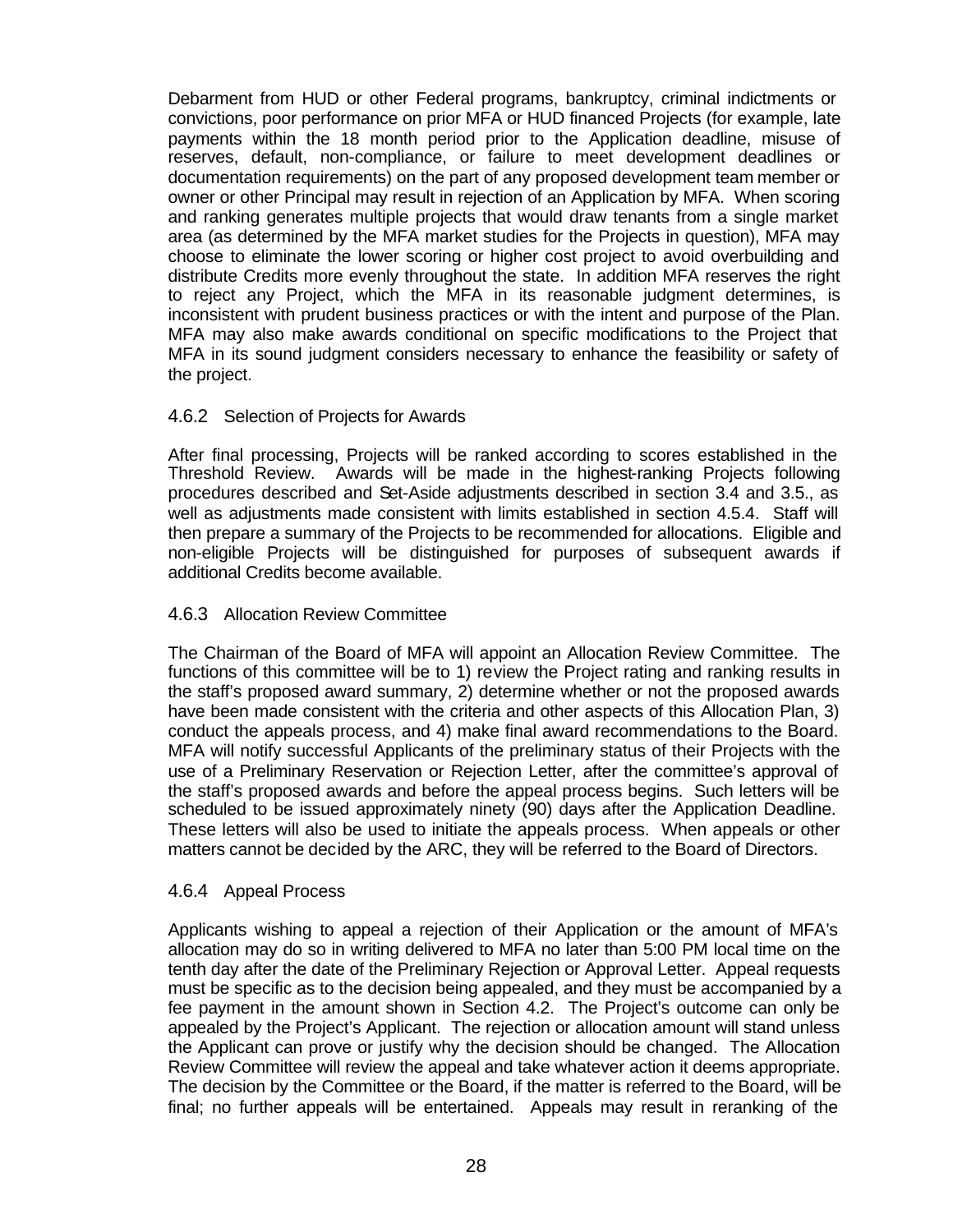Applications, in rejection of previously approved Applications and/or in approval of previously rejected Projects. Once the appeals process is completed, final Rejection and Reservation Letters will be issued.

## 4.6.5 Board of Directors

The Board will make final awards for each round, although for logistical reasons the Preliminary Approval and Preliminary Rejection Letters may be issued prior to the Appeals Process and the Board's final decisions. Final Rejection Letters and Reservation Letters will be issued following the Board decision. The Board will approve projects considered to be Eligible Projects, and these may include Projects for which Credit allocations are not immediately available. If any Projects receiving Reservations fail to meet subsequent requirements, Credits may be revoked and then awarded by staff to the next highest scoring Eligible Project(s) on the waiting list. Any conflicts of interest of Board members are to be disclosed and Board members having such conflicts will abstain from votes approving or disapproving Tax Credit Projects.

## **4.7 Notification of Approval and Subsequent Project Requirements**

The Applicant will be notified of MFA's allocation decision in the form of a Reservation Letter.

**Affirmative actions after reservation.** From the date of the reservation letter, the applicant must meet each of the deadlines specified below for follow up activity in order to maintain its reservation or carryover allocation. **MFA has no obligation to provide any further notice to applicants of these requirements, and failure to submit any one or more of the items may cause the reservation to be terminated or the allocation to be cancelled**. Applicants must further agree to voluntarily return their reservations or allocations for reallocation to other projects by MFA if any of the deadlines below are not met.

## 4.7.1 At Reservation

For Projects using governmental commitments to demonstrate site control at Initial Application, the Applicant must deliver evidence of completed processing and full site control (via lease or purchase agreement or acquisition) acceptable to MFA when the Reservation Contract is executed. For Projects using purchase contracts or options to demonstrate site control at Initial Application, the Applicant must deliver evidence of continued site control (via extension or acquisition) as needed, acceptable to MFA prior to the date upon which the Reservation contract is executed. The Processing fee must also be paid at this time.

## 4.7.2 Earlier of 120 Days After Reservation or By November 15<sup>th</sup>

Within one hundred twenty (120) days of the date of the Reservation Letter, or by November 15<sup>th</sup>, whichever is earlier;

#### 4.7.2.1 Threshold Requirement #2

Applicants whose Projects were not required to meet Threshold Requirement #2 (zoning) at the Application Deadline must submit evidence that all required zoning approvals for the proposed Project have been obtained; and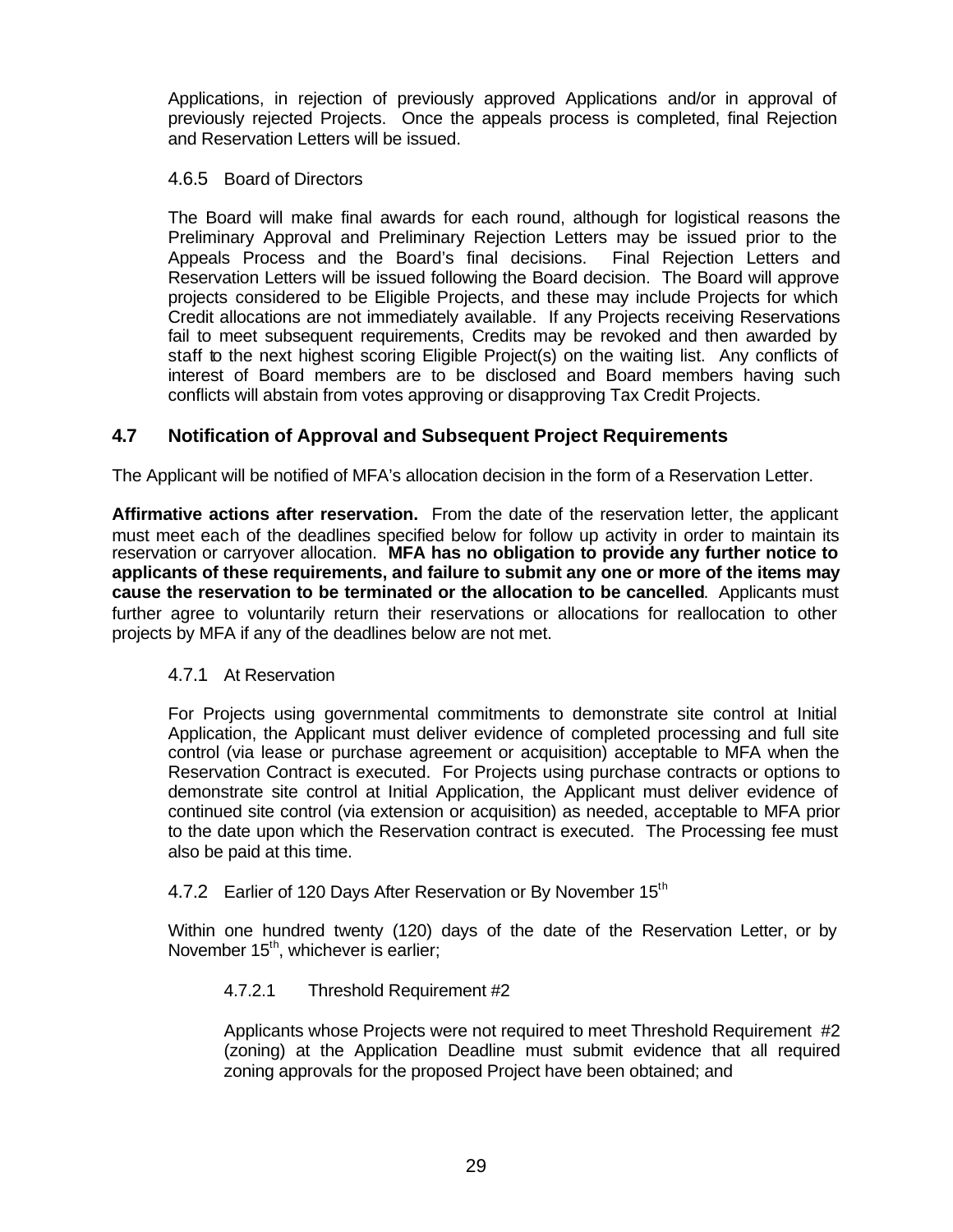- 4.7.2.2 All Applicants must deliver:
	- 4.7.2.2.1 The Contractor's Resume, if it was not included in the **Application**
	- 4.7.2.2.2 Financing Commitment(s) (See definition) for construction and permanent financing and any other rental or other subsidy, as applicable. Commitments must be submitted from all funding and subsidy sources including construction and first mortgage lender(s) and all secondary financing sources (i.e. grants, loans, in kind contributions).
	- 4.7.2.2.3 For a Project to be financed by HUD, evidence that the Applicant has submitted a SAMA Application to HUD.
	- 4.7.2.2.4 For a Project to be financed by MFA's 542(c) Risk Sharing Program, submission of the complete Risk Sharing Application including fee payments and all required materials, and construction financing commitments, if from other institutions.
- 4.7.3 November  $15<sup>th</sup>$  of the Allocation Year

Carryover Allocation Requirements. If the Project will not be Placed In Service during the calendar year in which the reservation is made, the Applicant must request a Carryover Allocation, which allows for twenty-four (24) additional months to complete the Project. The complete Carryover Allocation Package must be delivered to MFA by November  $15<sup>th</sup>$  of the year in which the Reservation was made. It must contain all items on the Carryover Allocation Requirements Checklist, which include, among others, an updated Application Form, and recorded deed to the site. The Applicant must own or hold long term lease rights to the land or depreciable real property that is expected to be part of the Project. All tax credit fees must be paid to date. Additionally the Applicant must also submit evidence that the basis in the Project exceeds 10% of the reasonably expected total basis in the Project, an independent Auditor's Report and Cost Certification, and an Owner's Attorney's Opinion by March 15, 2004.

4.7.4 March 1 of the Year following Carryover

If applicable, the MFA 542(c) Risk Sharing Loan commitment is to be fully executed.

4.7.5 March 15 of the year following Carryover

The Applicant must submit evidence that the basis in the Project exceeds 10% of the reasonably expected total basis in the Project, an independent Auditor's Report and Cost Certification, and an Owner's Attorney's Opinion and any other documentation required by MFA.

4.7.6 April 1 of the second year after allocation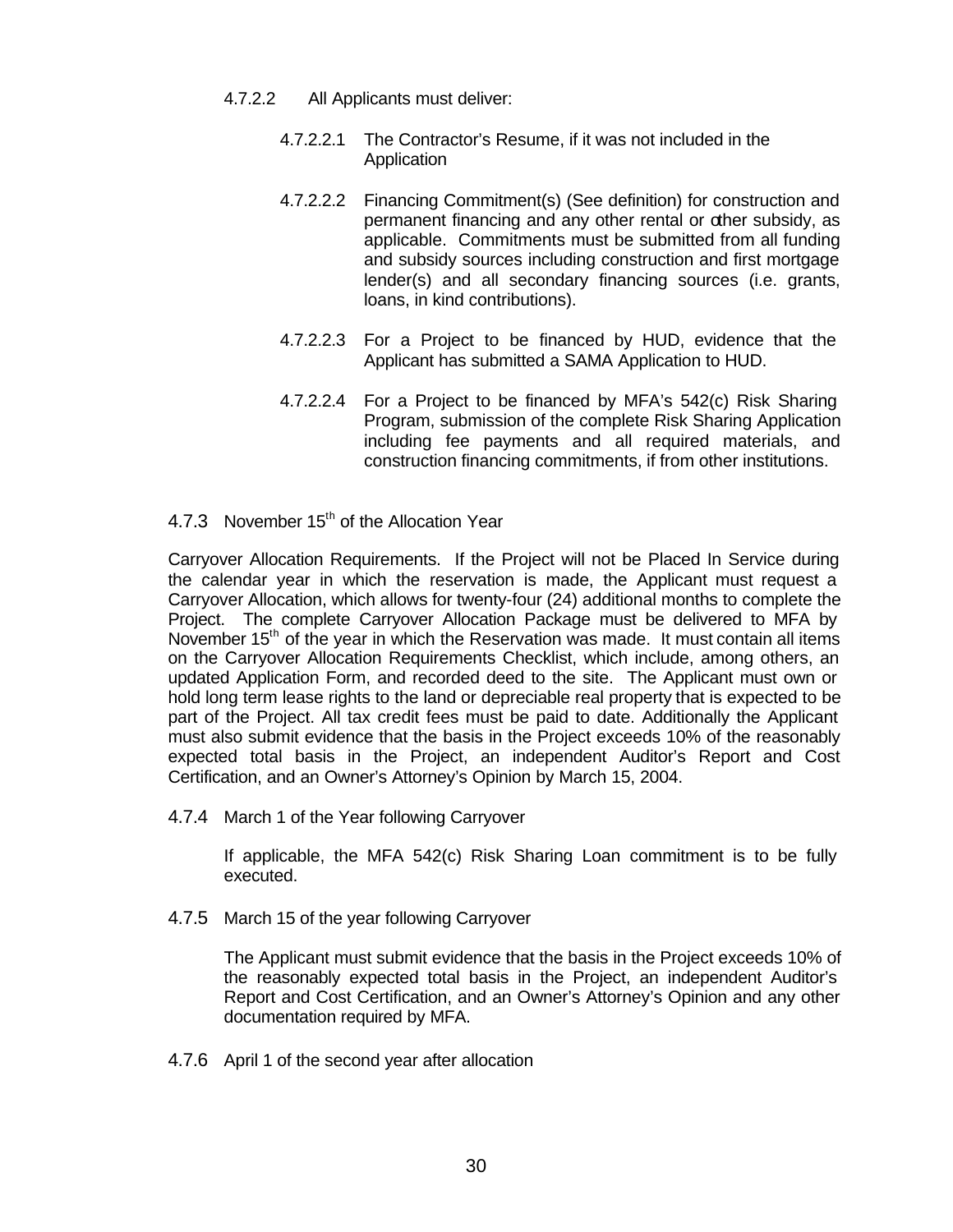- 4.7.6.1 No Later than April  $f<sup>t</sup>$  of the year in which the Project must be completed, the owner must deliver evidence acceptable to MFA that construction of the Project has begun. This will include, at a minimum, building permits and site photographs.
- 4.7.6.2 At the same time the Applicant must deliver an executed syndication commitment.
- 4.7.7 November 15<sup>th</sup> of the Second Year following the Initial Allocation

Final Allocation and Placed in Service Requirements. On or before November 15<sup>th</sup> of the second year following the Initial Allocation a Placed in Service Application or a Final Allocation Application must be submitted for each project. **Failure to meet this requirement will result in the loss of Tax Credits.** If the project is to be Placed in Service but the applicant is not yet ready to request 8609's, the Placed in Service portion of the Final Allocation Package must still be submitted. Prior to the issuance of 8609's for the Project, the owner must submit a complete Final Allocation Package, containing all items on the Final Allocation Checklist, which include, among other items, the following:

- 4.7.7.1 Cost Certification: A Cost Certification, prepared by a Certified Public Accountant, must be delivered by the owner prior to the issuance of the Low Income Housing Tax Credit Allocation Certification (IRS Form 8609). This form and required documentation must be completed within sixty (60) days after the Project is Placed In Service. MFA is under no obligation to issue 8609's for the current year if the package is received after November 15<sup>th</sup>.
- 4.7.7.2 Owner's Attorney's Opinion: An owner's attorney opinion submitted on Firm's letterhead with required text.
- 4.7.7.3 Land Use Restriction Agreement (LURA): Prior to December 31 of the year in which the buildings are placed in service, the owner must submit an executed and recorded LURA, satisfactory to MFA in form and content.
- 4.7.8 Other Developer Responsibilities and Elections

The developer has several options concerning the month in which the Applicable Credit Percentage is locked in, for both taxable and Tax Exempt Projects. Additionally, the Developer must place the buildings in service and claim Credits within certain time periods. MFA must be notified of these dates to ensure that all necessary administrative actions are taken in a timely manner. Otherwise Credits may not be able to be claimed as desired.

4.7.9 Land Use Restriction Agreement ("LURA") or Extended Use Agreement

Section 42(h)(6) of the Code requires imposition of "an extended low-income housing commitment". MFA complies with this requirement with a LURA filed at the time of Placement in Service or Final Allocation. The LURA sets forth, as covenants running with the land for a minimum of 30 years (or longer if the developer commits to a longer restriction period), the compliance fees, the low income Set Asides, the percentages of median income to be served, the special housing needs to be served (if any) and any other such requirements that obtain as a scoring matter of that may be imposed through this QAP and Code Section 42. The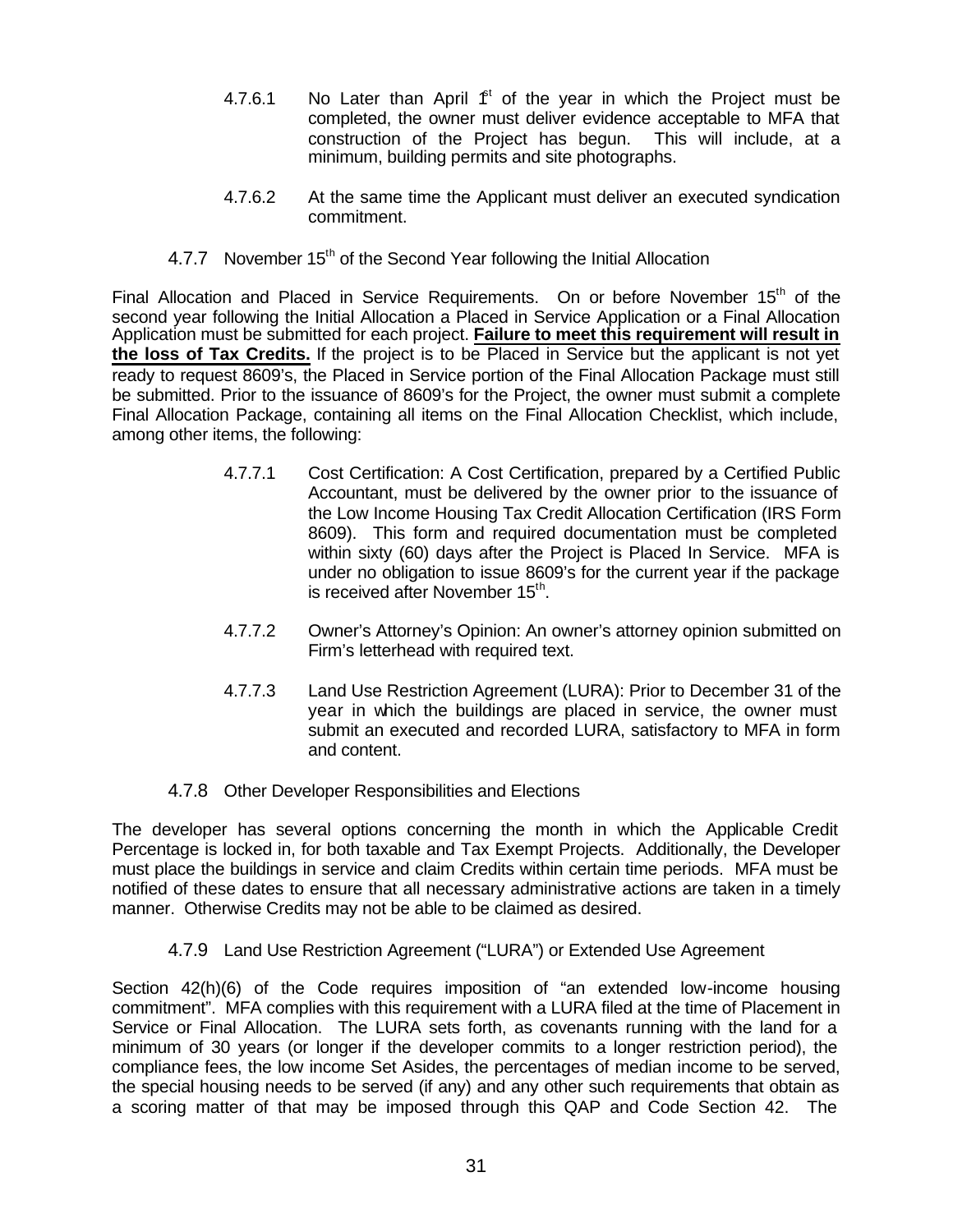developer will also have to deliver subordination agreements from all lenders, giving lien priority to the Tax Credit restrictions.

## **4.8 Termination of Reservations or Rejection of Applications**

Any of the following events or actions on the part of the Applicant at any time subsequent to the Application Deadline may cause the Application to be rejected, or the Reservation to be terminated in MFA's sole discretion:

- 4.8.1 Loss of Site Control or Site Change;
- 4.8.2 Submission of any false or fraudulent information in the Application or in other submissions;
- 4.8.3 Failure to meet the conditions in Section 4.5 above or in the Reservation Letter;
- 4.8.4 Subsequent regulations issued by U.S. Treasury or the IRS pertaining to Section 42;
- 4.8.5 Failure to promptly notify MFA of any material or adverse changes in the facts of the original Application pursuant to Section 4.9 below.
- 4.8.6 Instances of non-compliance continuing beyond the specified cure period on Applicant's other projects.
- 4.8.7 Any other change which would alter the original scoring of the Application, or which was not approved in advance by MFA.
- 4.8.8 Debarment from HUD or other Federal programs, bankruptcy, criminal indictments or convictions, poor performance on prior MFA or HUD financed Projects (for example, late payments within the 18 month period prior to the Application Deadline, misuse of reserves, default, non-compliance, failure to meet development deadlines, or documentation requirements) on the part of any proposed development team member or owner or other Principal may result in rejection of an Application of MFA.
- 4.8.9 Change in the Federal Set-Aside Election or other set aside proposed in the initial Application, subsequent to the Application Deadline.

## **4.9 Notification to MFA of Changes to the Project**

It is the Applicant's responsibility to notify MFA immediately, in writing, of any changes to the Project subsequent to submission of an Application, including the changes listed below and any other material changes. If any proposed change results in adjustments to the Project's original scoring, regardless of the Project's ranking, or if the proposed changes would have prevented the project from achieving one or more of the original Minimum Project Threshold Requirements at initial application, MFA may reject the proposal and/or revoke the reservation or allocation. Failure to notify MFA may result in the rejection of an Application or loss of a Reservation or Allocation. Approval of such changes will be made in MFA's sole discretion, and the change may result in a change in the Tax Credit amount or other action by MFA. A \$500 fee payment is required at the time of the request.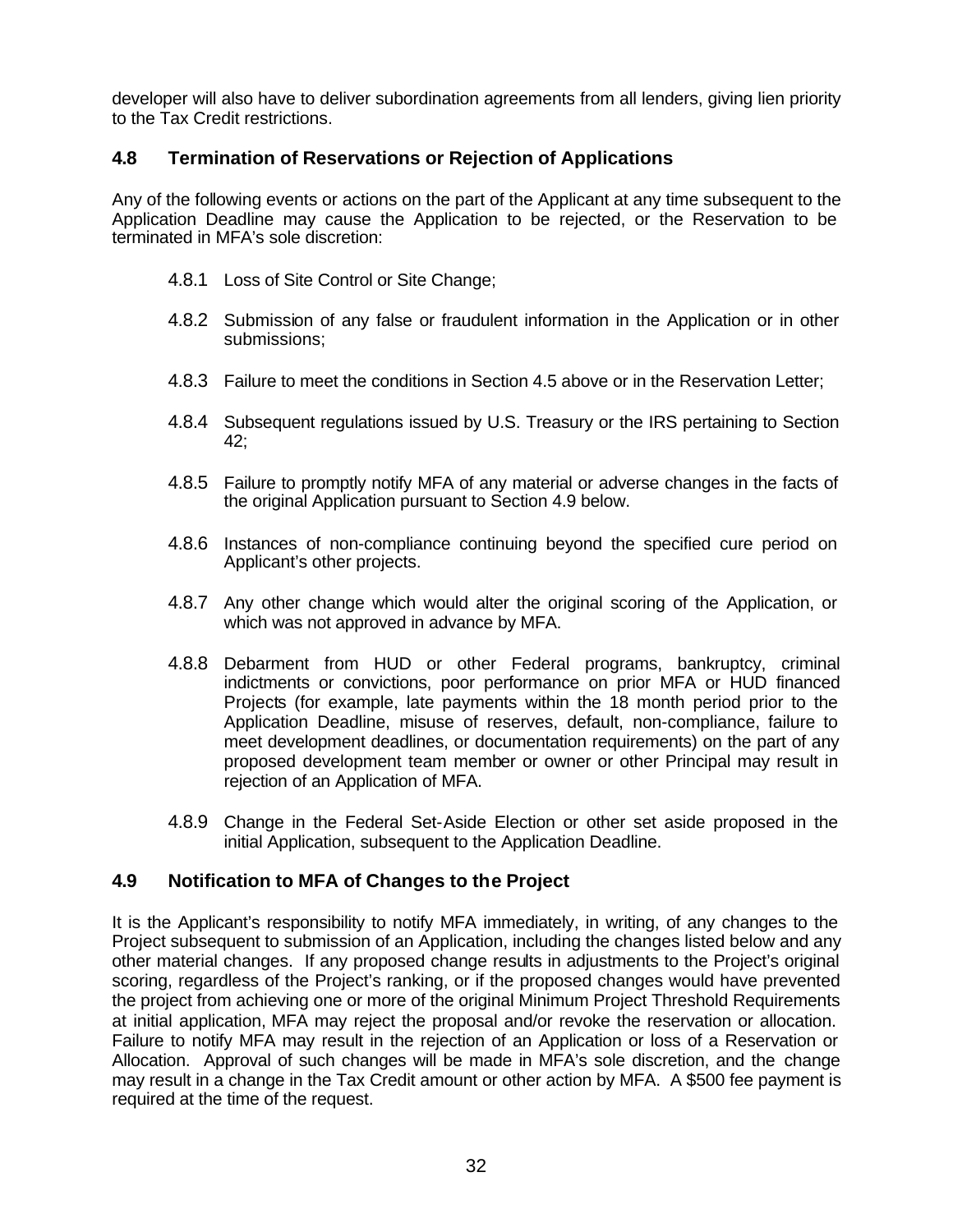- 4.9.1 Site control or rights of way are lost;
- 4.9.2 Project costs change in excess of five percent (5%) of the total Development Costs shown in the initial application;
- 4.9.3 Applicant obtains additional subsidies or financing other than those disclosed in the Application; loses subsidies or financing included in the Application; or the amounts of any such financing or subsidies changes by 10% or more from the amounts shown in the Application;
- 4.9.4 Development Cost Contributions made by a state, local or tribal government entity are reduced, increased, withdrawn or substituted with other types of contributions than the ones originally proposed in the Application;
- 4.9.5 The syndication payment timing and/or net proceeds change from those stated in the Application;
- 4.9.6 The parties other than the Limited Partner(s) involved in the ownership entity as represented in the Application change;
- 4.9.7 The unit design, square footage, unit mix, number of units, or number of buildings changes (unless changes are required by local regulatory codes). Substantial changes of this sort may result in a requirement to produce a new Market Study;
- 4.9.8 The general contractor or other member of the original development team changes; and/or
- 4.9.9 Any other factor deemed material by MFA in its reasonable judgment.

## **4.10 Notice Provisions**

MFA will typically provide notice to Applicants through either certified mail or courier service, and facsimile or email transmission. Consequently street addresses, email addresses and fax numbers must be provided clearly in the Application Form**. Such notices will be provided only to the single contact person shown in the Application Form.**

## **5. COST CERTIFICATION**

## **5.1 Applicability of Cost Certification**

Prior to the issuance of a Carryover Allocation or a Low Income Housing Tax Credit Allocation Certification (IRS form 8609), MFA will require a Cost Certification, prepared by an independent Certified Public Accountant, which meets the MFA requirements for all Projects.

## **5.2 Cost Certifications Completed by Other Fund Providers:**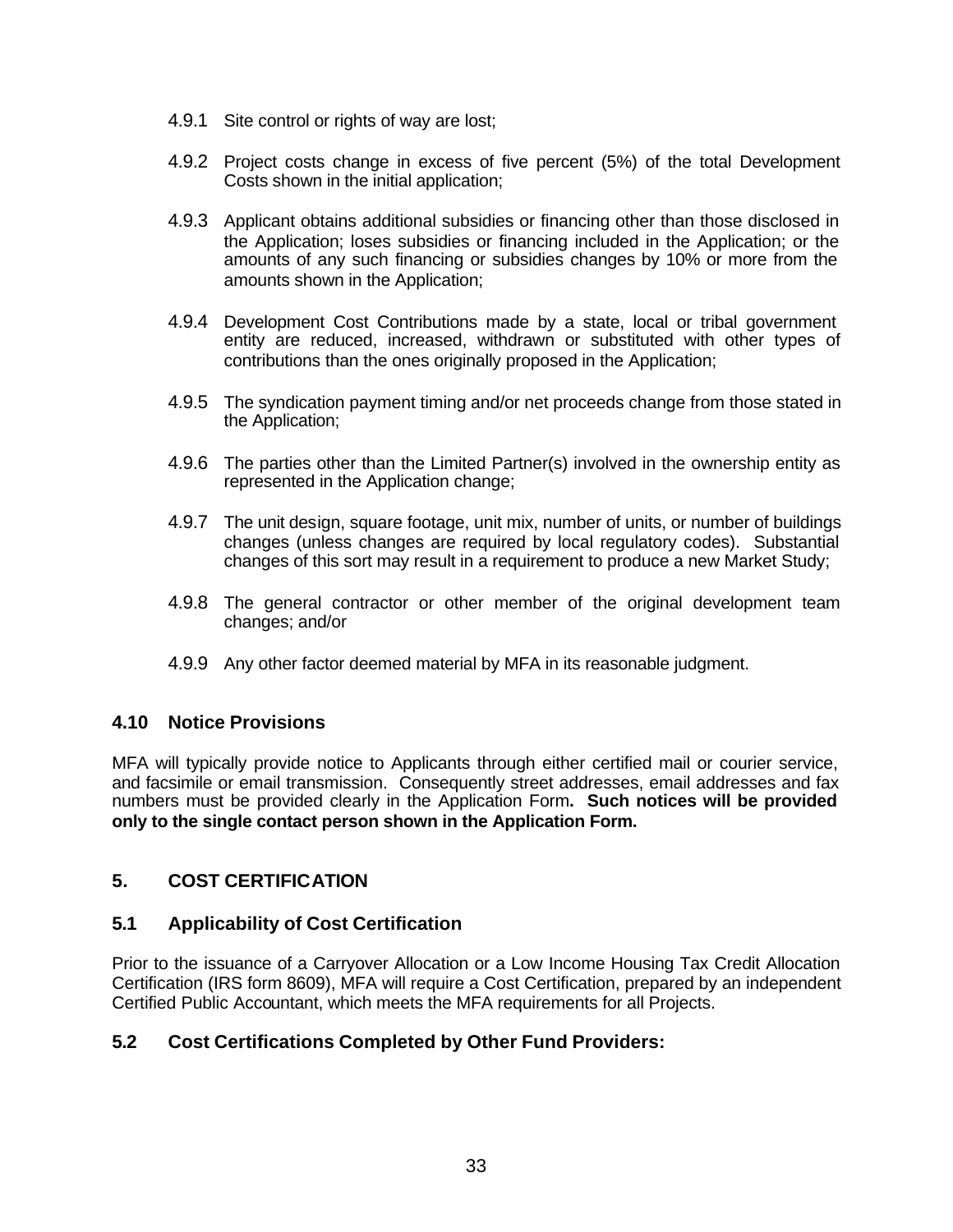All Cost Certifications must include a statement signed by the accountant preparing the certification, which clearly indicated the method of certification and discloses all identities of interest.

# **5.3 Requirements**

The Cost Certification must meet the following requirements:

- 5.3.1 The accountant preparing the Cost Certification must certify that all costs are related to the development and do not include costs for organization, syndication, professional or consultant fees related to syndication.
- 5.3.2 All fees, including the developer fee, which are paid to the Developer or to an entity with an identity of interest with the Developer must be clearly identified. If all or a portion of the developer fee is deferred, copies of the promissory note or other substantiation of the validity of the fee must be provided.
- 5.3.3 If the land is purchased from a related party, the owner must submit an appraisal to substantiate fair market value.
- 5.3.4 Legal fees related to land acquisition must be clearly identified.
- 5.3.5 Interest expense related to land must be clearly identified.
- 5.3.6 The sources of all funding including loans, Tax Credit proceeds, developer equity and all other sources must be certified.

# **5.4 Authority to Determine Maximum Qualified Basis**

MFA may challenge the costs provided in the certification, impose the limitations set forth in this Plan and at its sole discretion, determine the maximum Qualified Basis against which Credit is allocated.

# **6. AUXILIARY FUNCTIONS**

As HCA, MFA conducts certain Tax Credit related functions which are separate from the regular allocation and monitoring process, including the following;

## **6.1 Subsidy Layering Review**

Pursuant to Section 911 of the Housing and Community Development Act of 1992, HUD is required to determine that Projects receiving both Tax Credits, and federal, state, or local assistance do not obtain subsidies in excess of that which is necessary to produce affordable housing. This responsibility has been delegated to MFA, and MFA's review process will follow the Administrative Guidelines issued December 15, 1994. An essential component of this review is an analysis of the reasonableness of fees paid to sponsors, developers, and builders. Consequently for purposes of Section 911 Reviews, fees used to calculate Tax Credit amounts will not exceed the limits stated in Section 4.4, "Developer and Other Fees", above. Some of these maximum fees allowed by MFA exceed the "Safe Harbor" fee amounts, which apply to Section 911 reviews. Special factors that justify these published higher fees (which do exceed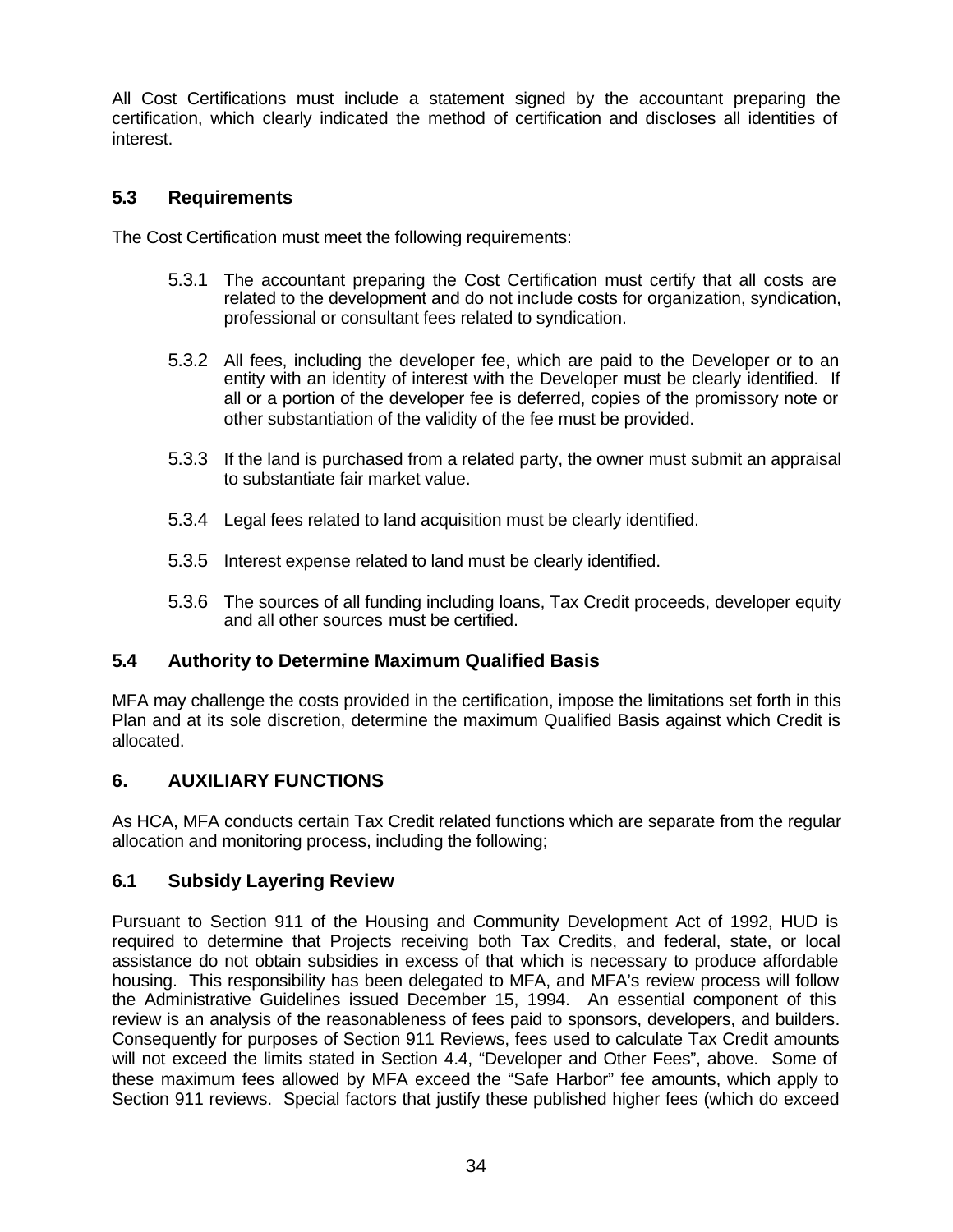"ceiling" amounts) include, but are not limited to: The relatively high cost of construction and land within the State of New Mexico; the lack of state or local funded soft second financing or operating subsidies; and the general inability of local governments to donate land and/or other services to worthy Projects due to the state's "Anti-Donation" clause.

The MFA reserves the right to include, or consider, other criteria to justify exceeding Safe Harbor limits for fees associated with projects requiring Subsidy Layering Reviews. The MFA also reserves the right to limit Projects to Safe Harbor limitations for any reason that it deems reasonable. This paragraph applies to all Projects that require Subsidy Layering Reviews.

Requests for Subsidy Layering Reviews may be made at any time by a developer/sponsor, and must include a \$500 review fee along with the full HTC Application Form as well as HUD Form 2880, among other materials. More detailed Application Packages may be obtained from MFA. Responses will be provided no later than thirty (30) business days subsequent to receipt of the request by MFA, unless the request is submitted less then ninety (90) days subsequent to an allocation round deadline.

# **6.2 Processing of Tax Exempt Bond Financed Projects**

Projects financed with tax exempt bond volume cap allocated by the state may receive 4% Tax Credits without participating in the HTC allocation process described in this Plan. However, under IRS Code Section  $42(m)(1)(D)$ , such Projects must receive a determination that they "satisfy the requirements for allocation under the qualified Allocation Plan…" MFA's determination that a Project satisfies the requirements of the Qualified Allocation Plan will be based on the Project's meeting all Minimum Project Threshold Requirements described in the Qualified Allocation Plan in effect when the determination is made or, if available, the Qualified Allocation Plan for the year in which the State Board of Finance makes its bond cap allocation, with one exception. That is, the Minimum Score for Tax Exempt Bond Financed Projects will be only 50% of the Minimum Score stated in Section 3.5. MFA will also undertake an analysis to determine the Credit amount necessary for financial feasibility.

Requests for these determinations must be made by a Developer/Sponsor no more than 60 days after an award of Bond Volume Cap is made by the State Board of Finance. Requests must include a Review Fee as listed in section 4.2, a \$4,500 deposit toward the cost of a market study to be ordered by MFA, and the Development Project Application Form with needed schedules, the Bond and Tax Credit Checklist, and any other material specified by MFA. Prior to the release of the determination letter by MFA a processing fee in the amount of three and one half percent (3.5%) of the approved annual Credit amount will be due. Responses will be provided no later than sixty (60) business days subsequent to receipt of the complete request by MFA.

Tax exempt bond financed projects may receive Credits on the full amount of their eligible basis only if at least 50% of the development's "aggregate basis" is financed with tax-exempt bonds. Additionally, numerous bond-financing rules apply and many Tax Credit requirements are different for bond-financed projects. MFA recommends that developers undertaking these projects obtain advice from qualified tax professionals to ensure that such requirements are met.

To ensure that these Credits are used to leverage the greatest possible amount of resources, the following additional Minimum Project Threshold Requirements will apply: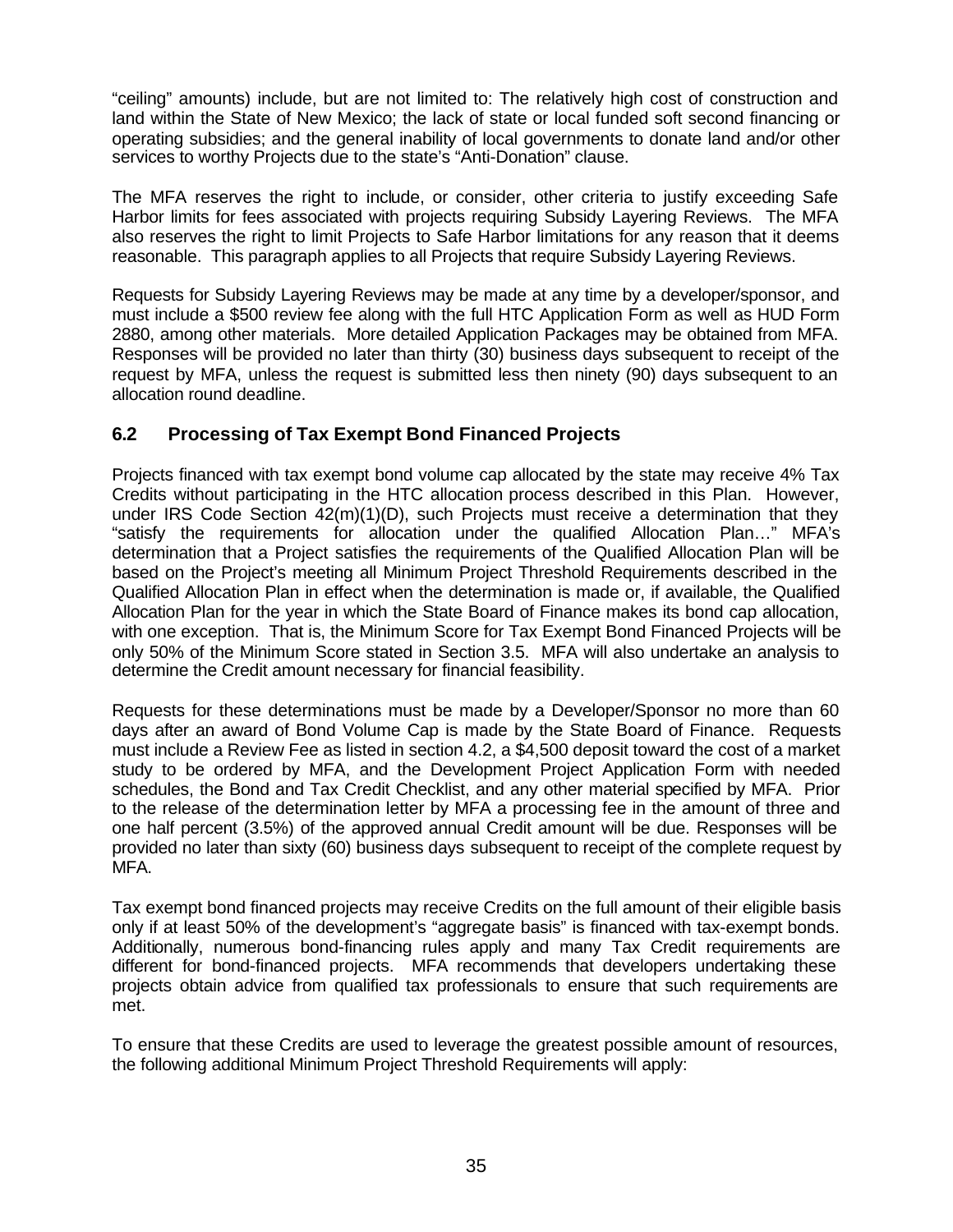## 6.2.1 Percent of Total Sources Limit

The private activity bond volume cap allocation by the State Board of Finance must not exceed seventy percent (70%) of the Project's total permanent sources of funds;

## 6.2.2 Dollar Limit

The private activity bond volume cap allocation to the proposed Project must not exceed \$8 million; and

## 6.2.3 Costs of Issuance Limit

Costs of issuance may not exceed five percent (5%) of the bond issue.

## **7. AMENDMENTS TO THE ALLOCATION PLAN AND WAIVERS OF PLAN PROVISIONS**

MFA reserves the right to modify this Allocation Plan, including its compliance and monitoring provisions, as required by the promulgation or amendment of IRS Code Section 42, from time to time, or for other reasons as determined by MFA. MFA will, however, make available to the general public a written explanation of any allocation of housing tax credits that is not made in accordance with established priorities and selection criteria of the agency.

## **8. FUTURE YEAR'S BINDING COMMITMENTS**

MFA staff shall have the authority to advance allocate up to \$100,000 in future year's Tax Credits to Board-approved Eligible Projects. However, advance allocations are made solely at MFA's discretion and no advance allocation may be made to any project whose Credit amount is not at least 50% funded by the current year's Credit ceiling. Any future year commitments in excess of \$100,000 in any given year must be approved by the Board.

## **9. DISASTER RELIEF ALLOCATIONS**

The Board will retain the authority to allocate current or future year's Credits at any time and in any amount to Projects approved by the Board that are intended to alleviate housing shortages in communities affected by natural disasters.

# **10. MFA TAX CREDIT MONITORING AND COMPLIANCE PLAN SUMMARY**

## **10.1 General Requirements**

Federal Law requires MFA to develop and implement a compliance-monitoring program for completed Projects that have received Low Income Housing Tax Credits. A compliance plan contained in a manual has been developed and will be distributed to the Project owners. Compliance monitoring is required for a minimum of 15 years after receipt of an allocation. Each owner has chosen to utilize Low Income Housing Tax Credits to take advantage of the tax benefits provided. In exchange for these tax benefits, certain requirements must be met so that the Project will benefit Low Income Tenants.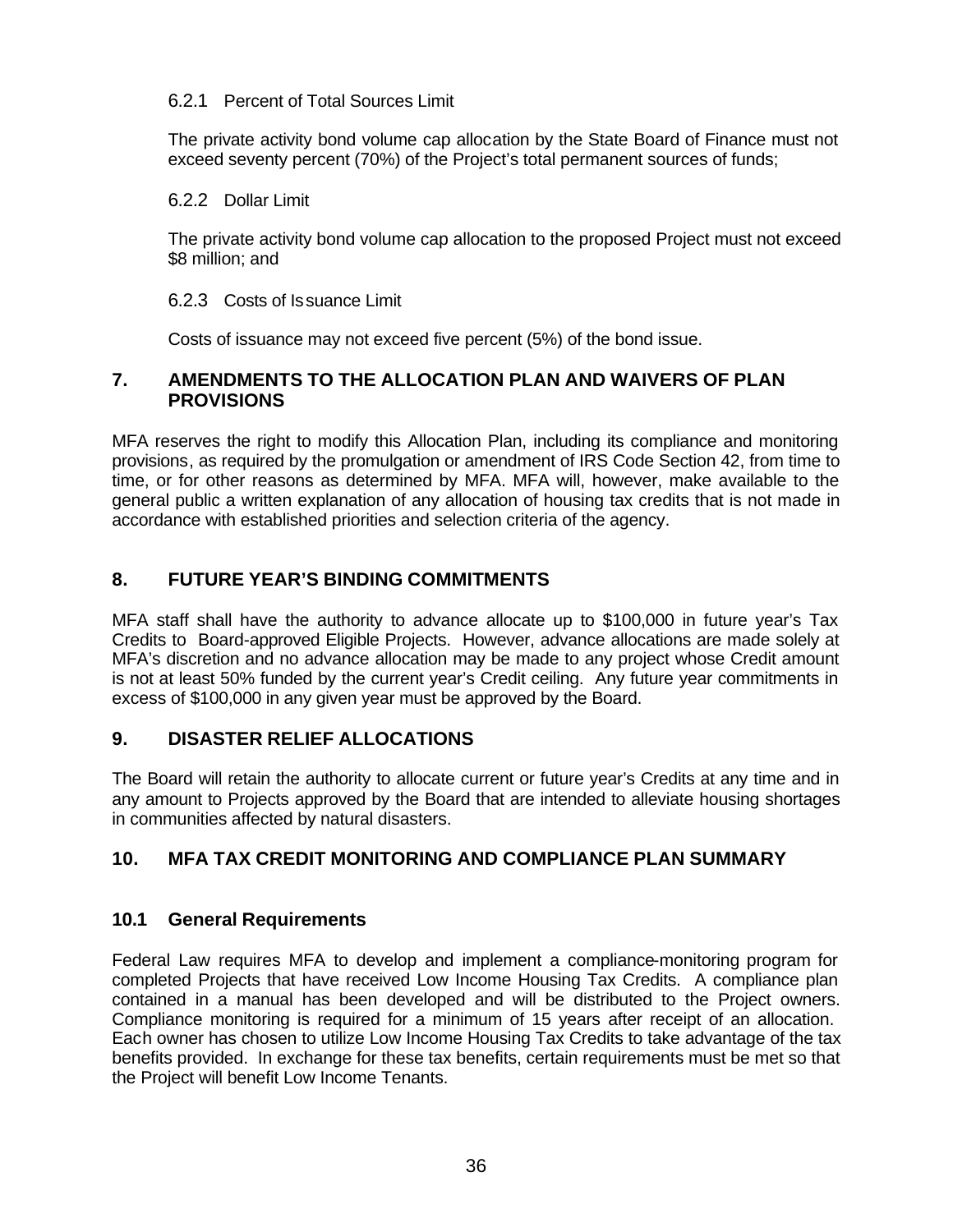Owners will be required to submit a quarterly report to MFA for the first four full quarters after a Project is Placed In Service. At that time, if the Project is determined to be in compliance with the Tax Reform Act, reports may be filed on an annual basis. Owners will be required to submit to MFA a copy of all federal form 8609's, including schedule A, filed with the IRS.

## **10.2 Inspections**

MFA will conduct annual on-site inspections of at least thirty-three percent (33%) of the Projects under the MFA's jurisdiction. Each inspection will include a review of the Project's low income certifications, supporting income documentation, leases, rent records (including utility documentation) and unit inspections in at least twenty percent (20%) of the Project's Set Aside units. In mixed-use properties, one hundred percent (100%) of the units may be monitored. If Projects are determined to be in noncompliance, site visits may occur more often. MFA may conduct inspections upon thirty- (30) day's notice.

During the Compliance Period, MFA reserves the right, under the provisions of Section 42 of the Internal Revenue Code, to perform an audit of any Project that has received an allocation of Tax Credits. This audit will include an on-site inspection of all buildings, and a review of all tenant records and certifications and other documents supporting criteria for which the owner received points in the Application for an allocation of Credits.

## **10.3 Record Keeping and Record Retention**

Under the provisions of the Tax Credits, the owner of the project will be required to keep records as defined below for each building within a particular development. These records must be retained by the owner for a minimum of six (6) years beyond the owner's income tax filing date for that year. However, first year Project records must be maintained for six (6) years beyond the tax filing date of the final year of the Project's eligibility for Tax Credits. The owner must annually report to MFA and maintain records for each qualified Low Income building in the Project showing:

- the total number of residential units in the building (including the number of bedrooms and size in square feet of each residential unit);
- the percentage of residential units in the building are Set Aside Units;
- the rent charged on each residential unit in the building (including utility allowances);
- the number of occupants in each residential unit in the building;
- the low income unit vacancies in the building and documentation of when and to whom the "next available units" were rented;
- the income certification of each Low Income Tenant;
- the documentation to support each Low Income Tenant's income certification;
- the Eligible Basis and Qualified Basis for each building; and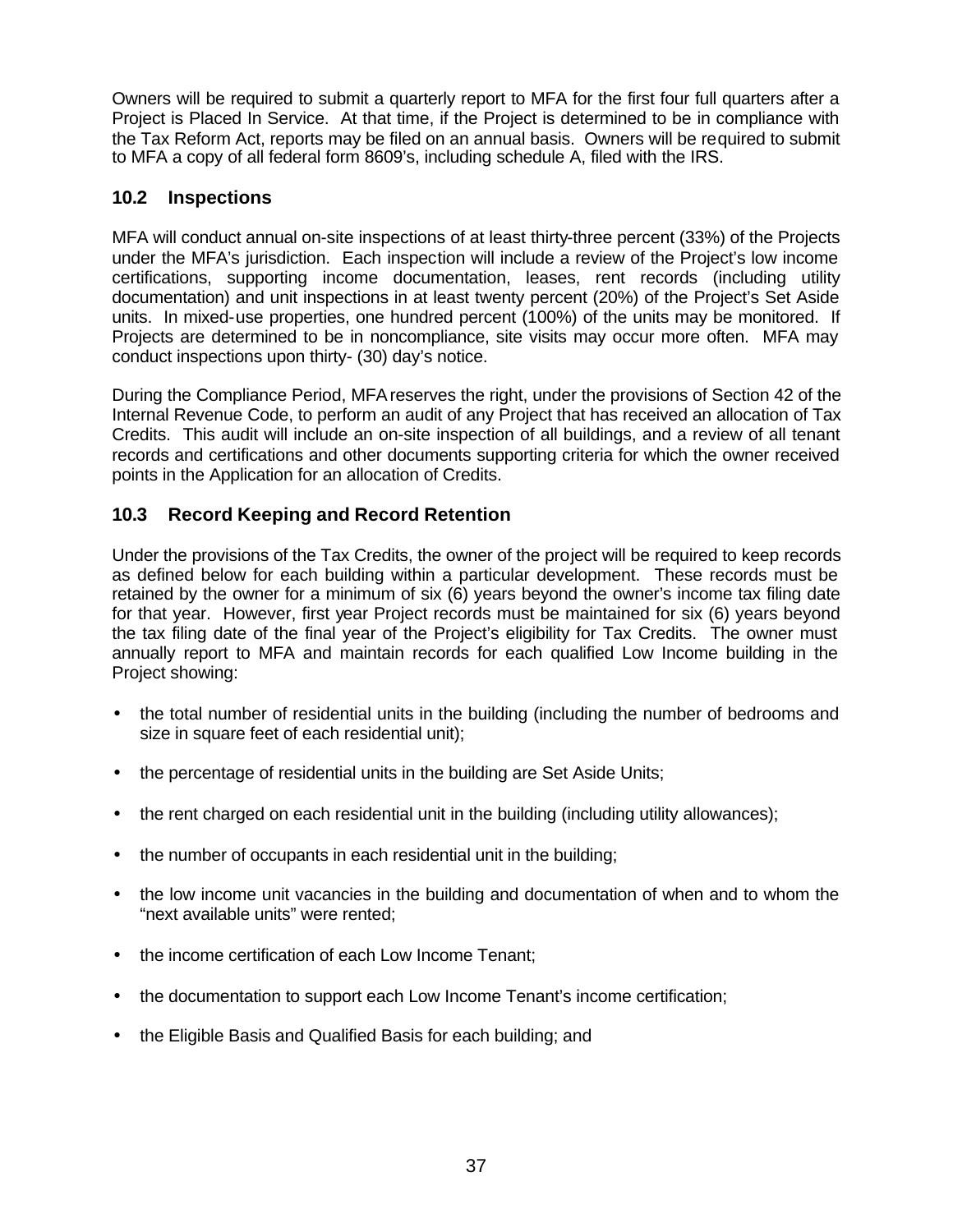• the character and use of any nonresidential portion of the building included in the building's Eligible Basis (this includes separate facilities such as clubhouses or swimming pools whose eligible Basis is allocated to each building).

Failure to annually report is deemed as noncompliance and is reportable to the IRS.

## **10.4 Annual Certification Review**

It is the responsibility of the Project owner to annually certify to MFA that the Project meets the requirements of Section 42 of the Internal Revenue Code, whichever Set Aside is applicable to the Project. Failure to certify is deemed as noncompliance and is reportable to the IRS. This annual certification requires the Project owner to certify that:

- there has been no change in the applicable fraction;
- an annual Low Income certification has been received from each Low hcome Tenant and documentation is available to support that certification;
- each low income unit is rent restricted under Section 42 of the Internal Revenue Code:
- subject to the income restrictions on the Project all units in the Project are for use by; the general public and are used on a non-transient basis;
- there has been no finding of discrimination under the Fair Housing Act;
- each building within the Project is suitable for occupancy taking into account local health, safety, and building codes;
- there has been no change in any building's Eligible Basis under Section 42 of the Internal Revenue Code, or if there has been a change, adequate explanation of the nature of the change has been given;
- all tenant facilities included in the Eligible Basis of any building in the Project are provided on a comparable basis without a separate fee to all tenants in the building;
- if a Low income unit in the Project becomes vacant during the year, reasonable attempts are made to rent that unit to tenants having a qualifying income and while the unit is vacant no units of comparable or smaller size are rented to tenants not having a qualifying income;
- if the income of tenants of Units increases above one hundred forty percent (140%) of the applicable income limit allowed in Section 42, the next available unit of comparable or smaller size will be leased to tenants having qualifying income.
- owner has not refused to lease a unit to an applicant based soley on their status as a holder of a Section 8 voucher and the project otherwise meets the provisions outlined in the extended low-income housing commitment;
- if the owner received its tax credit allocation from the state ceiling set aside for projects involving "qualified non-profit organizations", the non-profit entity materially participated in the operation of the development;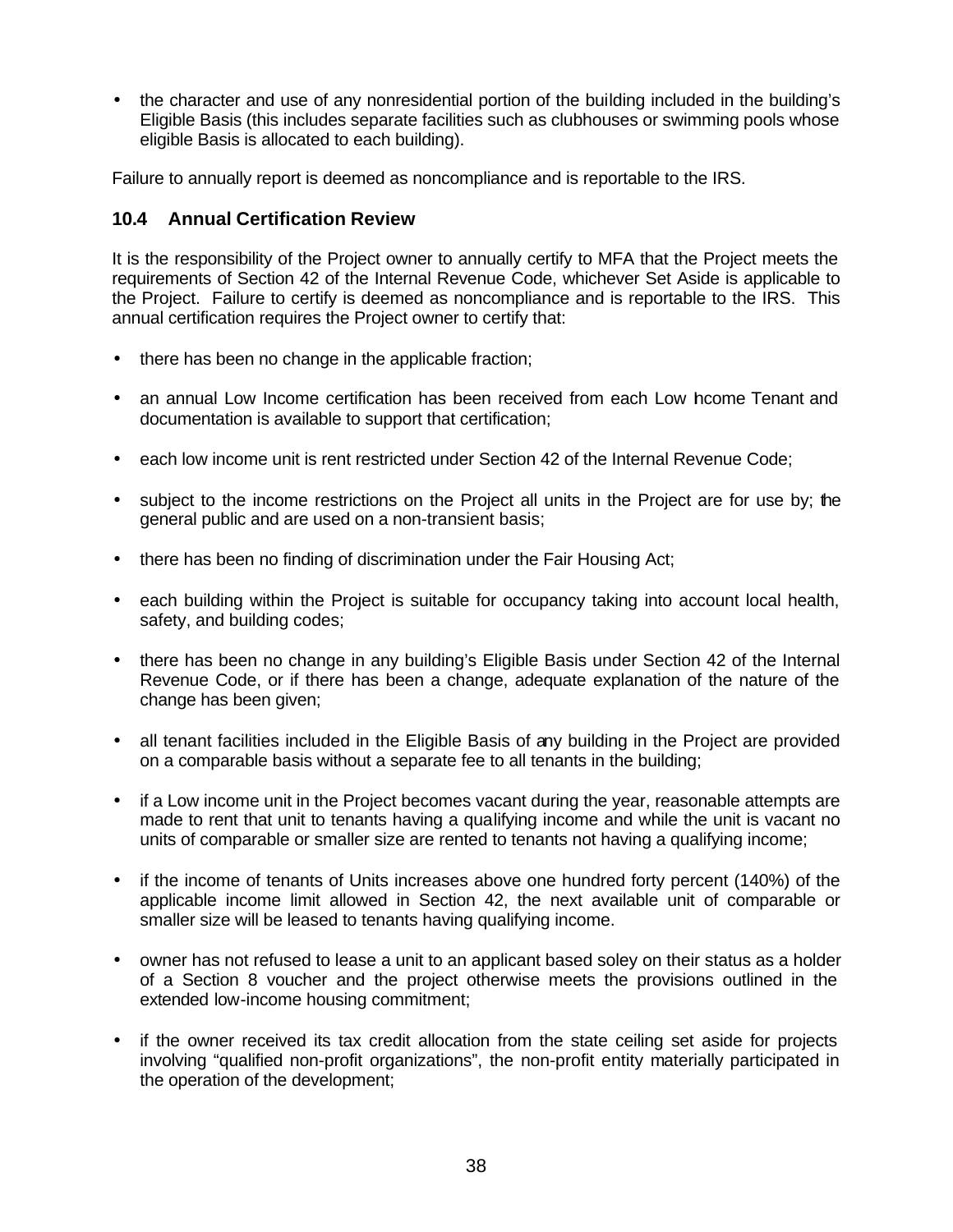• there has been no change in ownership or management of the project.

As an exception, only for RD Projects, MFA may accept a certification from RD that Projects are safe, decent, sanitary, that income is based upon annual tenant certifications/re-certifications, and that party verification has been obtained. This certification will be in a form that is acceptable to both RD and MFA. Owners must furnish RD certifications annually, verifying that Projects are in compliance with Section 42 of the Code.

Projects in which fifty percent (50%) or more of the aggregate basis is funded with the proceeds of Tax Exempt bond financing may also be exempt, in MFA's discretion, from many of the certification and review provisions outlined within this document. The monitoring and certification guidelines for these Projects will be in a form that will satisfy those agencies issuing the bonds and MFA. The monitoring procedures must, at a minimum, satisfy the compliance guidelines set forth by Section 42 of the Code.

The owner of any exempted Project must certify to MFA on an annual basis that the Project is in compliance with the requirements for RD assistance or the Tax Exempt Bond Financing guidelines, as applicable, and that all requirements of Section 42 are also being met. The owner must inform MFA of any noncompliance or if the owner is unable to make one or more of the required certifications.

## **10.5 Compliance Review**

MFA may elect to subcontract the monitoring procedure to other agents. In doing so, MFA would designate the subcontractor as the compliance-monitoring agent who would perform MFA's function.

In the event that any noncompliance with Section 42 is identified, a discrepancy letter detailing the noncompliance will be forwarded promptly to the owner and management company of the Project. The owner must then respond in writing to MFA within thirty (30) days after receipt of the discrepancy letter. The response must address all discrepancies individually and must indicate the manner in which corrections will be made. The owner will then have a cure period of thirty (30) days from the date of the discrepancy letter to correct the noncompliance detected and to provide MFA with any documentation or certification found to be missing during the annual management review. The cure period may be extended for periods of up to six (6) months. Extensions will be based on a determination by MFA that there is good cause for granting the extension.

MFA will notify the Internal Revenue Service within thirty (30) days after the expiration of the cure period of any non-compliance that has been detected. All corrections made by the owner within the cure period will be acknowledged within this notice. A copy of the owner's response to the noncompliance will accompany the notice to the IRS.

If potential noncompliance is discovered during a compliance monitoring review, the owner will be required to have his managing agent attend a compliance training session within two (2) months following the compliance monitoring review.

In order to offset the cost of monitoring procedures, an annual fee of \$30.00/Set-Aside Unit/Per Year will be assessed for each year of the Extended Use Restriction Period. Annual certifications and reports are due in the MFA office by January  $31<sup>st</sup>$  of each year (for the past reporting year). A notice will be mailed to each property owner or a designated representative to remind them that the certification, reports and fees are due.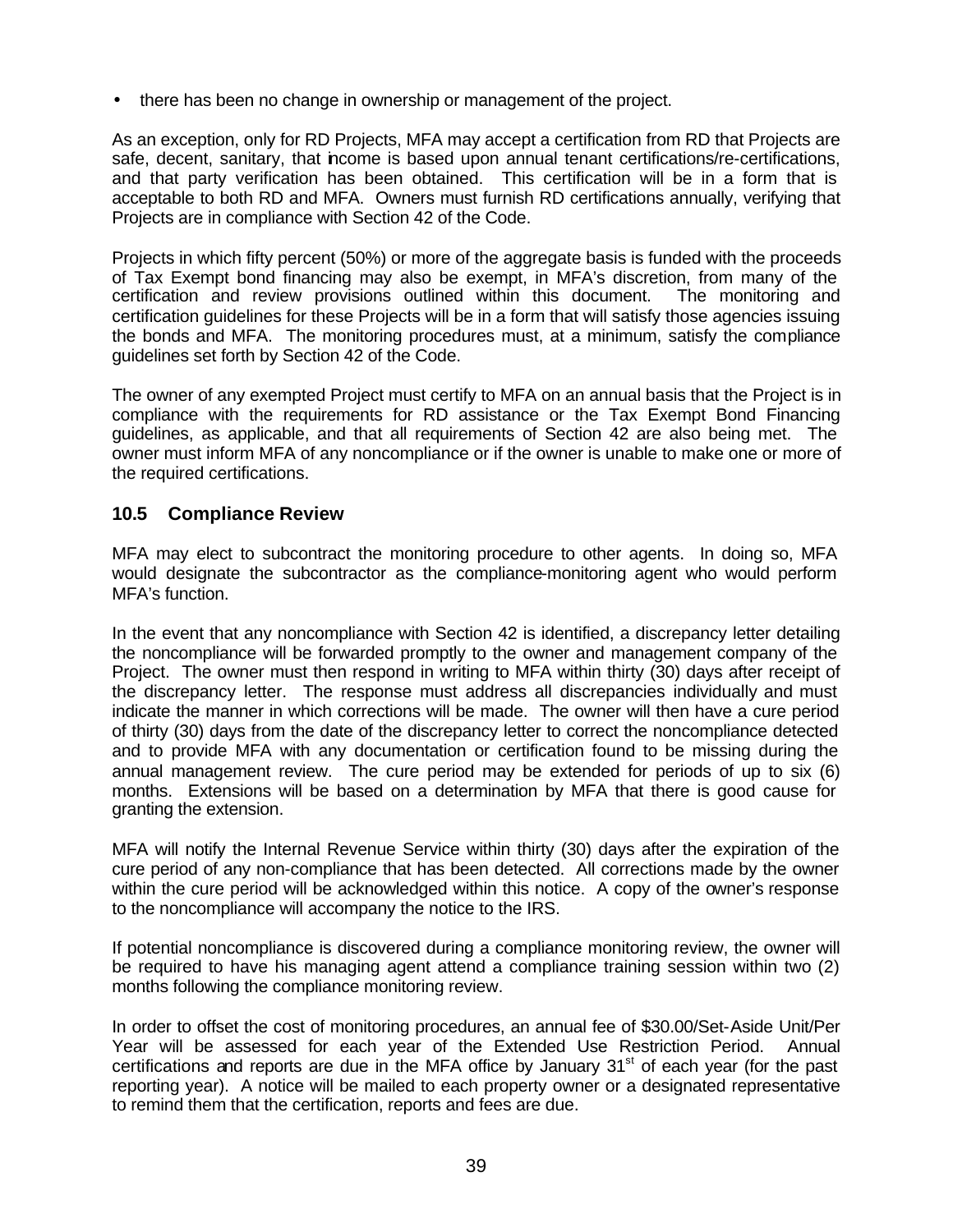## **11. GLOSSARY**

**"Agency"** means New Mexico Mortgage Finance Authority (MFA).

**"Allocation Review Committee"** means a committee appointed by the Chairman of the MFA Board to review Projects' rating and ranking results, to determine if the proposed allocations have been made consistent with the Project Selection Criteria and the Qualified Allocation Plan, and to hear appeals and decide their outcome.

**"Allocation Set Asides"** means the federally mandated Tax Credit allocation set aside requirement for Projects involving Qualified Nonprofit Organizations, as well as other Tax credit allocation Set Asides designated by MFA from time to time and incorporated into the Qualified Allocation Plan.

**"Annual Credit Ceiling"** means the total dollar volume of Tax Credits available for distribution by the Agency and authorized pursuant to Section 42 of the Code, in a given year. The Population-based Ceiling Amount is the amount of tax credits allocated to the state each year based on the state population.

**"Applicable Credit Percentage"** means the monthly interest rate issued by the Treasury Department and used to discount the present value of the 70% Tax Credit (approximately 9% yearly) and the 30% Tax Credit (approximately 4% yearly).

**"Applicable Fraction"** means the fraction, the numerator of which is the number of Tax Credit Units and the denominator of which is the total number of residential rental units less any unit exempted by Revenue Ruling 92-61; or the fraction, the numerator of which is the floor space of the Tax Credit Units and the denominator of which is the total floor space of the residential rental units less any unit exempted by Revenue Ruling 92-61, whichever is less. The Eligible Basis of a building is multiplied by the Applicable Fraction to determine the Qualified Basis of a building for Tax Credit purposes.

**"Applicant"** means any person or public entity; public or private, for-profit or not-for-profit, proposing to build or rehabilitate affordable rental housing with the use of the HTC program as defined in Section 42 of the Code.

**"Application"** means the completed forms, schedules, checklists, exhibits, computer disks and any additional documentation requested in the Initial Application Package, Carryover Allocation Package, and Final Allocation Package, as well as any supplemental materials requested by MFA. They must be submitted to MFA in accordance with the Qualified Allocation Plan in order to apply for the HTC Program.

**"Application Deadline"** means 5:00 p.m., Mountain Standard Time on the final day of the Application Period, except for Tax Exempt Bond Financed Projects, for which the submission date is specified in Section 6.2.

**"Application Package"** means the forms, schedules, checklists, exhibits, computer disks and instructions thereto obtained from the Agency, which shall be completed and submitted to the Agency in accordance with all regulations in order to apply for the HTC Program.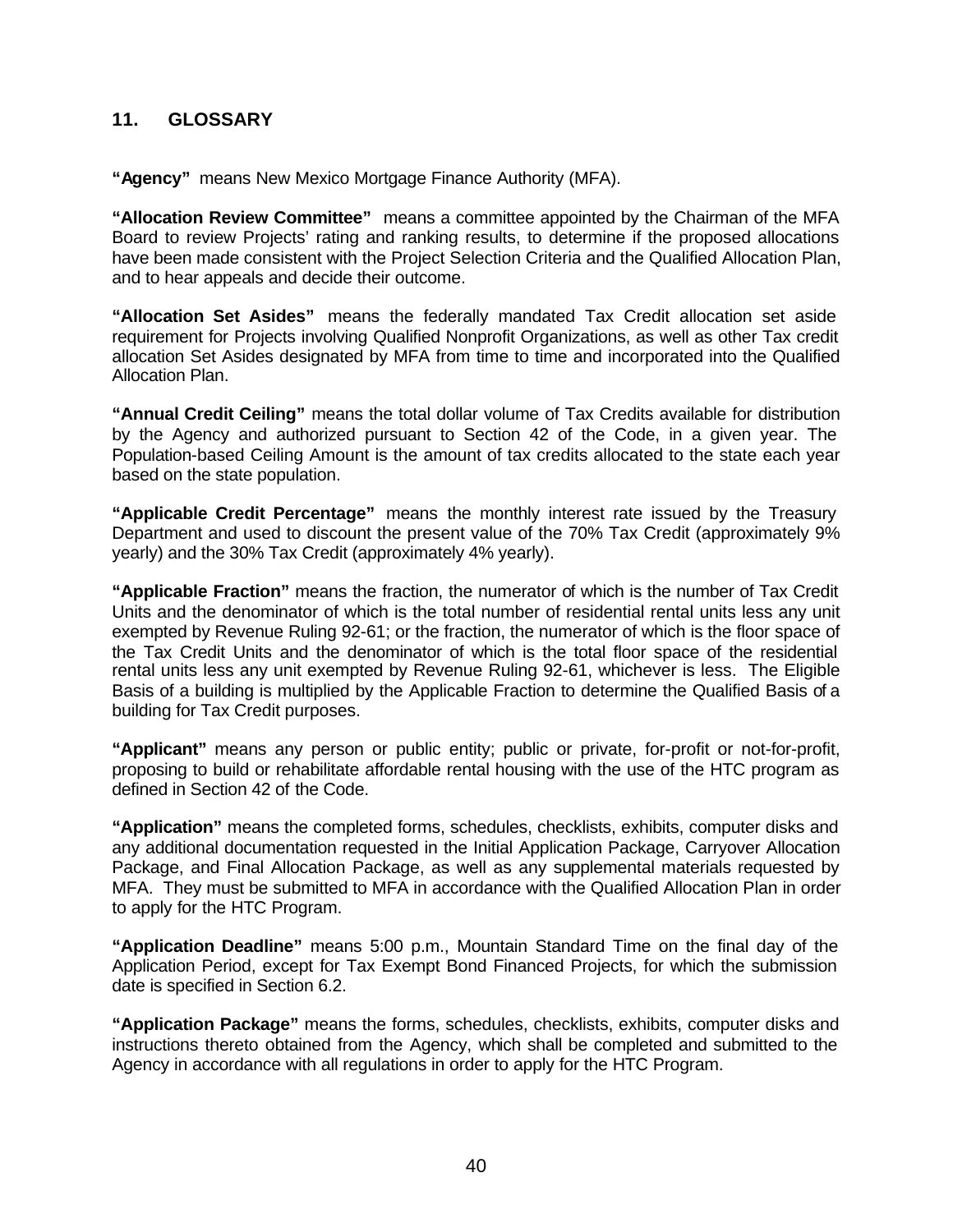**"Application Period"** means the period during which Applications will be accepted by MFA as described in the Qualified Allocation Plan.

**"Area Gross Median Income"** means the median income level, issued annually by HUD for each metropolitan area and for each county outside a metropolitan are, which is adjusted for family size and used to calculate maximum income of eligible persons and rents for rent restricted units.

**"Average Gross Median Income"** or **"AGMI"** means, for a Project, the average area gross median income level(s) at which units are set aside, weighted by the number of units set aside at each income level. AGMI will be rounded to the nearest 5% for scoring and calculations are to be carried out to two decimal points. Market rate units will be treated as if they were set aside at 100% of Area Gross Median Income.

An example of the calculation of AGMI in a 60-unit project with no management employee units is as follows:

- 50% of the units are set aside at 50% of Area Gross Median Income; and
- 25% of the units are set aside at 60% of Area Gross Median Income; and
- 25% of the units are market rate.

The AGMI calculation would be as follows:

| Percent of<br><b>Total Units</b> |  | Set Aside Income Level<br>(AS % of Median) |            | Weighted<br>Average |  |
|----------------------------------|--|--------------------------------------------|------------|---------------------|--|
| 50%<br>25%<br>25%                |  | 50%<br>60%<br>$100\% =$                    | $=$<br>$=$ | 25%<br>15%<br>25%   |  |
|                                  |  |                                            |            |                     |  |

#### **Total AGMI: AGMI Rounded for Scoring 65%**

Units to be provided for management or maintenance staff should not be included in the calculation.

**"Binding Commitment"** means an agreement between MFA and an Applicant by which MFA allocates and the Applicant accepts tax credits in accordance with Section 42(h)(1)(C) of the Code. MFA's Carryover Allocation is its Binding Commitment.

**"Board of Directors"** or **"Board"** means the New Mexico Mortgage Finance Authority Board of Directors.

**"Carryover Allocation"** means the provision under Section 42 of the Code which allows a Project, under certain conditions allowed by Section 42 of the Code, to receive a Tax Credit Allocation in a given calendar year and to be Placed In Service within a period of two calendar years after the calendar year in which the Applicant qualifies for a Carryover Allocation. The Carryover Allocation is MFA's Binding Commitment for Tax Credits.

**"Code"** means the Internal Revenue Code of 1986, as in effect on the date of the Qualified Allocation Plan, together with corresponding and applicable final, temporary or proposed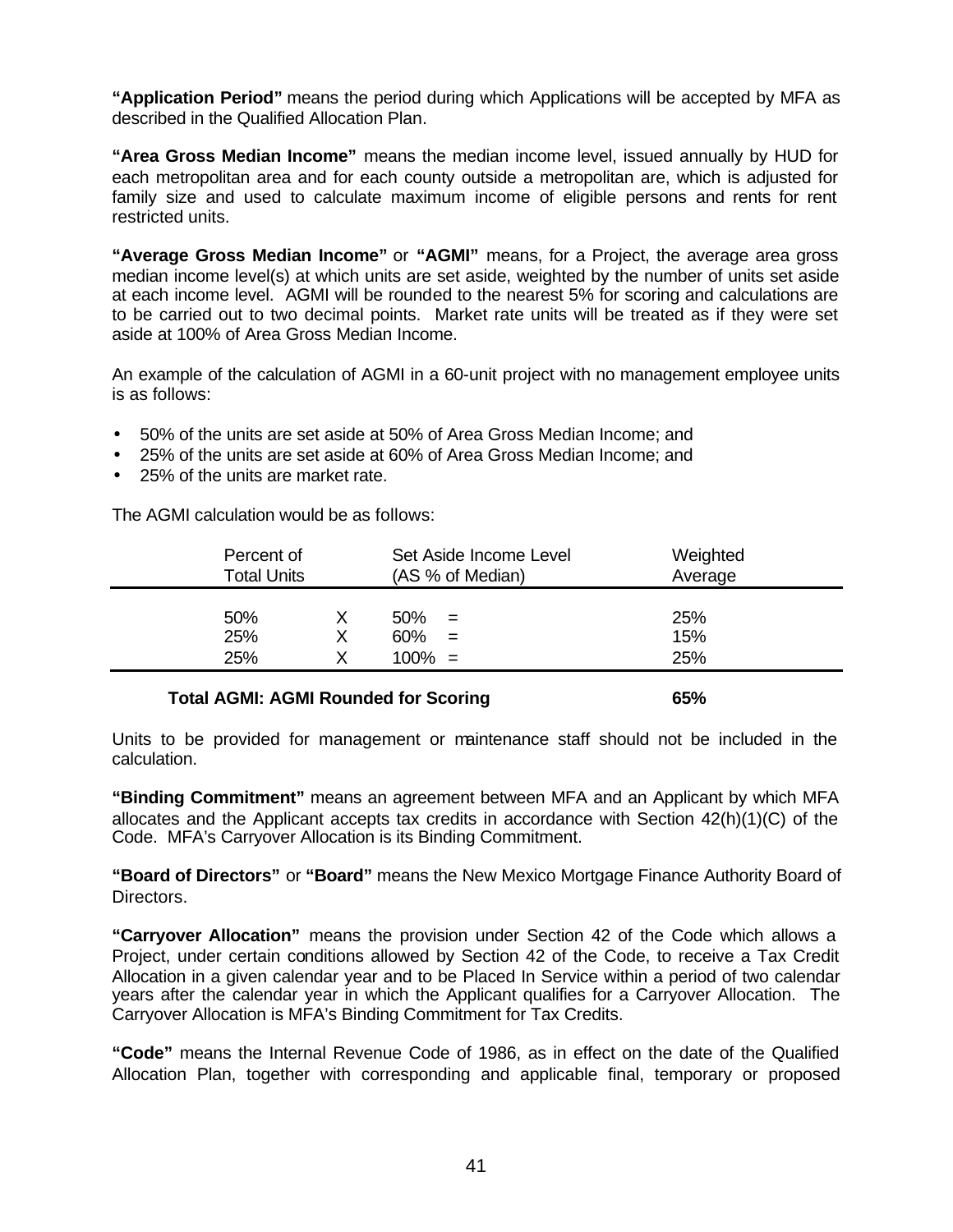regulations and revenue rulings issued with respect thereto by the Treasury or the Internal Revenue Service of the United States.

**"Concerted Community Revitalization Plan"** means a written plan, prepared and enacted by a local, county or tribal government at least one year prior to the application deadline, that commits funds to various revitalization activities within an area having distinct geographic boundaries.

**"Complete Application"** is an Initial Application meeting all of the requirements in "Content and Format" in section 4.1.

**"Compliance Monitoring"** means the Agency's procedure, as required by Section 42 of the Code and detailed in MFA's Tax Credit Monitoring and Compliance Plan, of auditing and inspecting all completed Tax Credit Projects.

**"Compliance Period"** means, with respect to any building that is included in a Tax Credit Project, a minimum period of 15 years beginning on the first day of the first taxable year of the Tax Credit period with respect thereto in which a Tax Credit Project shall continue to maintain the Low Income Units as Low Income Units pursuant to the Applicant's Set Aside Election in the Application, pursuant to Section 42 of the Code.

**"Consolidated Plan"** means the plan prepared in accordance with HUD Regulations, 24 C.F.R. 91 (1994), which describes needs, resources, priorities and proposed activities to be undertaken with respect to certain HUD programs.

**"Contact Person"** means a person with decision-making authority for the Applicant, Developer or the owner of the Project with whom MFA will correspond concerning the Application and /or the Project.

**"Cost Certification"** A certification prepared by a Certified Public Accountant on forms provided by MFA, indicating the method of certification, all identities of interest, and certification that all Project costs included are related to the Project.

**"Credit Period"** means with respect to any building that is included in a Tax Credit Project, the period of 10 years beginning with (i) the taxable year in which the building is Placed In Service, or (ii) at the election of the Developer, the succeeding taxable year.

**"Development Costs"** means the sum total of all costs incurred in the development of a Project all of which shall be subject to approval, and are approved by MFA as reasonable and necessary. Such costs may include, but are not limited to:

- (a) The cost of acquiring real property and any building thereon, including payment for options, deposits, or contracts to purchase properties.
- (b) The cost of site preparation, and development.
- (c) Any expenses relating to the issuance of tax exempt bonds or taxable bonds by the Agency, if any, related to the Project.
- (d) Fees in connection with the planning, execution, and financing of the Project, such as those of architects, engineers, attorneys, accountants, and the Agency.
- (e) The cost of studies, surveys, plans, permits, insurance, interest, financing, tax and assessment costs, and other operating and carrying costs incurred during construction, rehabilitation, or reconstruction of the Project.
- (f) The cost of the construction, rehabilitation, and equipping of the Project.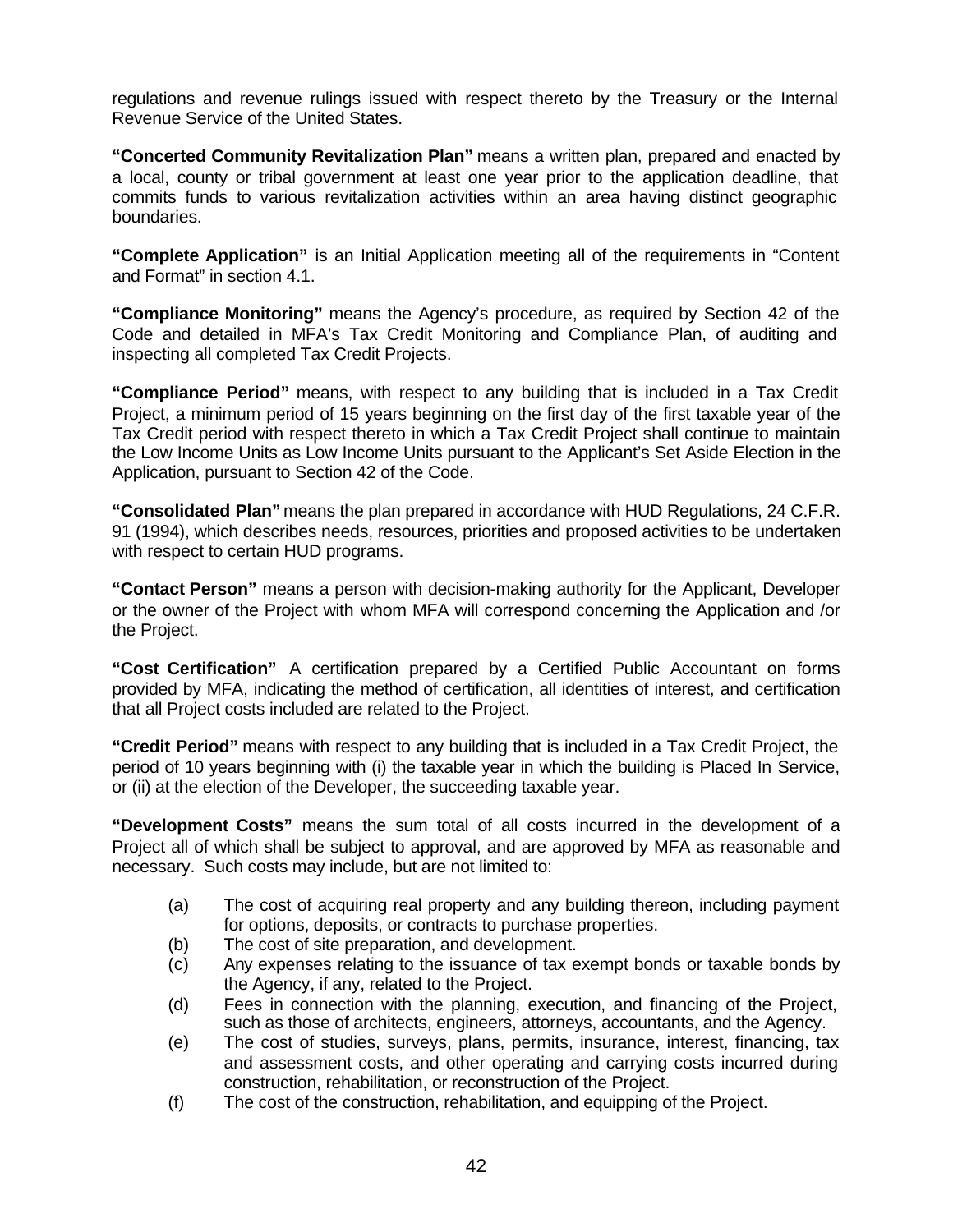- (g) The cost of land improvements, such as landscaping and off-site improvements related to the project, whether such costs are paid in cash, property, or services.
- (h) Expenses in connection with initial occupancy of the Project.
- (i) Allowances established by the Agency for working capital, contingency reserves, and reserves for any anticipated operating deficits during the first 2 years after completion of the Project.
- (j) The cost of such other items, including relocation cost, indemnity and surety bonds, premium on insurance, and fees and expenses of trustees, depositories, and paying agents for bonds.

**"Developer"** means any individual, association, corporation, joint venture, or partnership, which possesses the requisite skill, experience, and credit worthiness to successfully produce affordable multifamily housing.

**"Difficult Development Area"** means any area designated by the Secretary of Housing and Urban Development as having high construction, land, and utility costs relative to Area Gross Median Income in accordance with Section 42(d)(5) of the Code.

**"Elderly Housing"** means a household including one or more persons of at least 62 years of age.

**"Eligible Application" or "Eligible Project"** means an Application or Project which has met all Minimum Project Threshold Requirements.

**"Eligible Basis"** means the sum of the eligible cost elements that are subject to depreciation, such as expenditures for new construction, rehabilitation and building acquisition.

**"Eligible Persons"** or **"Eligible Households"** means one or more natural persons or a family, irrespective of race, creed, national origin or sex, determined by the Agency to be of low or very low income. In determining the income standards of eligible persons for its various programs, the Agency shall take into account the following factors:

- (a) Requirements mandated by federal law;
- (b) Variations in circumstances in the different areas of the state;
- (c) Whether the determination is for rental housing; and
- (d) The need for family size adjustments.

**"Executive Director"** means the Executive Director of the New Mexico Mortgage Finance Authority.

**"Extended Use Period"** means, with respect to any building that is included in a Tax Credit Program, the period that begins on the first day of the Compliance Period and ends on the later of (i) the date specified by the Applicant in the Initial Application Package and recorded in the Land Use Restriction Agreement or (ii) the date that is the fifteenth anniversary of the last day of the Compliance Period, unless earlier terminated as provided in Section 42(h)(6) of the Code.

**"Feasibility Analysis"** means a financial analysis based on rules established by the IRS and MFA to determine a Project's financial feasibility, which is completed to ascertain a Tax Credit amount.

**"Federal Subsidy"** means other project funding to include federal grants and below market rate federal loans through programs such as those administered by HUD (excluding CDBG) and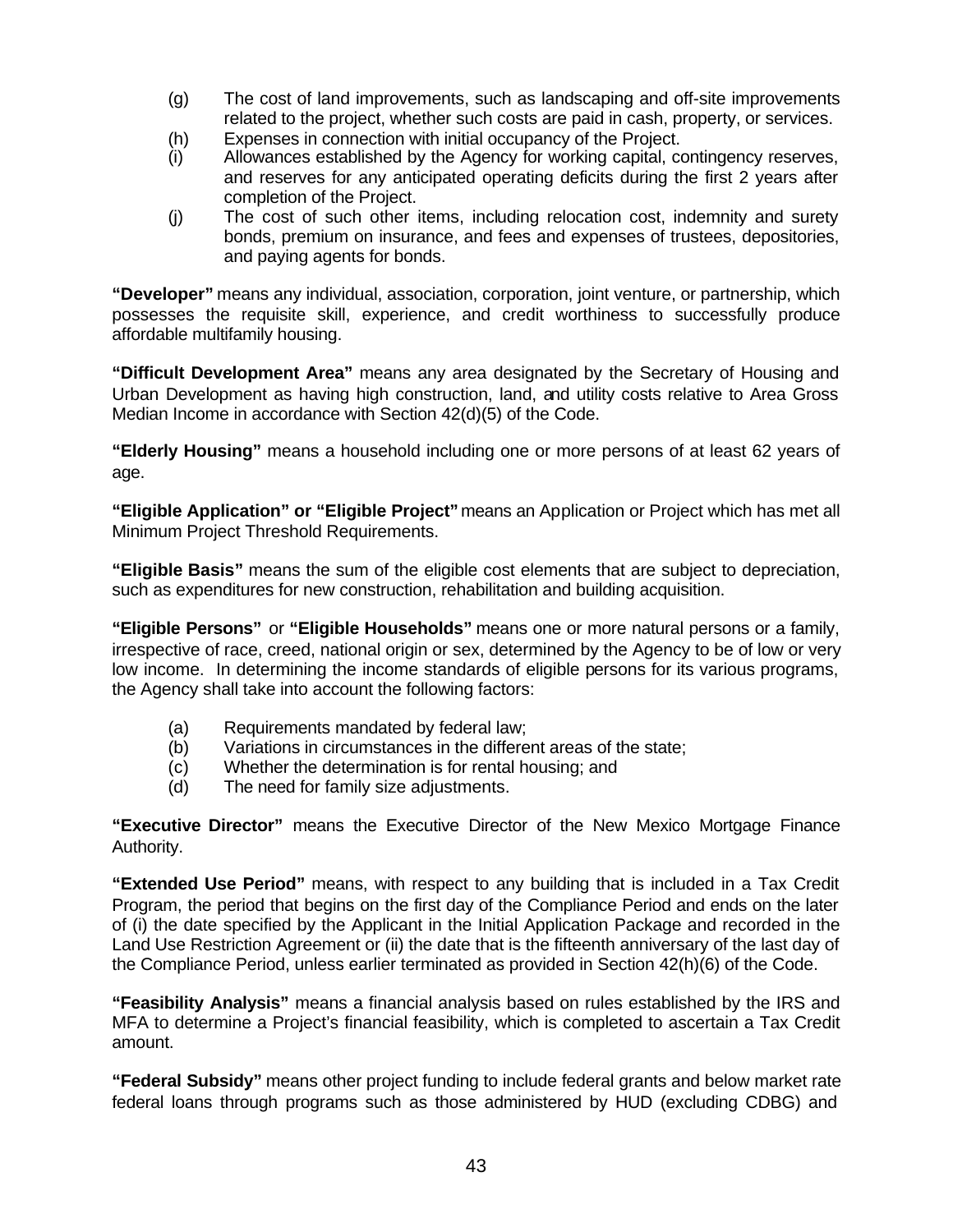Rural Development, tax exempt financing and any other locally administered low interest loan or grants from federal sources.

**"Federally Assisted Units"** means any housing receiving project based rental assistance, operating subsidies or mortgage interest reduction payments. The universe includes public housing; Rural Housing Development financed properties. Section 235 and Section 221(d) interest reduction payments, and any development with a project based Section 8, rent supplement, or rental assistance payments contract.

**"Financing Commitment"** means a commitment for permanent or construction financing which 1) is not subject to further approval by any loan committee or board of directors or other entity of the creditor making the commitment, 2) contains specific terms of funding and repayment, and 3) contains language stating that the loan will be subordinated to the LURA.

**"Government Entity"** means any agency or other government created entity of the State of New Mexico, the counties or municipalities of New Mexico, or the tribal governments of New Mexican tribes and pueblos.

**"Homeless"** means a) an individual or family which lacks a fixed, regular, and adequate nighttime residence; or b) an individual or family which has a primary nighttime residence that: 1) a supervised publicly or privately operated shelter designed to provide temporary living accommodations (including welfare hotels, congregate shelter, and transitional housing for persons with mental illness); 2) an institution that provides a temporary residence for individuals intended to be institutionalized; or 3) a public or private place not designed for, or ordinarily used as, a regular sleeping accommodation for human beings. The term does not include any individual imprisoned or otherwise detained pursuant to an Act of the Congress or State law.

**"Households Comprised of Individuals With Children"** means households that include one or more persons under the age of 18 years.

**"HUD"**means the U.S. Department of Housing and Urban Development.

**"Land Use Restriction Agreement"** or **"LURA"** means the agreement submitted to the Agency restricting the property to affordable housing use during the Compliance Period.

**"Local Government"** means any county, municipality, tribe or other general-purpose political subdivision in the State of New Mexico.

**"Local Notice"** means MFA's letter to the Chief Executive Office (or the equivalent) of the local jurisdiction within which the Project is located, which provides a thirty (30) day period to comment on the Project pursuant to Code Section 42(m)(1)(A)(ii).

"**Low Income Housing Tax Credit Program"** or **"HTC Program"** means the rental housing program administered by MFA pursuant to Section 42 of the Code and by the State of New Mexico Executive Order 97-01.

**"Low Income Tenants"** are households that occupy Tax Credit Units.

**"Low Income Units"** or **"Set Aside Units"** shall mean units which are rent restricted and set aside for tenants whose income does not exceed 50%, 60% or some lower percentage, whichever is elected, of area Gross median income.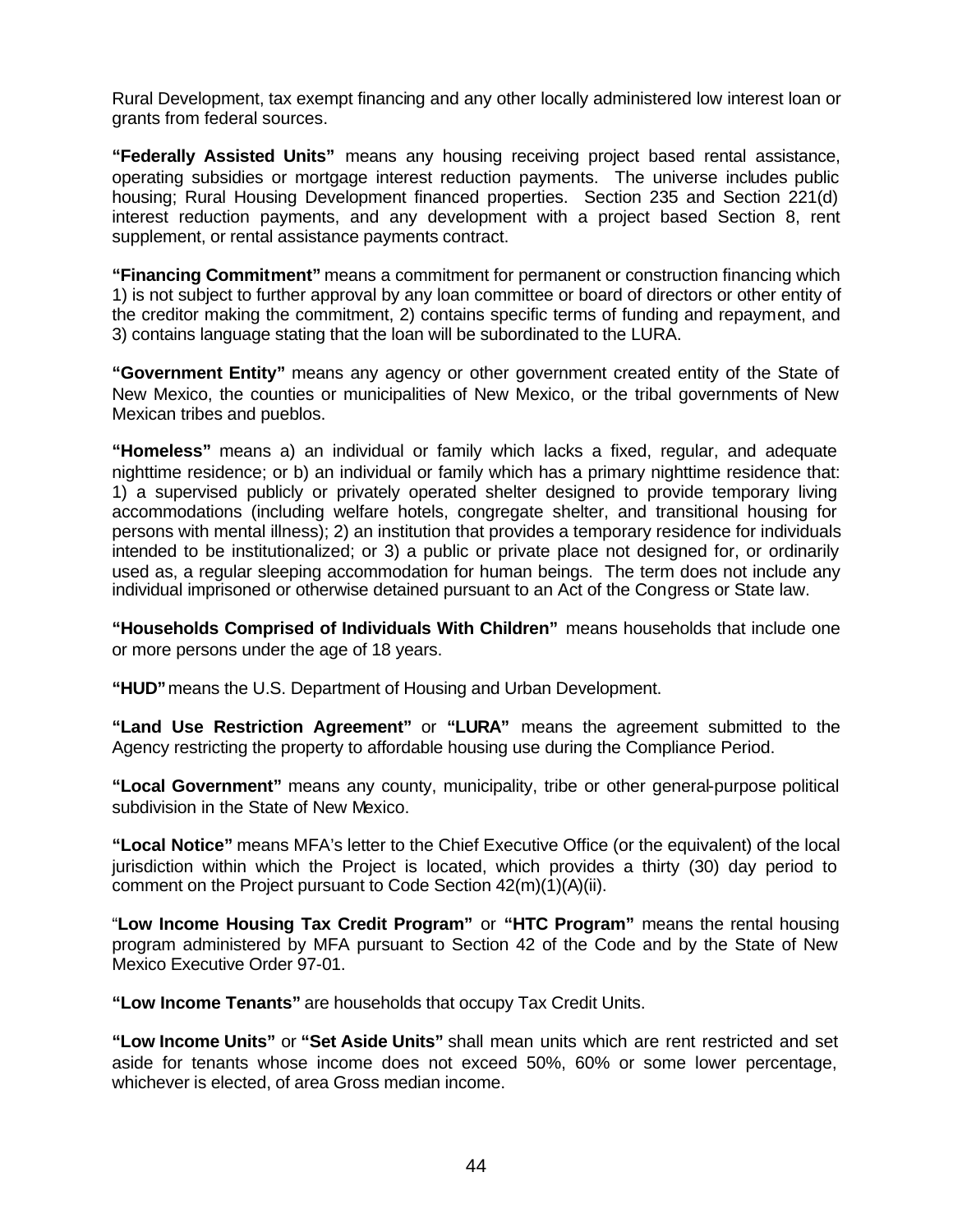**"Minimum Score"** means the lowest score with which an Application will be considered to have passed the Minimum Project threshold Requirement related to scoring.

**"Mortgage Revenue Bonds (MRB)"** or **"Tax Exempt Bonds"** means bonds issued by state designated issuers, including MFA, which may be used to finance HTC Projects subject to project allocations made by the State Board of Finance.

"November 15<sup>th</sup>" means November 15<sup>th</sup>, unless this date falls on a weekend or a holiday, in which case it means the first business day following November  $15^{th}$ .

**"Ownership of Land"** means holding fee title or a qualified leasehold interest.

**"Participating Title Company"** means a New Mexico title company that maintains pooled, interest-bearing transaction account(s) pursuant to the Land Title Trust Fund Act of 1997.

**"Placed in Service"** means the date on which the first unit of a new construction Project is certified or otherwise officially declared as available for occupancy. For acquisitions of existing Projects, it is the date of transfer to a new owner.

**"Principal"** means an Applicant, any general partner of an Applicant, and any officer, director, or any shareholder, general partner or managing member of an Applicant. It also includes any entity receiving a developer fee for a project.

**"Program"** means the HTC Program as administered by MFA.

**"Project"** means any work or improvement located or to be located in the state, including real property, buildings, and any other real and personal property, designed and intended for the primary purpose of providing decent, safe, and sanitary residential housing for individuals, whether new construction, acquisition of existing residential housing, or the remodeling, improvement, rehabilitation, or reconstruction of existing housing, together with such related non-housing facilities as the Agency determines to be necessary, convenient, or desirable.

**"Project Selection Criteria"** means the criteria used to score a project for tax credit allocation purposes.

**"Project Expenses"** means usual and customary operating and financial costs. The term does not include extraordinary capital expenses, development fees and other non-operating expenses.

**"Qualified Allocation Plan"** or **"QAP"** means this Qualified Allocation Plan, which was adopted by Board Action on November\_\_\_\_\_\_, 2002 and made effective as of January 1, 2003, and which was approved by the Governor of the State of New Mexico pursuant to Section 42(m)(1)(B) of the Code and sets forth the Project Selection Criteria and the preferences of MFA for Projects which will receive Tax Credits.

**"Qualified Basis"** means the portion or percentage of the eligible basis that qualifies for the tax credit. It is calculated by multiplying the eligible basis by the applicable fraction.

**"Qualified Census Tract"** means any Census tract which is designated by the Secretary of Housing and Urban Development as having 50% or more of the households at an income level which is less than 60% of the Area Gross Median Income in accordance with Section 42(d)(5) of the Code.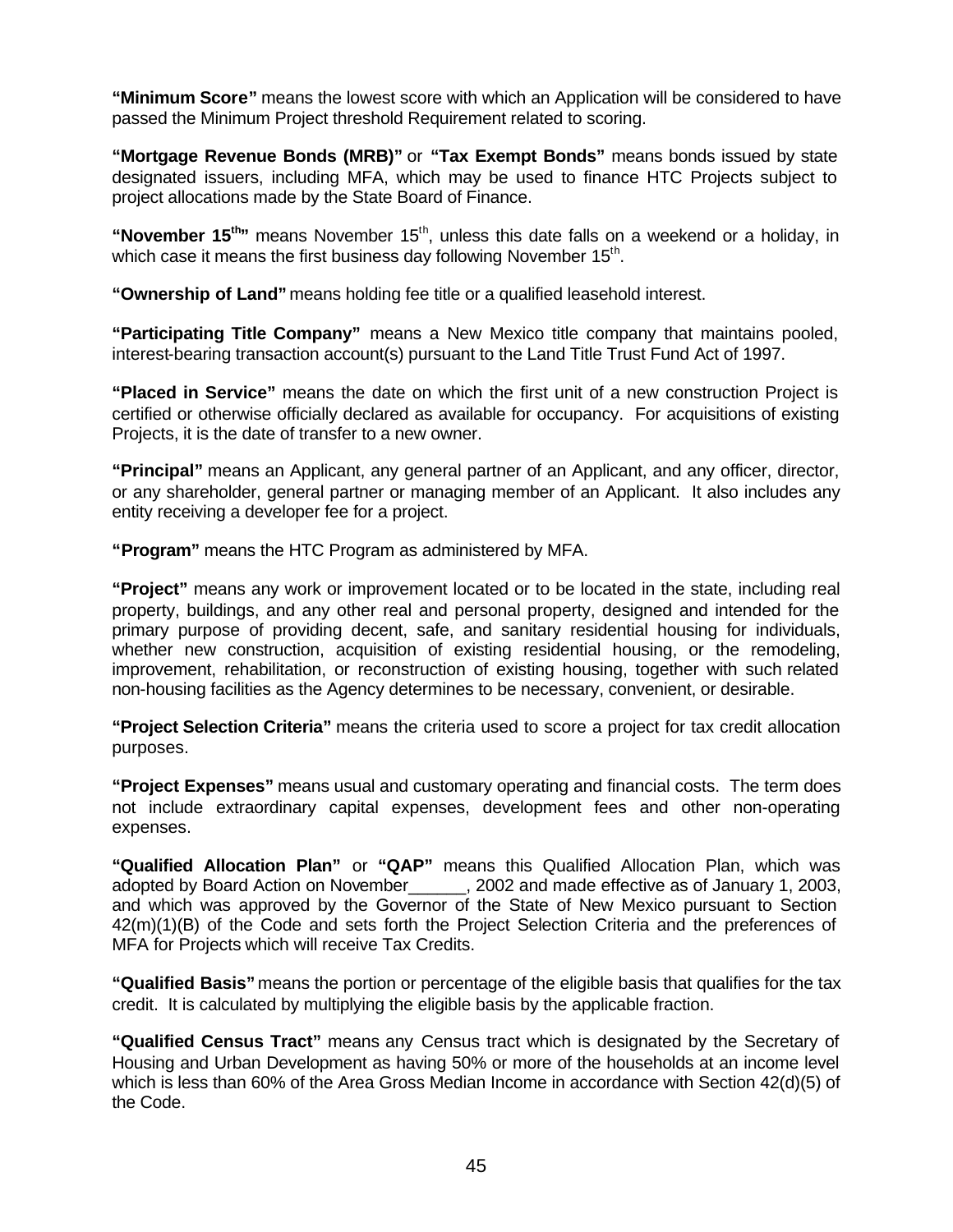**"Qualified Leasehold Interest"** means a leasehold interest running at least as long as the extended use period.

**"Qualified Nonprofit Organization"** means a nonprofit entity as defined for the purposes of the federal nonprofit HTC set aside in Code Section 42(h)(5)(c). The organization must meet the requirements of Code Section 501(c)(3) or 501(c)(4), and have the fostering of low income housing as one of its purposes. Additional requirements, including delivery of an IRS designation letter, must be met for scoring purposes.

**"Rent Restricted Unit"** means, with respect to a Tax Credit Project, a unit for which the gross rent does not exceed 30% of the imputed Area Gross Median Income limitation applicable to such unit as chosen by the Applicant in the Application and in accordance with the Code. Gross rent must be determined from the rent charts included in the Application Package and must correspond to the percentage of area Gross median income selected by the Applicant in the Application. It includes the cost of utilities, and must be reduced by the amount of tenant-paid utilities. Gross rent includes all income for the unit, including tenant and any subsidy payments. See also "Unit".

**"Reservation" or "Reservation Contract"** means the contract executed by MFA and the Applicant with respect to an allocation of Tax Credits, which states the conditions to be met by the Applicant prior to issuance of a Carryover Allocation.

**"Reservation Letter"** or **"Reservation"** means a document issued by MFA which describes the amount of Credits provisionally awarded to a Project and the conditions which the owner must meet in order to obtain a Binding commitment for Tax Credits.

**"Reserved"** means that the units may not be rented to other categories of households unless the owner demonstrates a subsequent change in the level of demand for such units and a good faith effort to obtain the originally targeted tenant category. Any such change in tenant characteristics must be approved in advance by MFA.

**"Rural Development"** or **"RD"** or **"USDA RD"** (previously called "Farmer's Home Administration" or "FmHA" of the United States Department of Agriculture) means Rural Development or other agency or instrumentality created or chartered by the United States to which the powers of the RD have been transferred.

**"Senior Housing" or "Elderly Housing"** means Projects specifically designed for exclusive use by elderly tenants. Elderly is defined as those persons 62 years of age or older.

**"Set Aside"** means all or a portion of a Project's Units that are restricted for use by a specified tenant income category and/or rent limit, or for a particular special needs tenant group. Set Asides will be described in the LURA.

**"Set Aside Units"** means "Low Income Units".

**"Set Aside Election"**means the proportion of total Project units set aside as Low Income Units at one or more Area Gross Median Income level(s) which is selected by the Applicant and which, at a minimum, meets the requirements of Code Section 42.

**"Single Room Occupancy"** (SRO) means housing consisting of single room dwelling units. The unit must contain either food preparation and/or sanitary facilities.